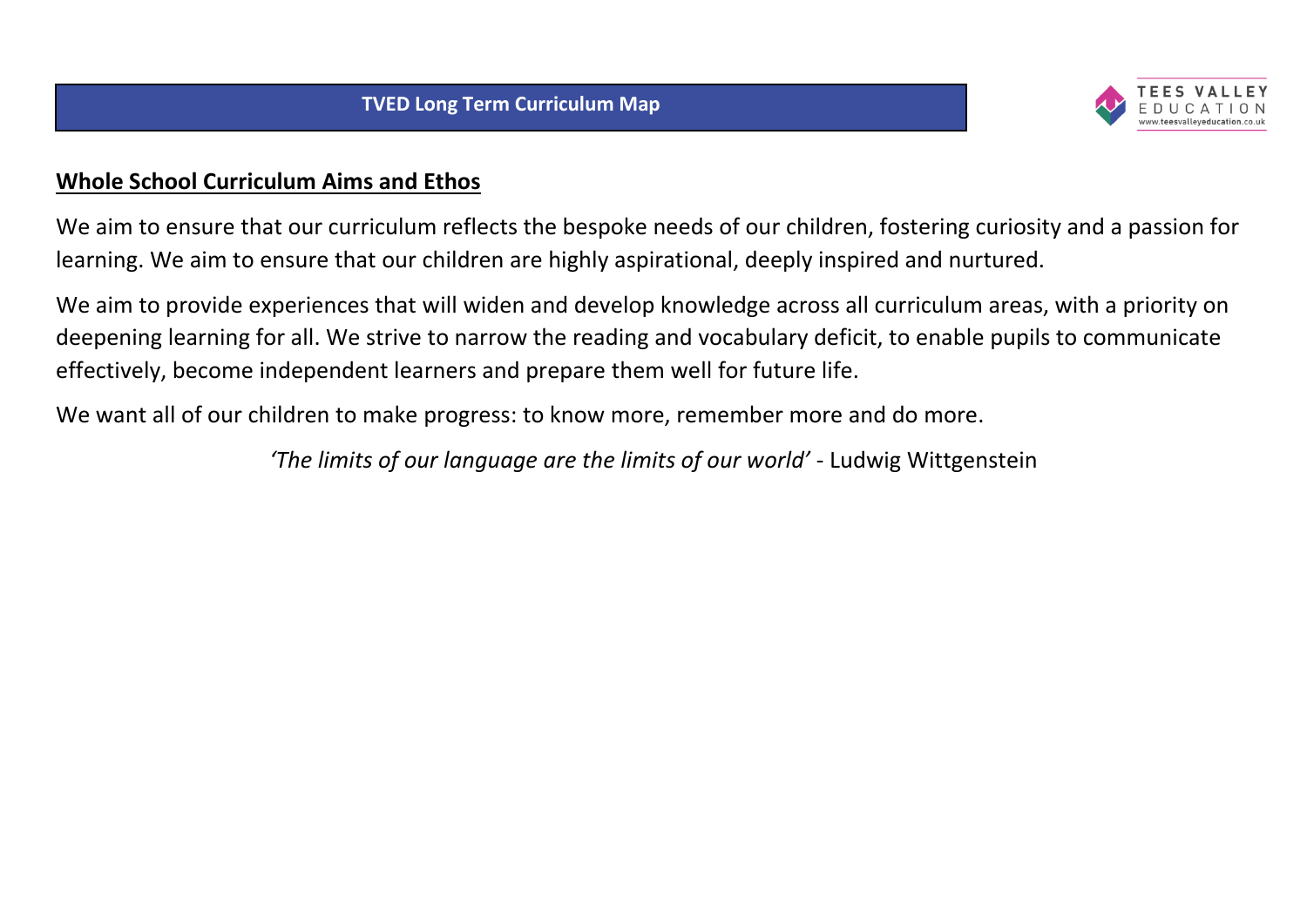

## **Long-term Rationale: EYFS**

## *Learning for today….preparing for tomorrow*

The TVEd long-term plan for EYFS has been designed to fulfil the early years framework, whilst taking into account the area in which we serve.

The 'characteristics of effective learning' are at the heart of our early years curriculum which provides opportunities for pupils to develop in environments which enable learning and ignite curiosity and enthusiasm.

We recognise communication and language as fundamental skills which we need to prioritise, and therefore these are a 'golden thread' throughout our EYFS provision. The development of spoken language is pivotal in all seven areas of the curriculum, forming the foundations of language and cognitive development. Spoken language and vocabulary development, through direct and continuous provision, is crucial to developing knowledge and understanding, and therefore the extensive opportunities we aim to offer will give all children the opportunity to thrive.

The coherent long term learning sequence has been developed to ensure a secure foundation for social and academic development and readiness for year 1.

Through continuous and enhanced provision, and the direct teaching of knowledge and skills, our curriculum aims to develop each child's unique characteristics, build resilience, self-regulation and independence, increase their knowledge and sense of themselves and the wider world.

The documentation is based upon the Early Years Framework with the statutory requirements for September 2021. It reflects the expectations of sequential and progressive direct teaching, using the supporting documents of Development Matters and Birth to Five. In addition to this the trust has an expectation that continuous provision reflects all prime areas, meeting the needs of the children in the setting.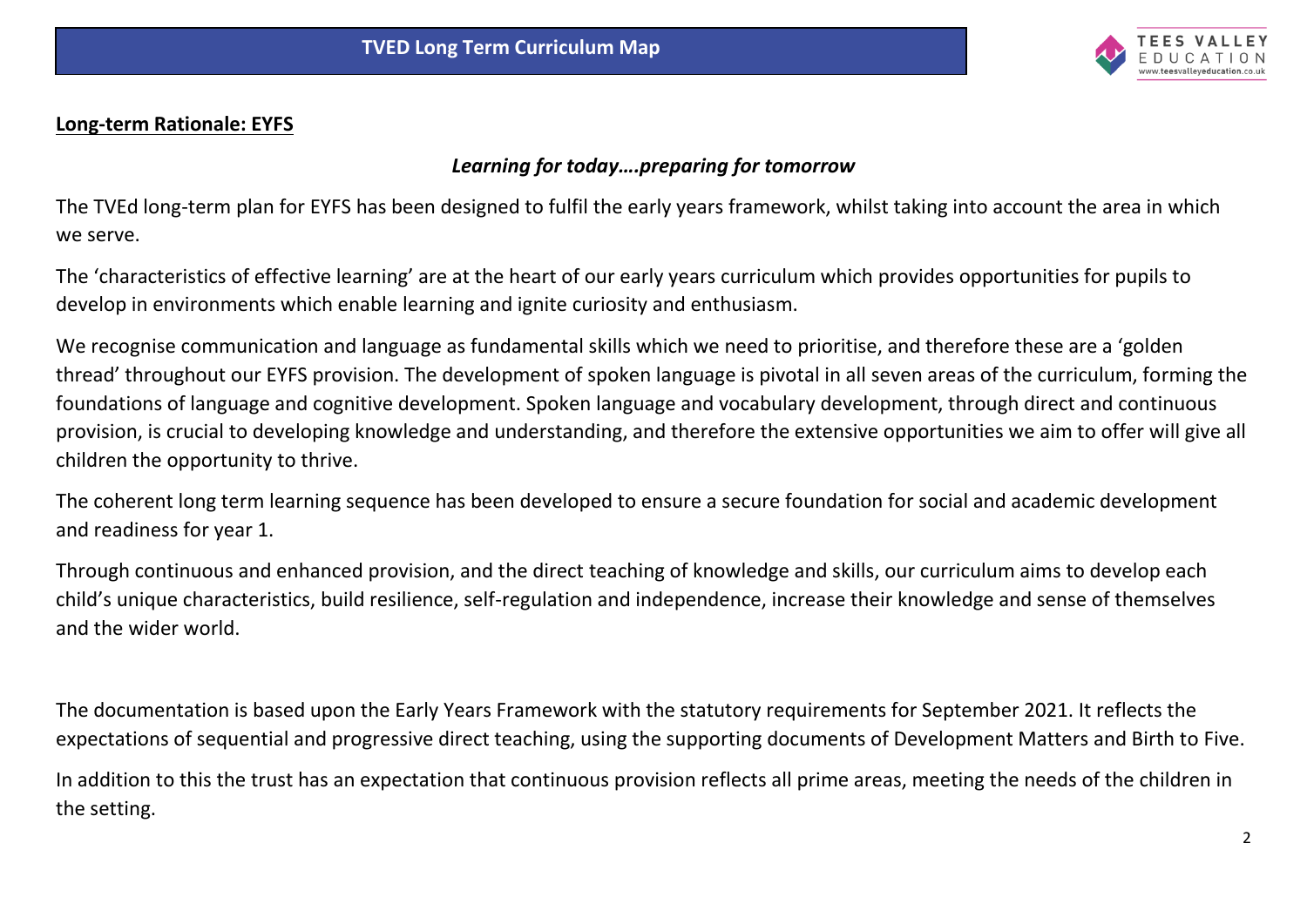|  |  | <b>TVED Long Term Curriculum Map</b> |  |  |
|--|--|--------------------------------------|--|--|
|--|--|--------------------------------------|--|--|



| <b>Characteristics of Effective Learning</b>         | <b>Areas of Development</b>                       | <b>Aspects 2020-2021</b>                   | <b>Aspects September 2021</b>             |
|------------------------------------------------------|---------------------------------------------------|--------------------------------------------|-------------------------------------------|
| <b>Engagement: Playing and exploring</b>             | <b>Prime Areas</b>                                |                                            |                                           |
| Finding out and exploring<br>$\bullet$               | <b>Personal, Social and Emotional Development</b> | Making relationships                       | Self-regulation                           |
| Playing with what they know                          |                                                   | Self-confidence and self-                  | Managing self                             |
| Being willing to 'have a go'                         |                                                   | awareness                                  |                                           |
|                                                      |                                                   | Managing feelings and behaviour            | <b>Building relationships</b>             |
| <b>Motivation: Active learning</b>                   |                                                   |                                            |                                           |
| Being involved and<br>concentrating                  | <b>Physical Development</b>                       | Moving and handling                        | Gross motor skills                        |
| Keeping trying                                       |                                                   | Health and self-care                       | Fine motor skills                         |
| Enjoying achieving                                   |                                                   |                                            |                                           |
|                                                      |                                                   |                                            |                                           |
| <b>Thinking: Creating and thinking</b><br>critically | <b>Communication and Language</b>                 | Listening and attention                    | Listening, attention and<br>understanding |
| Having own ideas                                     |                                                   | Understanding                              | Speaking                                  |
| Making links                                         |                                                   | Speaking                                   |                                           |
| Choosing ways to do things                           |                                                   |                                            |                                           |
|                                                      | Literacy                                          | Reading                                    | Comprehension                             |
|                                                      |                                                   | Writing                                    | Word reading                              |
|                                                      |                                                   |                                            | Writing                                   |
|                                                      | <b>Mathematics</b>                                | <b>Numbers</b>                             | Number                                    |
|                                                      |                                                   | Shape, space and measure                   | Numerical patterns                        |
|                                                      | <b>Understanding the World</b>                    | People and communities                     | Past and present                          |
|                                                      |                                                   | The world                                  | People, culture and                       |
|                                                      |                                                   |                                            | communities                               |
|                                                      |                                                   | Technology                                 | The natural world                         |
|                                                      | <b>Expressive Arts</b>                            | Exploring and using media and<br>materials | Creating with materials                   |
|                                                      |                                                   | Being imaginative                          | Being imaginative and<br>expressive       |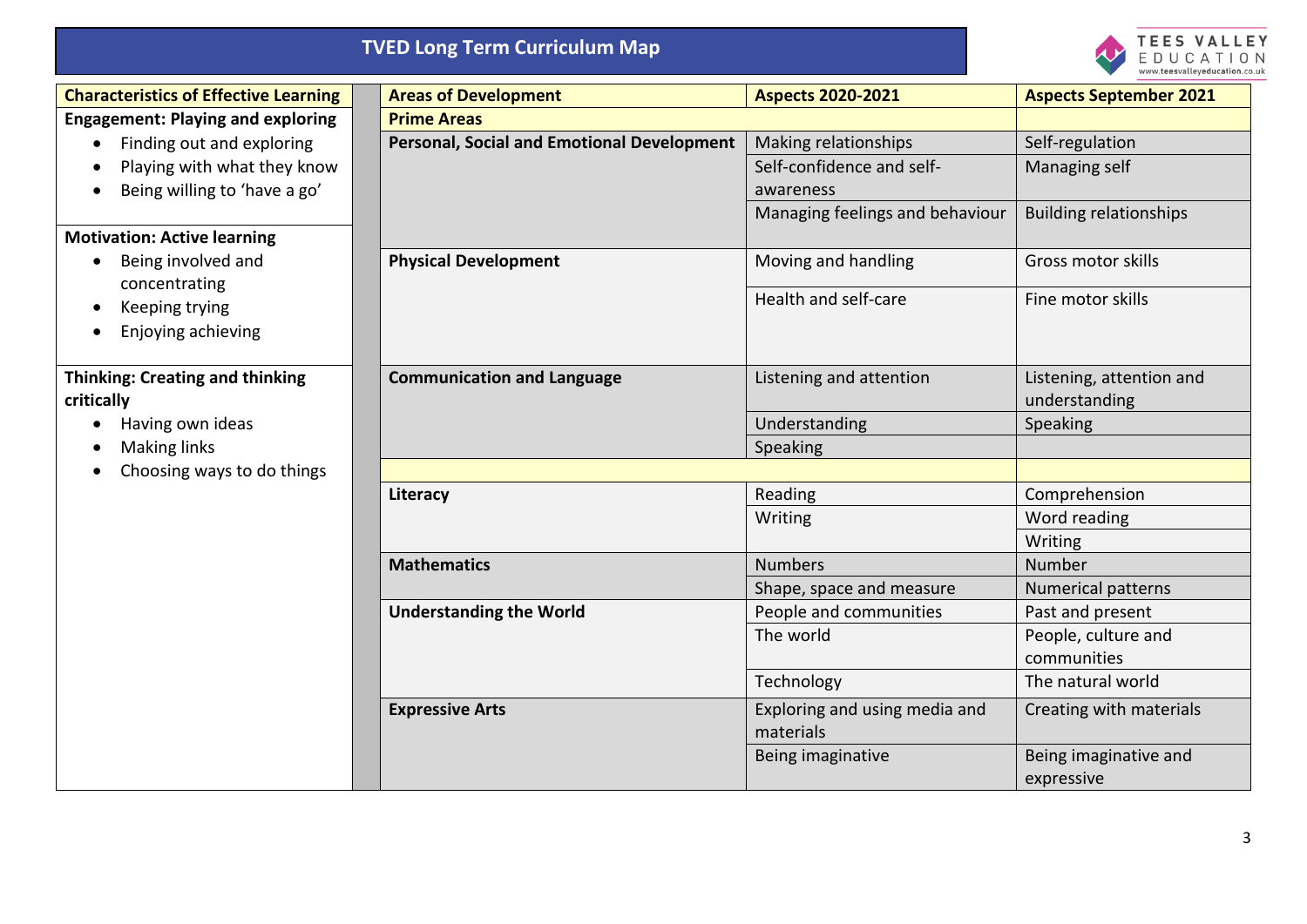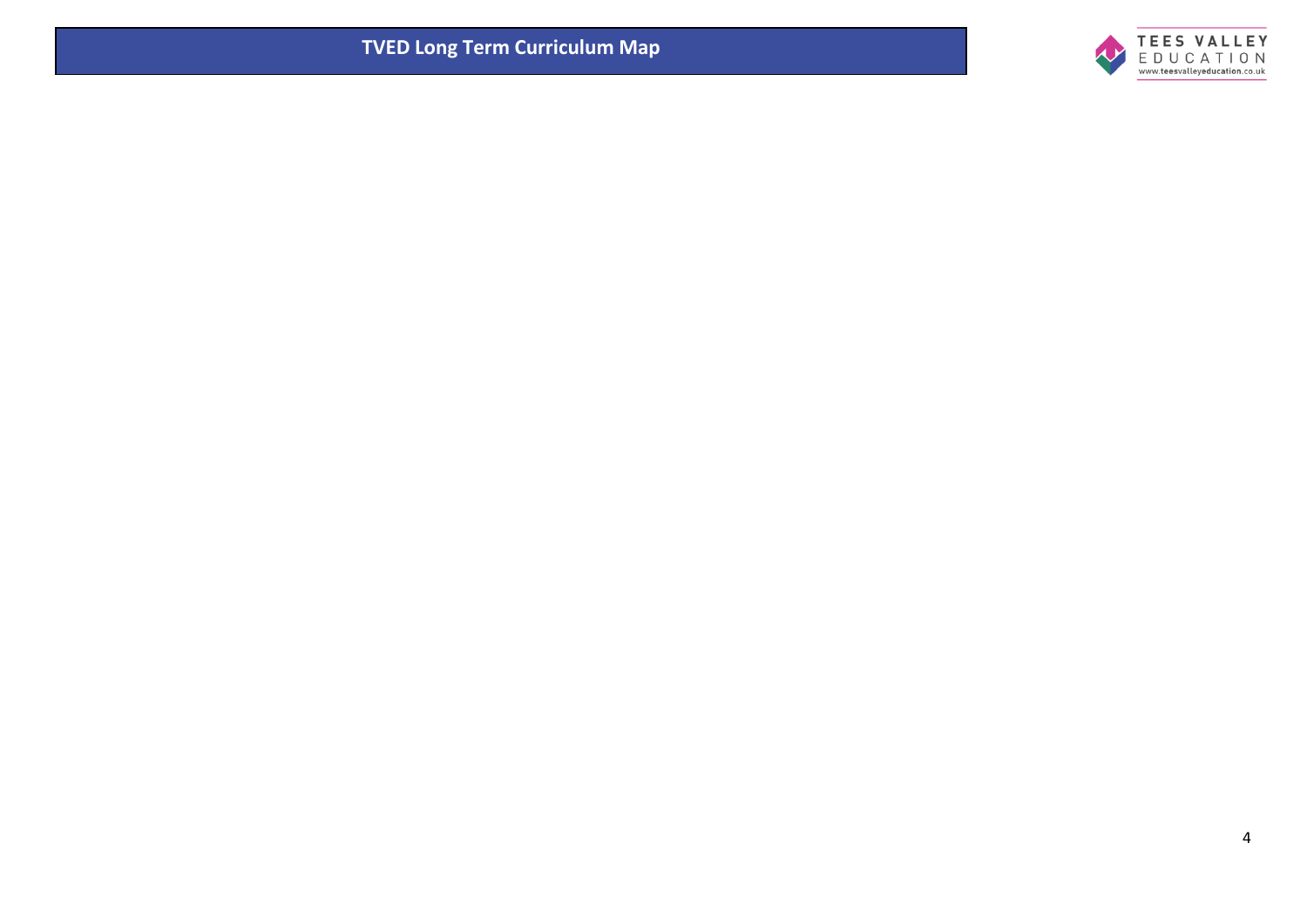

| EYFS PRIME AREA: PERSONAL, SOCIAL AND EMOTIONAL DEVELOPMENT                                                                                                                                                                                                                                                                                                                                                                                                                                                                                                                   |                                                                                                                                                                                                              |                                                                                                                                                                                                                                                                                                                                                                                                                                                                                                                                                                                                                                                     |                                                                                                                                                                                                                                                                                                                     |                                                                                                                                                              |  |
|-------------------------------------------------------------------------------------------------------------------------------------------------------------------------------------------------------------------------------------------------------------------------------------------------------------------------------------------------------------------------------------------------------------------------------------------------------------------------------------------------------------------------------------------------------------------------------|--------------------------------------------------------------------------------------------------------------------------------------------------------------------------------------------------------------|-----------------------------------------------------------------------------------------------------------------------------------------------------------------------------------------------------------------------------------------------------------------------------------------------------------------------------------------------------------------------------------------------------------------------------------------------------------------------------------------------------------------------------------------------------------------------------------------------------------------------------------------------------|---------------------------------------------------------------------------------------------------------------------------------------------------------------------------------------------------------------------------------------------------------------------------------------------------------------------|--------------------------------------------------------------------------------------------------------------------------------------------------------------|--|
|                                                                                                                                                                                                                                                                                                                                                                                                                                                                                                                                                                               | Aim: To provide opportunities for pupils to develop a positive sense of self, and create strong relationships with those around them. By learning how to manage their emotions, pupils with develop          |                                                                                                                                                                                                                                                                                                                                                                                                                                                                                                                                                                                                                                                     |                                                                                                                                                                                                                                                                                                                     |                                                                                                                                                              |  |
|                                                                                                                                                                                                                                                                                                                                                                                                                                                                                                                                                                               | skills in co-operation and dealing conflict, in order to support their ability to achieve in school and later life.<br>By the end of nursery (taken from Development Matters) most children will be able to: |                                                                                                                                                                                                                                                                                                                                                                                                                                                                                                                                                                                                                                                     | By the end of reception (ELG) most children will be able to:                                                                                                                                                                                                                                                        |                                                                                                                                                              |  |
| <b>Self-Regulation</b>                                                                                                                                                                                                                                                                                                                                                                                                                                                                                                                                                        |                                                                                                                                                                                                              |                                                                                                                                                                                                                                                                                                                                                                                                                                                                                                                                                                                                                                                     | <b>Self-Regulation</b>                                                                                                                                                                                                                                                                                              |                                                                                                                                                              |  |
| Talk with others to find solutions to conflicts and rivalries<br>$\bullet$<br>Talk about their feelings using words like happy, sad, angry, worried<br>$\bullet$<br><b>Managing Self</b><br>Increasingly be able to follow rules and understand why they are important<br>$\bullet$<br>Select and use activities and resources with help when needed<br>$\bullet$<br><b>Building Relationships</b><br>Be more outgoing with unfamiliar people in the context of the setting<br>$\bullet$<br>Play with one or more children, extending and elaborating play ideas<br>$\bullet$ |                                                                                                                                                                                                              | Show understanding of own feelings and those of others and begin to regulate their own<br>behaviour<br>Set and work towards simple goals appropriately, being able to wait for what they want and<br>$\bullet$<br>control their impulses<br>Give focussed attention to what the teacher says, responding appropriately<br>Show an ability to follow instructions involving several ideas or actions<br><b>Managing Self</b><br>Be confident to try new activities and show independence, resilience and perseverance in<br>$\bullet$<br>the face of challenge<br>Explain the reasons for rules, know right from wrong and try to behave accordingly |                                                                                                                                                                                                                                                                                                                     |                                                                                                                                                              |  |
|                                                                                                                                                                                                                                                                                                                                                                                                                                                                                                                                                                               |                                                                                                                                                                                                              |                                                                                                                                                                                                                                                                                                                                                                                                                                                                                                                                                                                                                                                     | and understanding the importance of healthy food choices.<br><b>Building Relationships</b><br>Work and play co-operatively and take turns with others<br>$\bullet$<br>$\bullet$<br>Show sensitivity to their own and others' needs<br>$\bullet$<br>PSED: DIRECT TEACHING (order to be determined by teaching staff) | Manage their own basic hygiene and personal needs, including dressing, going to the toilet<br>Form positive attachments to adults and friendships with peers |  |
|                                                                                                                                                                                                                                                                                                                                                                                                                                                                                                                                                                               | <b>Autumn</b>                                                                                                                                                                                                |                                                                                                                                                                                                                                                                                                                                                                                                                                                                                                                                                                                                                                                     | <b>Spring</b>                                                                                                                                                                                                                                                                                                       | <b>Summer</b>                                                                                                                                                |  |
| <b>Nursery</b><br><b>Self-Regulation</b>                                                                                                                                                                                                                                                                                                                                                                                                                                                                                                                                      | All about me<br>(Understanding feelings, and recognising self - worth)                                                                                                                                       |                                                                                                                                                                                                                                                                                                                                                                                                                                                                                                                                                                                                                                                     | AfL direct teaching based on needs of the class                                                                                                                                                                                                                                                                     | AfL direct teaching based on needs of the class                                                                                                              |  |
| <b>Nursery</b><br><b>Managing Self</b>                                                                                                                                                                                                                                                                                                                                                                                                                                                                                                                                        | All about me<br>(self - care)<br><b>Being Healthy</b><br>(healthy eating: fruit salad)                                                                                                                       | Create and model activities designed to allow<br>independence and perseverance in the face of<br>challenge.                                                                                                                                                                                                                                                                                                                                                                                                                                                                                                                                         |                                                                                                                                                                                                                                                                                                                     | Health and Happy: How high can I jump?<br>(independence, resilience, perseverance, being healthy)                                                            |  |
| <b>Nursery</b><br><b>Building</b><br><b>Relationships</b>                                                                                                                                                                                                                                                                                                                                                                                                                                                                                                                     | All about me<br>(co-operative play / positive relationships)                                                                                                                                                 |                                                                                                                                                                                                                                                                                                                                                                                                                                                                                                                                                                                                                                                     | AfL direct teaching based on needs of the class                                                                                                                                                                                                                                                                     | AfL direct teaching based on needs of the class                                                                                                              |  |
|                                                                                                                                                                                                                                                                                                                                                                                                                                                                                                                                                                               |                                                                                                                                                                                                              |                                                                                                                                                                                                                                                                                                                                                                                                                                                                                                                                                                                                                                                     |                                                                                                                                                                                                                                                                                                                     |                                                                                                                                                              |  |
| <b>Reception</b><br><b>Self-Regulation</b>                                                                                                                                                                                                                                                                                                                                                                                                                                                                                                                                    | Me, my family, my friends<br>(regulating behaviour, understanding others)                                                                                                                                    |                                                                                                                                                                                                                                                                                                                                                                                                                                                                                                                                                                                                                                                     | AfL direct teaching based on needs of the class                                                                                                                                                                                                                                                                     | AfL direct teaching based on needs of the class                                                                                                              |  |
| <b>Reception</b><br><b>Managing Self</b>                                                                                                                                                                                                                                                                                                                                                                                                                                                                                                                                      | <b>Healthy Eating</b><br>(exotic fruits and shakes)                                                                                                                                                          | face of challenge.                                                                                                                                                                                                                                                                                                                                                                                                                                                                                                                                                                                                                                  | Create and model activities designed to allow<br>independence, resilience and perseverance in the                                                                                                                                                                                                                   | Health and Happy: How far can I run?<br>(independence, resilience, perseverance, being healthy)                                                              |  |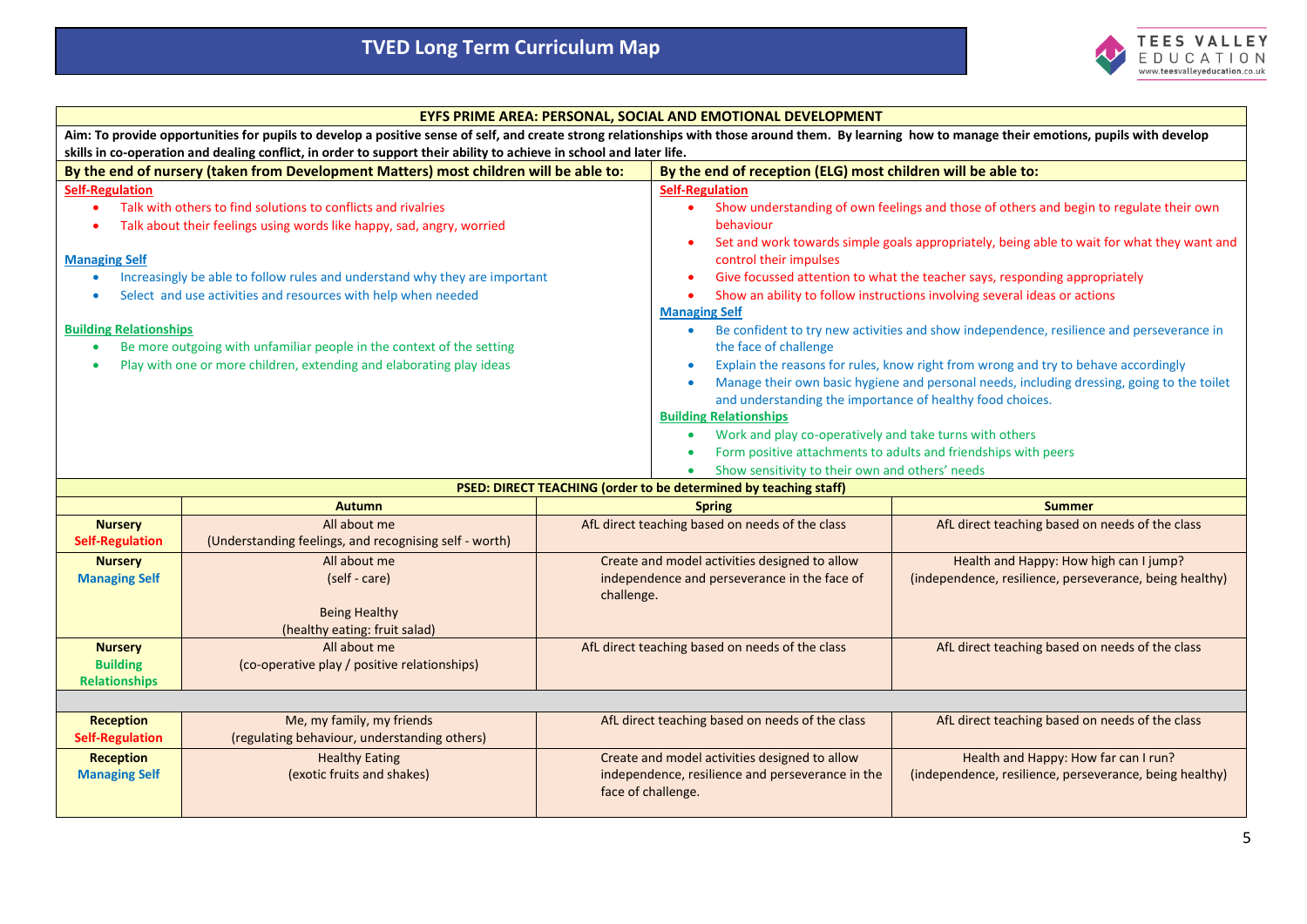| <b>TVED Long Term Curriculum Map</b>                                                                                                                                                                                                                                                                                                                                                                                                                                                                                                                                    |                                                                                          |                                                               |                                                                                                                                                                                                                                                                                                                                                                                                                                                                                                                                                         | <b>EES VALLE</b><br>www.teesvalleveducation.co.u |                                                                                                                            |  |  |
|-------------------------------------------------------------------------------------------------------------------------------------------------------------------------------------------------------------------------------------------------------------------------------------------------------------------------------------------------------------------------------------------------------------------------------------------------------------------------------------------------------------------------------------------------------------------------|------------------------------------------------------------------------------------------|---------------------------------------------------------------|---------------------------------------------------------------------------------------------------------------------------------------------------------------------------------------------------------------------------------------------------------------------------------------------------------------------------------------------------------------------------------------------------------------------------------------------------------------------------------------------------------------------------------------------------------|--------------------------------------------------|----------------------------------------------------------------------------------------------------------------------------|--|--|
| <b>Reception</b>                                                                                                                                                                                                                                                                                                                                                                                                                                                                                                                                                        | Me, my family, my friends                                                                |                                                               | Chinese New Year cultural similarities and differences                                                                                                                                                                                                                                                                                                                                                                                                                                                                                                  |                                                  | AfL direct teaching based on needs of the class                                                                            |  |  |
|                                                                                                                                                                                                                                                                                                                                                                                                                                                                                                                                                                         | <b>EYFS PRIME AREA: PHYSICAL DEVELOPMENT</b>                                             |                                                               |                                                                                                                                                                                                                                                                                                                                                                                                                                                                                                                                                         |                                                  |                                                                                                                            |  |  |
| Aim: To develop all-round physical development to enable healthy and active lives. Through specialist and direct teaching and ongoing weekly provision, opportunities are provided to develop both<br>gross and fine motor skills and develop co=ordination and control.                                                                                                                                                                                                                                                                                                |                                                                                          |                                                               |                                                                                                                                                                                                                                                                                                                                                                                                                                                                                                                                                         |                                                  |                                                                                                                            |  |  |
|                                                                                                                                                                                                                                                                                                                                                                                                                                                                                                                                                                         | By the end of nursery (taken from Development Matters) most children will be able to:    |                                                               | By the end of reception (ELG) most children will be able to:                                                                                                                                                                                                                                                                                                                                                                                                                                                                                            |                                                  |                                                                                                                            |  |  |
| <b>Gross motor</b><br>Use large muscle movements to wave flags, streamers and may be linked to sequences and<br>$\bullet$<br>patterns of movement<br>Move in a variety of ways and choosing the appropriate movement such as walking inside,<br>$\bullet$<br>running in a larger space<br>Collaborate with others to choose correct resources and move equipment safely<br>$\bullet$<br><b>Fine motor</b><br>Use one handed tools and equipment<br>۰<br>Show a preference for a dominant hand<br>۰<br>Be Increasingly independent in getting dressed and undressed<br>۰ |                                                                                          |                                                               | <b>Gross motor</b><br>Negotiate space and obstacles safely, with consideration for themselves and others<br>$\bullet$<br>Demonstrates strength, balance and co-ordination when playing<br>Move energetically, such as running, jumping, dancing, hopping, skipping and climbing<br><b>Fine motor</b><br>Hold a pencil effectively in preparation for fluent writing- using the tripod grip in almost all<br>۰<br>cases<br>Use a range of small tools, including scissors, paint brushes and cutlery<br>Begin to use accuracy and care when drawing<br>٠ |                                                  |                                                                                                                            |  |  |
|                                                                                                                                                                                                                                                                                                                                                                                                                                                                                                                                                                         |                                                                                          |                                                               | PHYSICAL: CONTINUOUS PROVISION AND DIRECT TEACHING**Order to be determined by teaching staff**                                                                                                                                                                                                                                                                                                                                                                                                                                                          |                                                  |                                                                                                                            |  |  |
|                                                                                                                                                                                                                                                                                                                                                                                                                                                                                                                                                                         | <b>Autumn</b>                                                                            |                                                               | <b>Spring</b>                                                                                                                                                                                                                                                                                                                                                                                                                                                                                                                                           |                                                  | <b>Summer</b>                                                                                                              |  |  |
| <b>Nursery</b><br><b>Gross motor</b>                                                                                                                                                                                                                                                                                                                                                                                                                                                                                                                                    | PE: Movement including spacial awareness, ball skills<br>including catching and throwing | PE: Gymnastics and ball skills                                |                                                                                                                                                                                                                                                                                                                                                                                                                                                                                                                                                         |                                                  | PE: Basic Orienteering and Athletics<br>Happy and healthy - How high can I jump?                                           |  |  |
| <b>Nursery</b><br><b>Fine motor</b>                                                                                                                                                                                                                                                                                                                                                                                                                                                                                                                                     | Use a range of small tools- see Expressive Arts plan plan                                | Show accuracy when drawing - see Expressive Arts plan<br>plan |                                                                                                                                                                                                                                                                                                                                                                                                                                                                                                                                                         |                                                  | Drawing v painting - see Expressive Arts plan plan                                                                         |  |  |
| <b>Reception</b><br><b>Gross motor</b>                                                                                                                                                                                                                                                                                                                                                                                                                                                                                                                                  | PE: Movement including spatial awareness and gymnastics                                  | PE: Indoor Athletics and Orienteering                         |                                                                                                                                                                                                                                                                                                                                                                                                                                                                                                                                                         |                                                  | <b>PE: Dance and Athletics</b><br>Happy and healthy - How far can I run?                                                   |  |  |
| <b>Reception</b><br><b>Fine motor</b>                                                                                                                                                                                                                                                                                                                                                                                                                                                                                                                                   | Use a range of small tools- see Expressive Arts plan plan                                |                                                               | Drawing v painting - see Expressive Arts plan plan<br>Show accuracy when drawing - see Expressive Arts plan<br>plan                                                                                                                                                                                                                                                                                                                                                                                                                                     |                                                  | Use a range of small tools- see Expressive Arts plan plan<br>Show accuracy when drawing - see Expressive Arts plan<br>plan |  |  |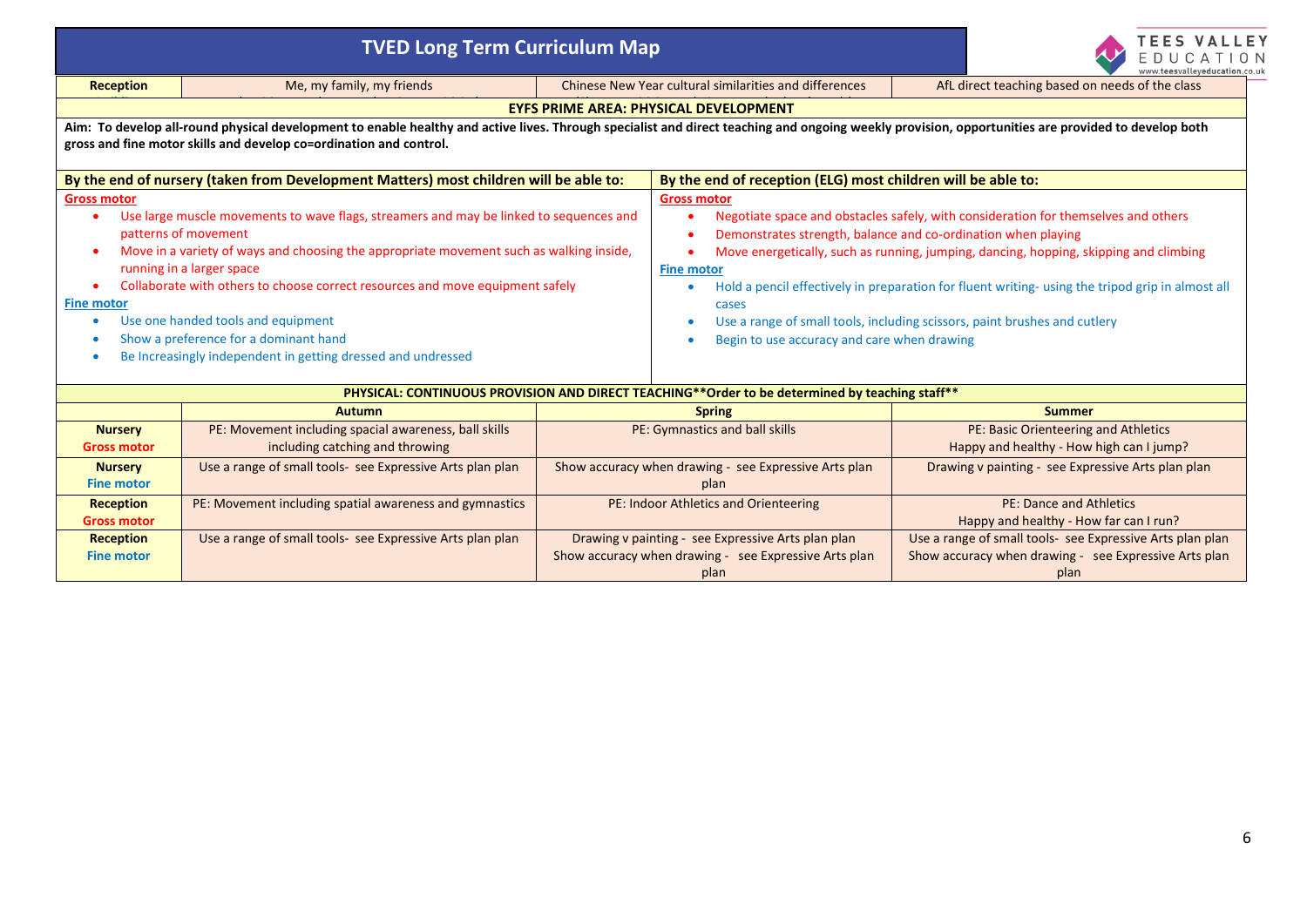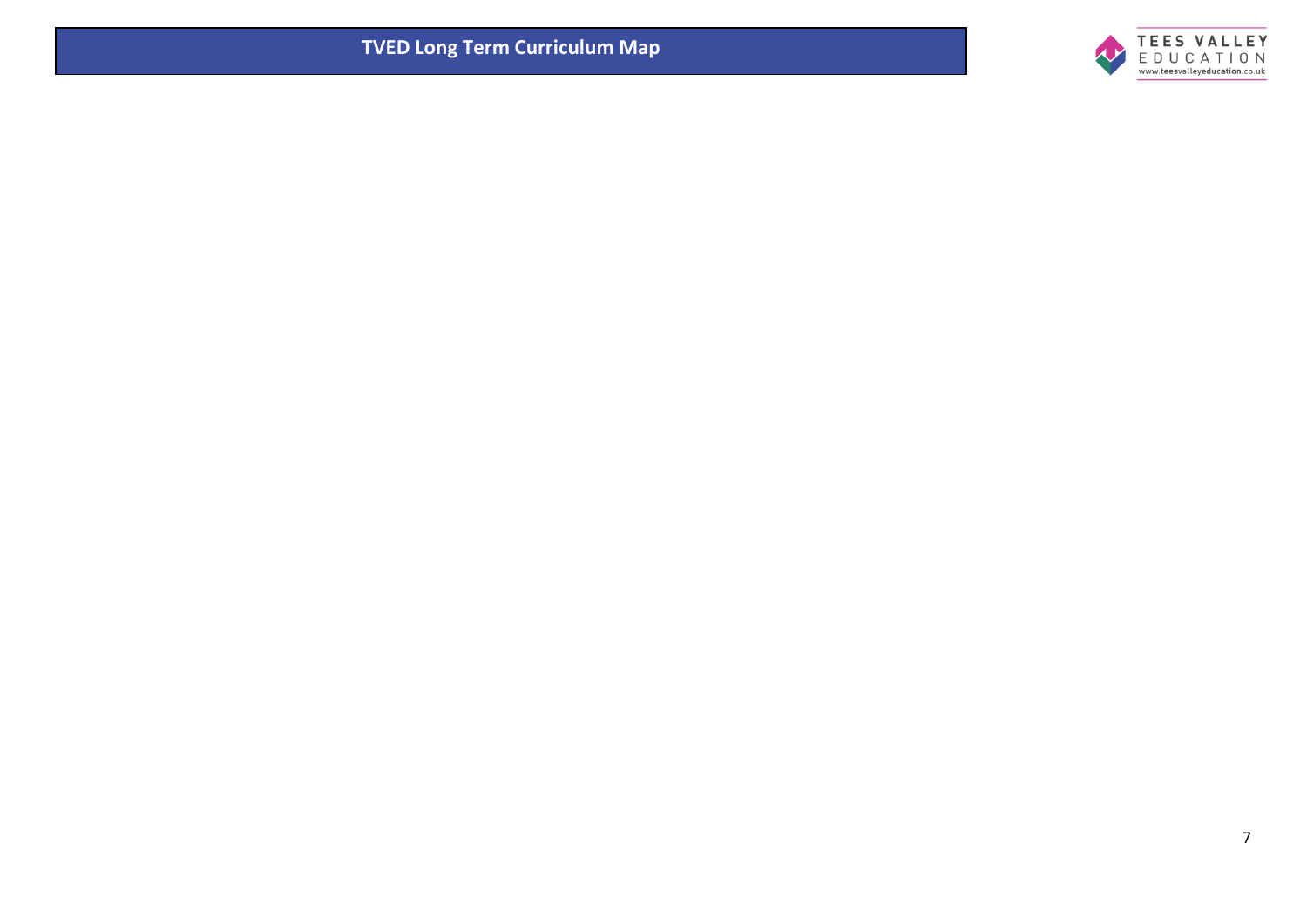

|                                                                                  | <b>EYFS SPECIFIC AREA: LITERACY</b>                                                                                                                                                                                                                                                                                                                                                                                 |                                             |                                               |                                                               |                                                              |                                                                                                                                                                                                     |                                     |
|----------------------------------------------------------------------------------|---------------------------------------------------------------------------------------------------------------------------------------------------------------------------------------------------------------------------------------------------------------------------------------------------------------------------------------------------------------------------------------------------------------------|---------------------------------------------|-----------------------------------------------|---------------------------------------------------------------|--------------------------------------------------------------|-----------------------------------------------------------------------------------------------------------------------------------------------------------------------------------------------------|-------------------------------------|
|                                                                                  | Aim: To develop secure foundations in communication, language, reading and writing. The curriculum aims to instil a love of books and reading, with the offer developing skills in both word reading and<br>comprehension. Children will be able to listen to, and talk about stories, poems, rhymes and non-fiction, and develop secure foundations in decoding printed words. Equally as important, children will |                                             |                                               |                                                               |                                                              |                                                                                                                                                                                                     |                                     |
|                                                                                  |                                                                                                                                                                                                                                                                                                                                                                                                                     |                                             |                                               |                                                               |                                                              | develop good language comprehension which will support the development of self and wider world. Reading, is crucial to the development of writing and direct and continuous opportunities to record |                                     |
|                                                                                  | will be offered provide a secure foundation in handwriting, spelling and writing for meaning in readiness for year 1.<br>By the end of nursery (taken from Development Matters) most children will be able to:                                                                                                                                                                                                      |                                             |                                               |                                                               | By the end of reception (ELG) most children will be able to: |                                                                                                                                                                                                     |                                     |
| <b>Comprehension</b>                                                             |                                                                                                                                                                                                                                                                                                                                                                                                                     |                                             |                                               | <b>Comprehension</b>                                          |                                                              |                                                                                                                                                                                                     |                                     |
| $\bullet$                                                                        | Engage in extended conversations about stories                                                                                                                                                                                                                                                                                                                                                                      |                                             |                                               |                                                               |                                                              | Demonstrate understanding of what has been read to them by retelling stories and<br>narratives using their own words and recently introduced vocabulary.                                            |                                     |
| <b>Word Reading</b>                                                              |                                                                                                                                                                                                                                                                                                                                                                                                                     |                                             |                                               |                                                               | Anticipate-where appropriate- key events in stories.         |                                                                                                                                                                                                     |                                     |
| $\bullet$                                                                        | Understand that print has different purposes                                                                                                                                                                                                                                                                                                                                                                        |                                             |                                               |                                                               |                                                              | Use and understand recently introduced vocabulary during discussions about stories, non-                                                                                                            |                                     |
| $\bullet$                                                                        | Talk about the different parts of a book and understand how to hold it and follow the print                                                                                                                                                                                                                                                                                                                         |                                             |                                               |                                                               | fiction, rhymes and poems and during role play.              |                                                                                                                                                                                                     |                                     |
|                                                                                  |                                                                                                                                                                                                                                                                                                                                                                                                                     |                                             |                                               | <b>Word Reading</b>                                           |                                                              |                                                                                                                                                                                                     |                                     |
| <b>Writing</b>                                                                   |                                                                                                                                                                                                                                                                                                                                                                                                                     |                                             |                                               |                                                               |                                                              | Say a sounds for each letter of the alphabet and at least 10 digraphs                                                                                                                               |                                     |
| $\bullet$                                                                        | Use print in early writing                                                                                                                                                                                                                                                                                                                                                                                          |                                             |                                               |                                                               |                                                              | Read words consistent with their phonic knowledge by sound-blending                                                                                                                                 |                                     |
| $\bullet$                                                                        | Write some or all of their name                                                                                                                                                                                                                                                                                                                                                                                     |                                             |                                               | $\bullet$                                                     |                                                              | Read aloud simple sentences and books that are consistent with their phonic knowledge,                                                                                                              |                                     |
| Write some letters accurately<br>including common expectation words<br>$\bullet$ |                                                                                                                                                                                                                                                                                                                                                                                                                     |                                             |                                               |                                                               |                                                              |                                                                                                                                                                                                     |                                     |
| <b>Writing</b><br>Write recognisable letters, most of which are correctly formed |                                                                                                                                                                                                                                                                                                                                                                                                                     |                                             |                                               |                                                               |                                                              |                                                                                                                                                                                                     |                                     |
|                                                                                  | Spell words by identifying sounds in them and representing the sounds with a letter or<br>$\bullet$                                                                                                                                                                                                                                                                                                                 |                                             |                                               |                                                               |                                                              |                                                                                                                                                                                                     |                                     |
|                                                                                  |                                                                                                                                                                                                                                                                                                                                                                                                                     |                                             |                                               |                                                               | <b>letters</b>                                               |                                                                                                                                                                                                     |                                     |
|                                                                                  |                                                                                                                                                                                                                                                                                                                                                                                                                     |                                             |                                               | Write simple phrases and sentences that can be read by others |                                                              |                                                                                                                                                                                                     |                                     |
|                                                                                  |                                                                                                                                                                                                                                                                                                                                                                                                                     |                                             | <b>READING AND WRITING: DIRECT TEACHING</b>   |                                                               |                                                              |                                                                                                                                                                                                     |                                     |
|                                                                                  |                                                                                                                                                                                                                                                                                                                                                                                                                     |                                             | ** Order to be determined by teaching staff** |                                                               |                                                              |                                                                                                                                                                                                     |                                     |
|                                                                                  | <b>Autumn</b>                                                                                                                                                                                                                                                                                                                                                                                                       |                                             |                                               | <b>Spring</b>                                                 |                                                              |                                                                                                                                                                                                     | <b>Summer</b>                       |
| <b>Nursery</b>                                                                   | Fiction                                                                                                                                                                                                                                                                                                                                                                                                             | Fiction                                     | Fiction                                       |                                                               | Fiction                                                      | <b>Fiction</b>                                                                                                                                                                                      | <b>Fiction</b>                      |
|                                                                                  | <b>Nursery Rhymes</b>                                                                                                                                                                                                                                                                                                                                                                                               | <b>Nursery Rhymes</b><br><b>Non-Fiction</b> | <b>Nursery Rhymes</b><br>Non-Fiction          |                                                               | <b>Nursery Rhymes</b><br><b>Non-Fiction</b>                  | <b>Nursery Rhymes</b><br><b>Non-Fiction</b>                                                                                                                                                         | Rhymes<br><b>Non-Fiction</b>        |
| <b>Word reading and</b>                                                          | Adults share books- how to                                                                                                                                                                                                                                                                                                                                                                                          | Adults share books - print                  | share books in groups-                        |                                                               | share books in groups- how                                   | Count/clap syllables in a                                                                                                                                                                           | Recognise words with the            |
| comprehension                                                                    | hold                                                                                                                                                                                                                                                                                                                                                                                                                | has meaning                                 | name different parts of the                   |                                                               | follow text                                                  | word                                                                                                                                                                                                | same initial sound                  |
|                                                                                  |                                                                                                                                                                                                                                                                                                                                                                                                                     |                                             | book                                          |                                                               |                                                              | <b>Introduce RWI pictures</b>                                                                                                                                                                       | Introduce RWI pictures              |
| <b>Writing</b>                                                                   | Adding marks to their                                                                                                                                                                                                                                                                                                                                                                                               | Adding marks to their                       | Begin to create individual                    |                                                               | Use print and letter                                         | Begin to form some letters                                                                                                                                                                          | Begin to form some letters          |
|                                                                                  | pictures to show meaning                                                                                                                                                                                                                                                                                                                                                                                            | pictures to show meaning                    | marks to represent                            |                                                               | knowledge to write a list                                    | correctly in their name                                                                                                                                                                             | correctly in their name             |
|                                                                                  |                                                                                                                                                                                                                                                                                                                                                                                                                     |                                             | meaning                                       |                                                               |                                                              |                                                                                                                                                                                                     |                                     |
| <b>Reception</b>                                                                 | <b>Fiction</b>                                                                                                                                                                                                                                                                                                                                                                                                      | <b>Fiction</b>                              | <b>Narrative</b>                              |                                                               | <b>Narrative</b>                                             | <b>Narrative</b>                                                                                                                                                                                    | <b>Narrative</b>                    |
|                                                                                  | <b>Nursery Rhymes</b><br>Non-Fiction/                                                                                                                                                                                                                                                                                                                                                                               | <b>Nursery Rhymes</b><br>Non-Fiction /      | <b>Rhymes &amp; Repeated</b><br>refrains      |                                                               | <b>Rhymes &amp; Repeated</b><br>refrains                     | Rhymes and poetry<br>Recount                                                                                                                                                                        | <b>Rhymes and poetry</b><br>Recount |
|                                                                                  |                                                                                                                                                                                                                                                                                                                                                                                                                     |                                             | Non-Fiction /                                 |                                                               | <b>Non-Fiction</b>                                           |                                                                                                                                                                                                     |                                     |
| <b>Word reading and</b>                                                          | Begin 1:1 reading                                                                                                                                                                                                                                                                                                                                                                                                   | Blend sounds into words                     | Read some letter groups                       |                                                               | Read simple phrases and                                      | Read simple phrases and                                                                                                                                                                             | Read simple phrases and             |
| comprehension                                                                    | Read individual letters by                                                                                                                                                                                                                                                                                                                                                                                          |                                             | that represent one sound                      |                                                               | sentences                                                    | sentences with some CEW                                                                                                                                                                             | sentences with some CEW             |
|                                                                                  | saying the sound                                                                                                                                                                                                                                                                                                                                                                                                    |                                             |                                               |                                                               |                                                              |                                                                                                                                                                                                     |                                     |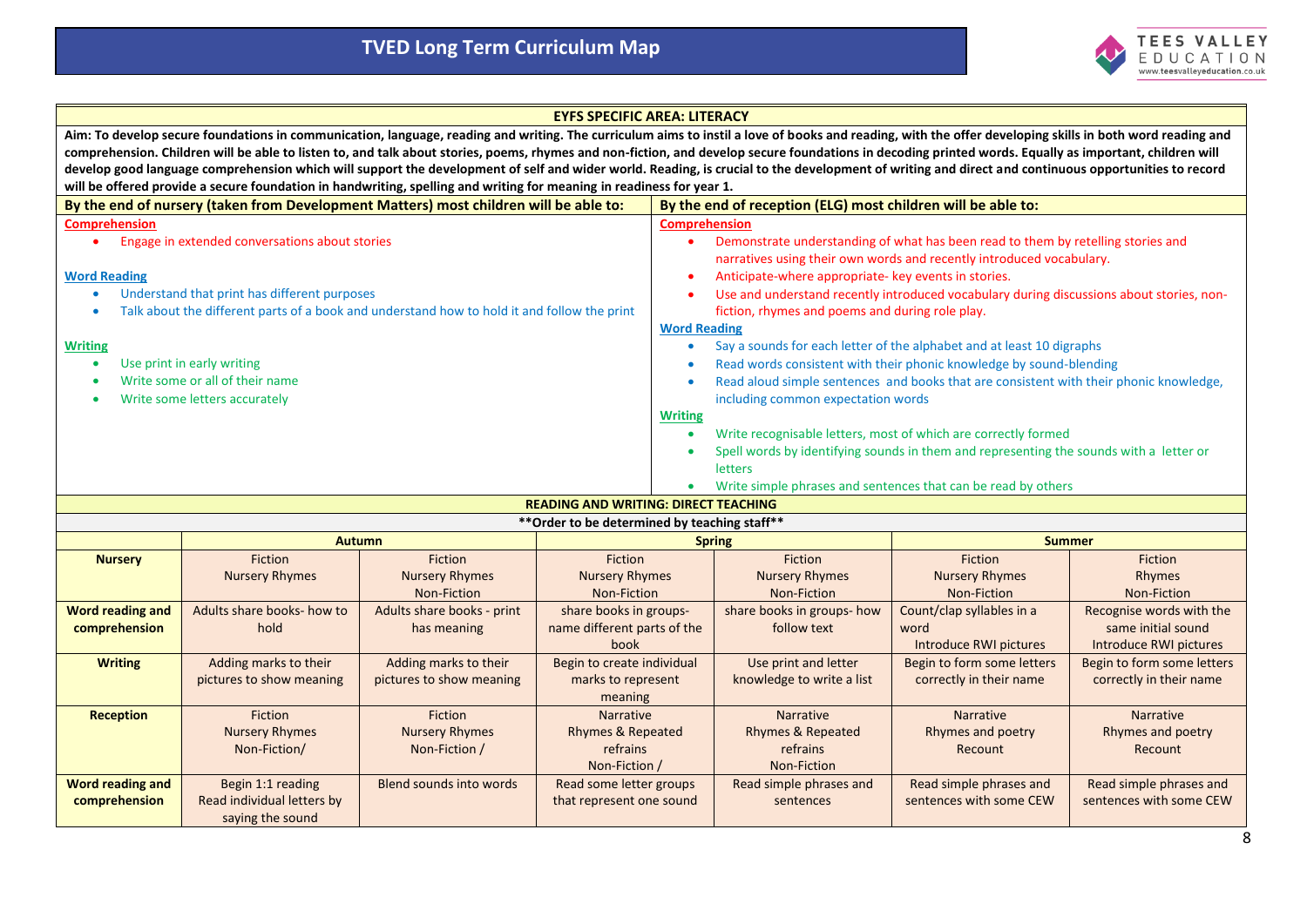| TVED Long Term Curriculum Map |                         |                            |                         |                                |                                | <b>TEES VALLEY</b><br>EDUCATION<br>www.teesvalleyeducation.co.uk |
|-------------------------------|-------------------------|----------------------------|-------------------------|--------------------------------|--------------------------------|------------------------------------------------------------------|
|                               |                         |                            |                         |                                | (SET 1 Red ditty/ SET 2        | (SET 2 Green/purple)                                             |
|                               | (SET 1)                 | (SET 1 and begin blending) | (SET 1 Photocopy ditty) | (SET 1 Red ditty)              | Green)                         |                                                                  |
| <b>Writing</b>                | Form lower case letters | Write lists/model labels   | Write captions using    | Write short sentences using    | Write short sentences using    | Reread what they have                                            |
|                               | correctly               | using known sound-letter   | known sound-letter      | a capital letter and full stop | a capital letter and full stop | written to check it makes                                        |
|                               |                         | correspondance             | correspondance          |                                |                                | sense                                                            |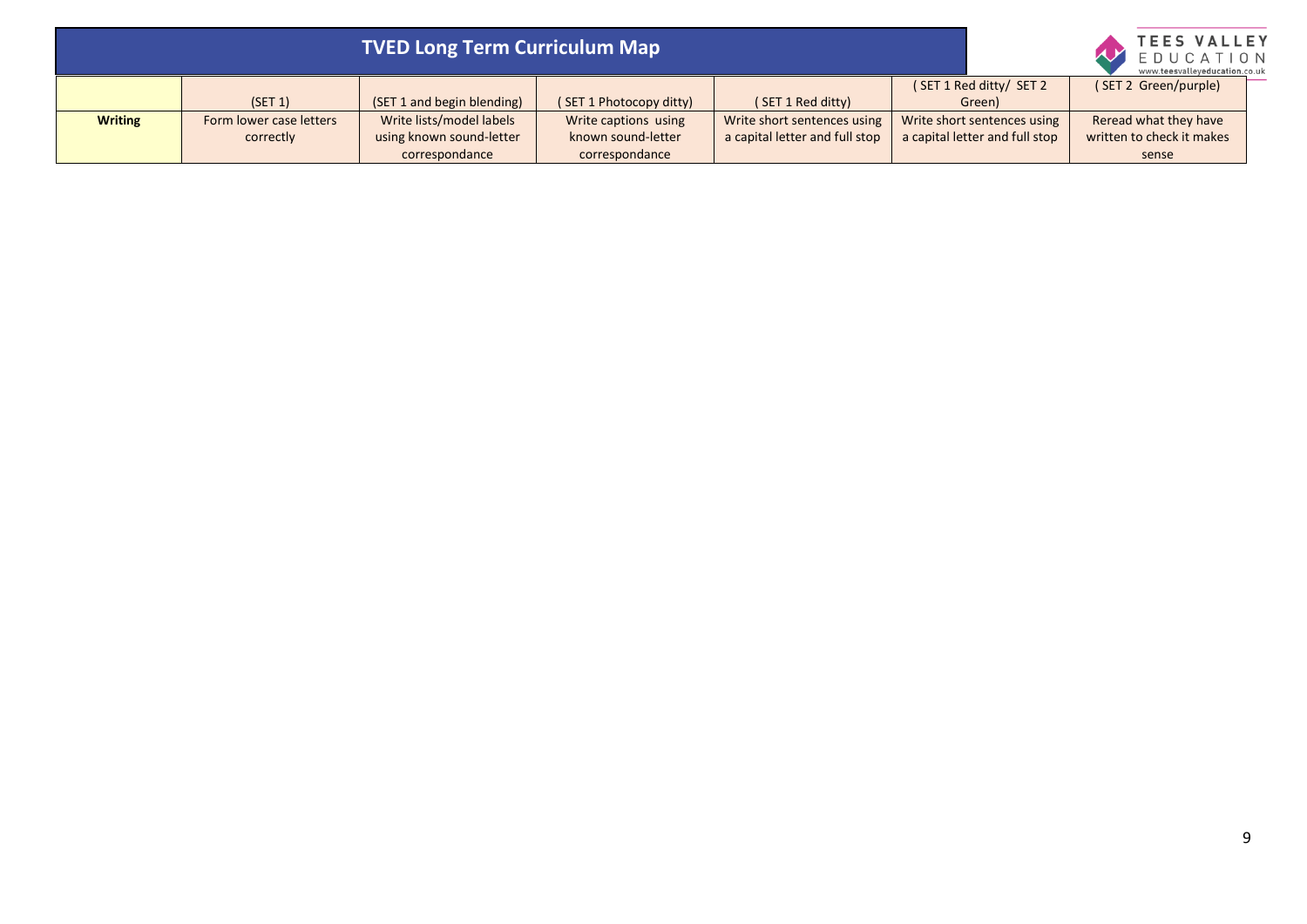

|                                                                                                                                                                                                                                                                                                                                                                  | <b>EYFS SPECIFIC AREA: MATHEMATICS</b>                                                                                                                                                                                                                                                                                                                                                                                                                                                                                                                                                                                                                                                                                                                                                                                                                                                                  |                                                                                                                                                                     |                                                                                                                                                                                                                                                               |                                                                                                                                                                                                                                                                                                                                                                                                                                                                                                                                                                                                                                                                                                                                                                      |  |
|------------------------------------------------------------------------------------------------------------------------------------------------------------------------------------------------------------------------------------------------------------------------------------------------------------------------------------------------------------------|---------------------------------------------------------------------------------------------------------------------------------------------------------------------------------------------------------------------------------------------------------------------------------------------------------------------------------------------------------------------------------------------------------------------------------------------------------------------------------------------------------------------------------------------------------------------------------------------------------------------------------------------------------------------------------------------------------------------------------------------------------------------------------------------------------------------------------------------------------------------------------------------------------|---------------------------------------------------------------------------------------------------------------------------------------------------------------------|---------------------------------------------------------------------------------------------------------------------------------------------------------------------------------------------------------------------------------------------------------------|----------------------------------------------------------------------------------------------------------------------------------------------------------------------------------------------------------------------------------------------------------------------------------------------------------------------------------------------------------------------------------------------------------------------------------------------------------------------------------------------------------------------------------------------------------------------------------------------------------------------------------------------------------------------------------------------------------------------------------------------------------------------|--|
| Aim: To provide a strong grounding in numbers to 10, developing a deep conceptual understanding of which to provide the building blocks for future mathematical concepts. Curiosity around number,<br>shape, space and measures will be developed through a range of opportunities to support their readiness for school and the mathematical world around them. |                                                                                                                                                                                                                                                                                                                                                                                                                                                                                                                                                                                                                                                                                                                                                                                                                                                                                                         |                                                                                                                                                                     |                                                                                                                                                                                                                                                               |                                                                                                                                                                                                                                                                                                                                                                                                                                                                                                                                                                                                                                                                                                                                                                      |  |
|                                                                                                                                                                                                                                                                                                                                                                  | By the end of nursery (taken from Development Matters) most children will be able to:                                                                                                                                                                                                                                                                                                                                                                                                                                                                                                                                                                                                                                                                                                                                                                                                                   |                                                                                                                                                                     | By the end of reception (ELG) most children will be able to:                                                                                                                                                                                                  |                                                                                                                                                                                                                                                                                                                                                                                                                                                                                                                                                                                                                                                                                                                                                                      |  |
| <b>Number</b><br>$\bullet$<br>$\bullet$<br>$\bullet$<br>$\bullet$<br>e.g pencils in a pot<br><b>Numerical patterns</b><br>$\bullet$<br>$\bullet$<br>$\bullet$<br>$\bullet$<br>$\bullet$<br>$\bullet$<br>$\bullet$<br>$\bullet$<br>$\bullet$                                                                                                                      | Recognise up to 3 objects without counting them (subitising)<br>Say one number for each item in order and know that the last number reached is the total<br>Show finger numbers up to 5 with a set finger pattern<br>Link numerals and amounts to show the right number of objects to match a numeral up to 5<br>Recite past 5 forwards and backwards<br>Compare quantities using language 'more than' 'fewer than'<br>Experiment with their own symbols and marks as well as numerals<br>Talk about and identify patterns around them including repeating patterns<br>Describe a familiar route<br>Talk about and explore 2d and 3d shapes using language such as sides, corners, flat, round<br>Select shapes appropriately e.g. flat surfaces for building<br>Understand position through words only, not gestures<br>Make comparisons between objects relating to size, length, weight and capacity |                                                                                                                                                                     | <b>Number</b><br>Subitise (recognise quantities without counting) up to 5<br><b>Numerical patterns</b><br>than, less than or the same as the other quantity.<br>and how quantities can be distributed evenly.<br>Copy, continue and create repeating patterns | Have a deep understanding of numbers to 10, including the composition of each number<br>Automatically recall (without reference to rhymes, counting or other aids) number bonds<br>up to 5 (including subtraction facts) and some number bonds to 10, including double facts.<br>Verbally count beyond 20, recognising the pattern of the counting system.<br>Compare quantities up to 10 in different contexts, recognising when one quantity is greater<br>Explore and represent patterns within numbers to 10, including evens and odd, double facts<br>Select, rotate and manipulate shapes in order to develop spatial awareness<br>Investigate how shapes can be combined to make new shapes<br>Compare length, weight and capacity using comparative language |  |
|                                                                                                                                                                                                                                                                                                                                                                  |                                                                                                                                                                                                                                                                                                                                                                                                                                                                                                                                                                                                                                                                                                                                                                                                                                                                                                         |                                                                                                                                                                     | <b>MATHS: DIRECT TEACHING</b>                                                                                                                                                                                                                                 |                                                                                                                                                                                                                                                                                                                                                                                                                                                                                                                                                                                                                                                                                                                                                                      |  |
|                                                                                                                                                                                                                                                                                                                                                                  | <b>Autumn</b>                                                                                                                                                                                                                                                                                                                                                                                                                                                                                                                                                                                                                                                                                                                                                                                                                                                                                           |                                                                                                                                                                     | ** Order to be determined by teaching staff**<br><b>Spring</b>                                                                                                                                                                                                | <b>Summer</b>                                                                                                                                                                                                                                                                                                                                                                                                                                                                                                                                                                                                                                                                                                                                                        |  |
| <b>Nursery</b>                                                                                                                                                                                                                                                                                                                                                   | Counting rhymes and songs using fingers to represent<br>numbers<br>Recite numbers counting past 5<br>Talk about and explore 2D shapes and language associated                                                                                                                                                                                                                                                                                                                                                                                                                                                                                                                                                                                                                                                                                                                                           | Compare quantities using vocabulary such as more than,<br>less than<br>Talk about and explore 3D shapes and language associated<br>Talk about and identify patterns |                                                                                                                                                                                                                                                               | Recognition of up to 3 objects<br>Show finger numbers up to 5<br>Link numerals amounts up to 5<br>Make comparisons between size, length, weight and                                                                                                                                                                                                                                                                                                                                                                                                                                                                                                                                                                                                                  |  |

Discuss routes and locations using appropriate vocabulary

capacity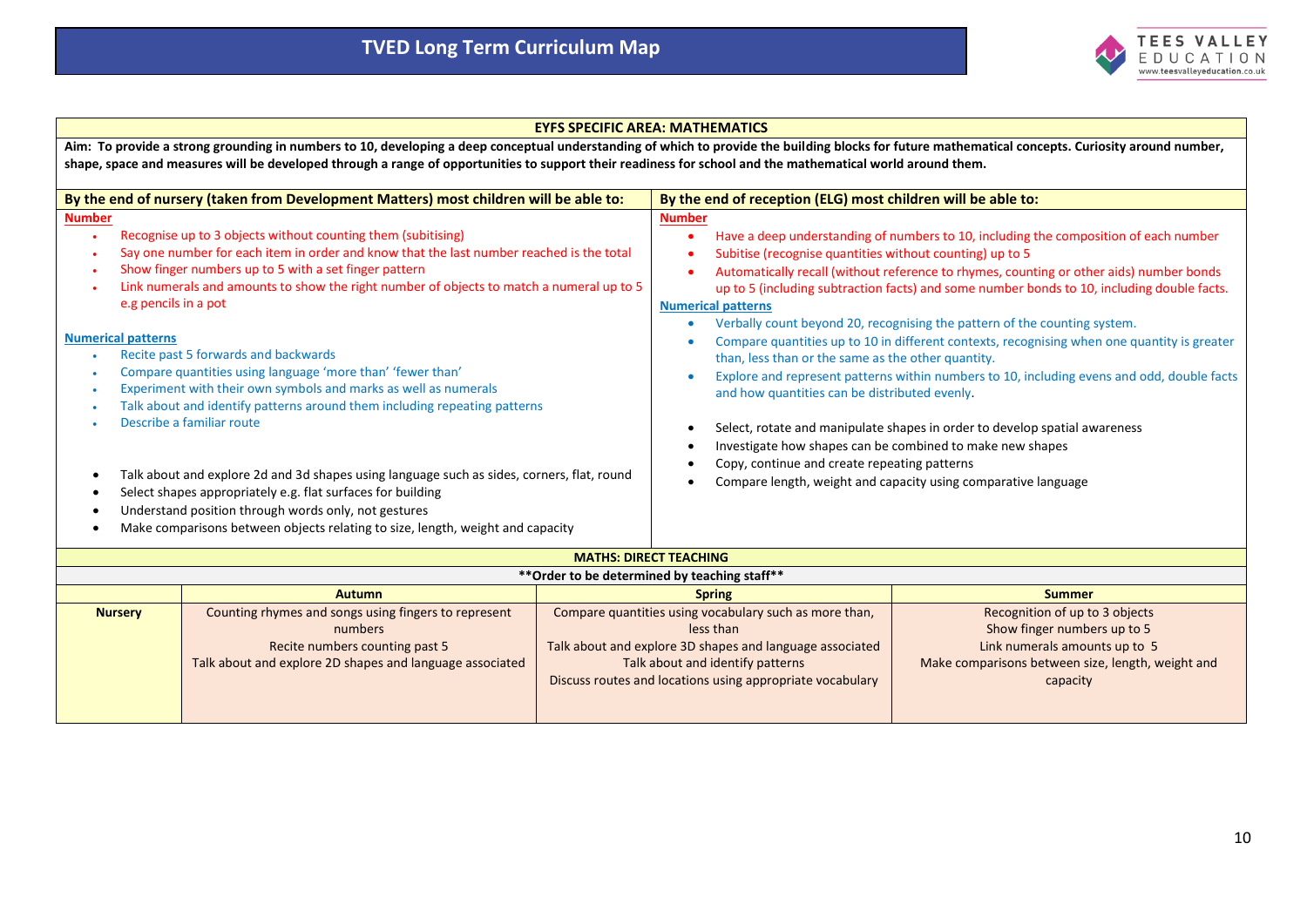| <b>TVED Long Term Curriculum Map</b> |                                                                                                                   |                                                                                                                                                        |                                                                                                                                              |                                                                                                            | 'EES VALLEY<br>$E$ D U C A<br>www.teesvalleyeducation.co.uk |                                                                                                                                                                                                                   |  |
|--------------------------------------|-------------------------------------------------------------------------------------------------------------------|--------------------------------------------------------------------------------------------------------------------------------------------------------|----------------------------------------------------------------------------------------------------------------------------------------------|------------------------------------------------------------------------------------------------------------|-------------------------------------------------------------|-------------------------------------------------------------------------------------------------------------------------------------------------------------------------------------------------------------------|--|
| <b>Reception</b>                     | <b>Number</b><br><b>Number Patterns</b><br>Representing, comparing,<br>composition of 1-3<br>Matching and sorting | <b>Number</b><br><b>Number Patterns</b><br>Introduce zero<br>Representing, comparing,<br>composition of 4-6<br>1 more and 1 less<br>Repeating patterns | <b>Number</b><br><b>Number Patterns</b><br>$7 - 10$<br>Representing, comparing,<br>composition of 7-10<br>making pairs<br>Combining 2 groups | <b>Number</b><br><b>Number Patterns</b><br>Consolidation 1-10<br>Bonds to 10<br>Adding more<br>Taking away |                                                             | <b>Number</b><br><b>Number Patterns</b><br>Building numbers beyond 10- comparing and ordering<br>Counting patterns beyond 10- adding to full sets of 10<br><b>Doubles</b><br>Odd and even<br>Sharing and grouping |  |
|                                      |                                                                                                                   | <b>Measure</b><br>Compare size, capacity and mass<br><b>Shape</b><br>Circles and triangles<br>Shapes with 4 sides                                      | <b>Measure</b><br>Compare mass and capacity<br>Length and height<br><b>Shape</b><br>3d shape and patterns                                    |                                                                                                            |                                                             | <b>Shape</b><br>Spatial reasoning - visualise and build                                                                                                                                                           |  |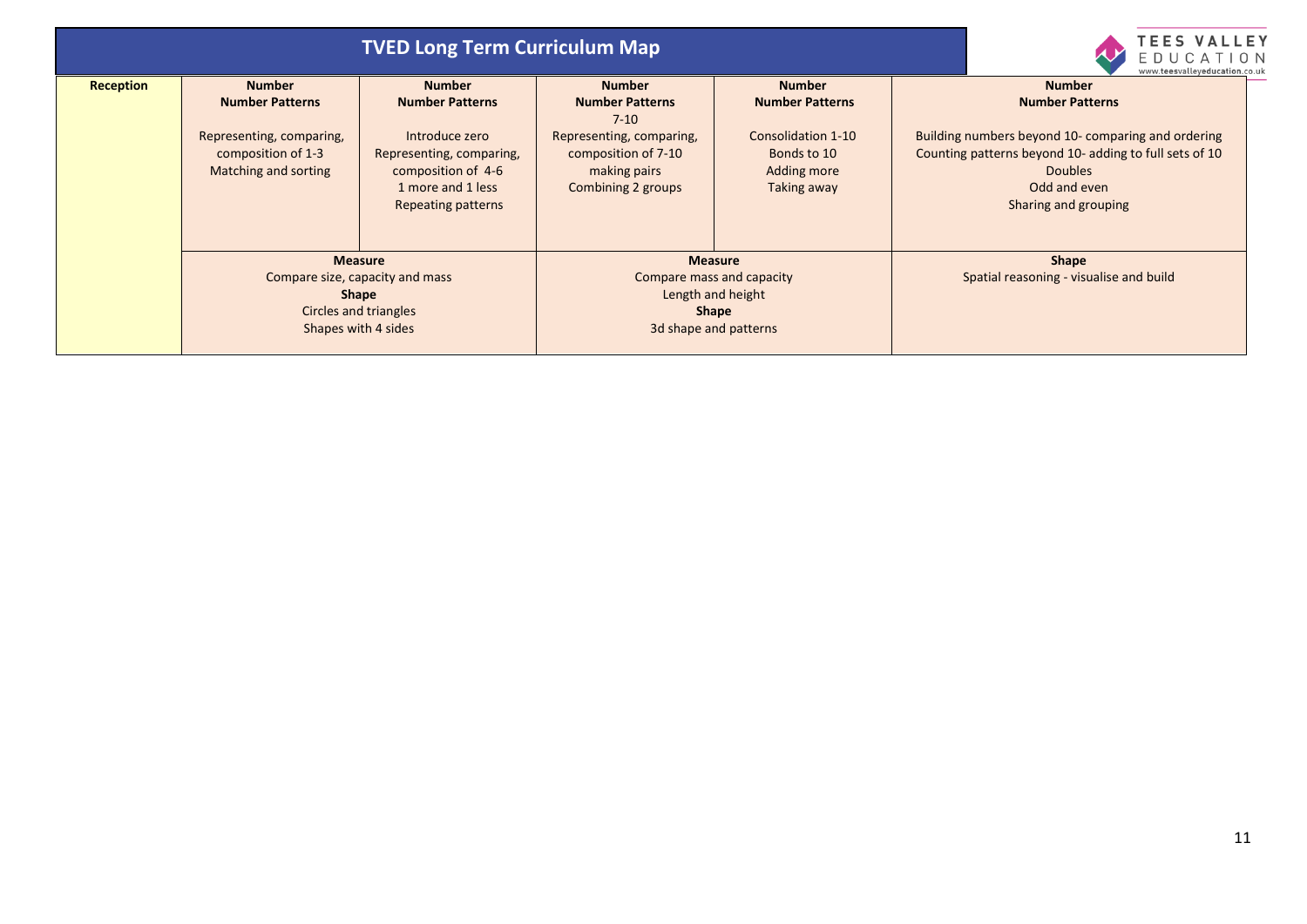

|                                                                                                                                                       | <b>EYFS SPECIFIC AREA: UNDERSTANDING THE WORLD</b>                                                                                                                                                                                                                                          |                                    |                                                                                     |                                                                                                                                                                                    |  |  |
|-------------------------------------------------------------------------------------------------------------------------------------------------------|---------------------------------------------------------------------------------------------------------------------------------------------------------------------------------------------------------------------------------------------------------------------------------------------|------------------------------------|-------------------------------------------------------------------------------------|------------------------------------------------------------------------------------------------------------------------------------------------------------------------------------|--|--|
|                                                                                                                                                       | Aim: To ensure a range of personal experiences which increases the children's knowledge and sense of the world around them, fostering an understanding of our diverse world. The opportunities would<br>enrich and widen vocabulary, supporting the development in oracy and comprehension. |                                    |                                                                                     |                                                                                                                                                                                    |  |  |
|                                                                                                                                                       | By the end of nursery (taken from Development Matters) most children will be able to:                                                                                                                                                                                                       |                                    | By the end of reception (ELG) most children will be able to:                        |                                                                                                                                                                                    |  |  |
| <b>Past and present</b>                                                                                                                               |                                                                                                                                                                                                                                                                                             |                                    | <b>Past and present</b>                                                             |                                                                                                                                                                                    |  |  |
| $\bullet$                                                                                                                                             | Talk about their own family and memories they have                                                                                                                                                                                                                                          |                                    |                                                                                     | Talk about the lives and roles of people around them and their roles in society                                                                                                    |  |  |
|                                                                                                                                                       | Understand people have different occupations and use this in their play                                                                                                                                                                                                                     |                                    | their experiences and what has been read in class.                                  | Know some similarities and differences between things in the past and now, drawing on                                                                                              |  |  |
| $\bullet$                                                                                                                                             | <b>People Culture and Communities</b>                                                                                                                                                                                                                                                       |                                    |                                                                                     | Understand the past through settings, characters and events encountered in books read in                                                                                           |  |  |
| $\bullet$                                                                                                                                             | Describe their immediate environment using knowledge from observation, discussion,                                                                                                                                                                                                          |                                    | class and storytelling.                                                             |                                                                                                                                                                                    |  |  |
| $\bullet$                                                                                                                                             | Notice and talk about the differences between people, families and communities                                                                                                                                                                                                              |                                    | <b>People Culture and Communities</b>                                               |                                                                                                                                                                                    |  |  |
| $\bullet$                                                                                                                                             | Know there is different countries in the world and that they may be different                                                                                                                                                                                                               |                                    | $\bullet$                                                                           | Describe their immediate environment using knowledge from observation, discussion,                                                                                                 |  |  |
|                                                                                                                                                       |                                                                                                                                                                                                                                                                                             |                                    | stories, non-fiction texts and maps.                                                |                                                                                                                                                                                    |  |  |
| <b>The Natural World</b>                                                                                                                              |                                                                                                                                                                                                                                                                                             |                                    |                                                                                     | Know some similarities and differences between different religious and cultural                                                                                                    |  |  |
| $\bullet$                                                                                                                                             | Explore collections of materials with similar or different properties, talking about what they                                                                                                                                                                                              |                                    |                                                                                     | communities in this country, drawing on their experiences and what has been read in class.                                                                                         |  |  |
| see                                                                                                                                                   |                                                                                                                                                                                                                                                                                             |                                    | $\bullet$                                                                           | Explain some similarities and differences between life in this country and life in other<br>countries, drawing on knowledge from stories, non-fiction texts and -when appropriate- |  |  |
| $\bullet$                                                                                                                                             | Explain the key features of a plant and animal life cycle                                                                                                                                                                                                                                   |                                    |                                                                                     |                                                                                                                                                                                    |  |  |
| Understand the need to respect and care for the natural environment<br>maps.<br><b>The Natural World</b><br>Talk about different forces they can feel |                                                                                                                                                                                                                                                                                             |                                    |                                                                                     |                                                                                                                                                                                    |  |  |
|                                                                                                                                                       |                                                                                                                                                                                                                                                                                             |                                    | $\bullet$                                                                           | Explore the natural world around them, making observations and drawing pictures of                                                                                                 |  |  |
|                                                                                                                                                       |                                                                                                                                                                                                                                                                                             |                                    | animals and plants.                                                                 |                                                                                                                                                                                    |  |  |
|                                                                                                                                                       |                                                                                                                                                                                                                                                                                             |                                    | Know some similarities and differences between the natural world around them and    |                                                                                                                                                                                    |  |  |
|                                                                                                                                                       |                                                                                                                                                                                                                                                                                             |                                    |                                                                                     | contrasting environments, drawing on their experiences and what has been read in class.                                                                                            |  |  |
|                                                                                                                                                       |                                                                                                                                                                                                                                                                                             |                                    |                                                                                     | Understand some important processes and changes in the natural world around them,                                                                                                  |  |  |
|                                                                                                                                                       |                                                                                                                                                                                                                                                                                             |                                    | including the seasons and changing states of matter.                                |                                                                                                                                                                                    |  |  |
|                                                                                                                                                       |                                                                                                                                                                                                                                                                                             |                                    | UNDERSTANDING THE WORLD: DIRECT TEACHING (order to be determined by teaching staff) |                                                                                                                                                                                    |  |  |
|                                                                                                                                                       | <b>Autumn</b>                                                                                                                                                                                                                                                                               |                                    | <b>Spring</b>                                                                       | <b>Summer</b>                                                                                                                                                                      |  |  |
| <b>Nursery</b>                                                                                                                                        | <b>Remembering People</b>                                                                                                                                                                                                                                                                   |                                    | My Family                                                                           |                                                                                                                                                                                    |  |  |
| <b>Past and present</b>                                                                                                                               | (ways of remembering those close, who have passed away)                                                                                                                                                                                                                                     |                                    |                                                                                     |                                                                                                                                                                                    |  |  |
| <b>Nursery</b>                                                                                                                                        | <b>Diwali and Christmas</b>                                                                                                                                                                                                                                                                 |                                    | My House                                                                            | <b>Birthdays</b>                                                                                                                                                                   |  |  |
| People, culture<br>and communities                                                                                                                    | (what are they)                                                                                                                                                                                                                                                                             | <b>Chinese New Year and Easter</b> |                                                                                     | (why and how)                                                                                                                                                                      |  |  |
|                                                                                                                                                       |                                                                                                                                                                                                                                                                                             |                                    | (what are they)                                                                     |                                                                                                                                                                                    |  |  |
| <b>Nursery</b>                                                                                                                                        | Seasons: Weather and Self                                                                                                                                                                                                                                                                   | Seasons: Weather and Self          |                                                                                     | Seasons: Weather and Self                                                                                                                                                          |  |  |
| <b>The Natural World</b>                                                                                                                              | (autumn / winter)                                                                                                                                                                                                                                                                           | (winter / spring)                  |                                                                                     | (summer)                                                                                                                                                                           |  |  |
|                                                                                                                                                       |                                                                                                                                                                                                                                                                                             |                                    |                                                                                     |                                                                                                                                                                                    |  |  |
|                                                                                                                                                       |                                                                                                                                                                                                                                                                                             |                                    | Pets                                                                                | <b>Woodland Environment</b>                                                                                                                                                        |  |  |
|                                                                                                                                                       |                                                                                                                                                                                                                                                                                             |                                    |                                                                                     | (inc comparison to local area)                                                                                                                                                     |  |  |
|                                                                                                                                                       |                                                                                                                                                                                                                                                                                             |                                    |                                                                                     |                                                                                                                                                                                    |  |  |
|                                                                                                                                                       |                                                                                                                                                                                                                                                                                             |                                    |                                                                                     | Mini beasts and woodland animals                                                                                                                                                   |  |  |
|                                                                                                                                                       |                                                                                                                                                                                                                                                                                             |                                    |                                                                                     |                                                                                                                                                                                    |  |  |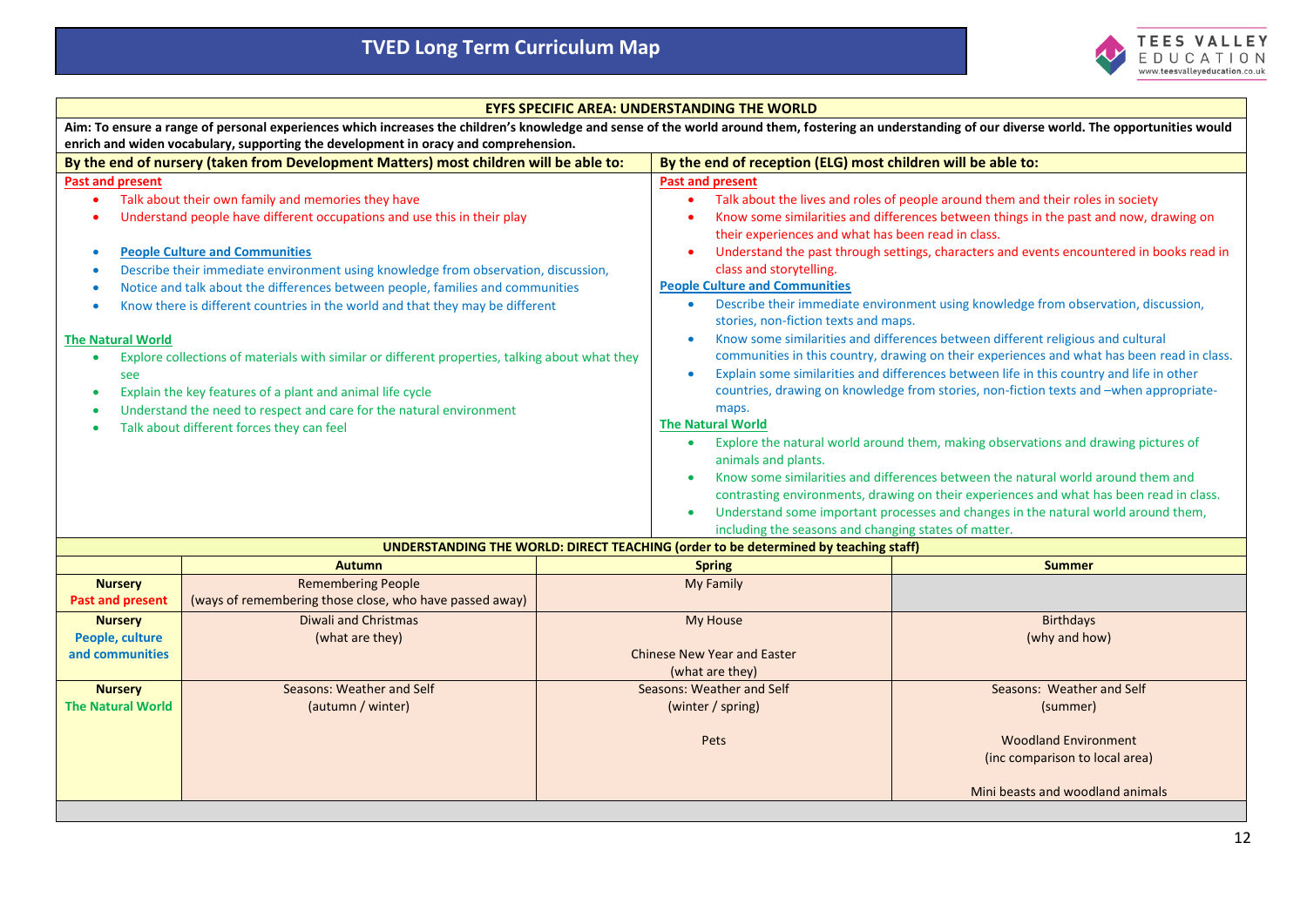|                          | <b>TVED Long Term Curriculum Map</b>             | 'EES VALLE'<br>1 O I T<br>www.teesvalleyeducation.co.u  |                                              |
|--------------------------|--------------------------------------------------|---------------------------------------------------------|----------------------------------------------|
| <b>Reception</b>         | People who help us                               | Past V Present                                          |                                              |
| <b>Past and present</b>  | (people's lives and their roles in society)      | (homes or toys)                                         |                                              |
|                          |                                                  |                                                         |                                              |
|                          | <b>Remembering People</b>                        |                                                         |                                              |
|                          | (remembrance day)                                |                                                         |                                              |
| Reception                | Diwali: Cultural similarities and differences    | Chinese New Year: Cultural similarities and differences |                                              |
| People, culture          |                                                  |                                                         |                                              |
| and communities          | Christmas: How is it celebrated around the world | The Easter Story                                        |                                              |
| Reception                | Seasons: Changes in the natural world            | Seasons: changes in the natural world                   | Seasons: Changes in the natural world        |
| <b>The Natural World</b> | (autumn / winter)                                | (winter / spring)                                       | (summer)                                     |
|                          |                                                  |                                                         |                                              |
|                          |                                                  |                                                         | Seaside Environment                          |
|                          |                                                  |                                                         | (inc. comparison to local and woodland area) |
|                          |                                                  |                                                         | <b>Farm Animals</b>                          |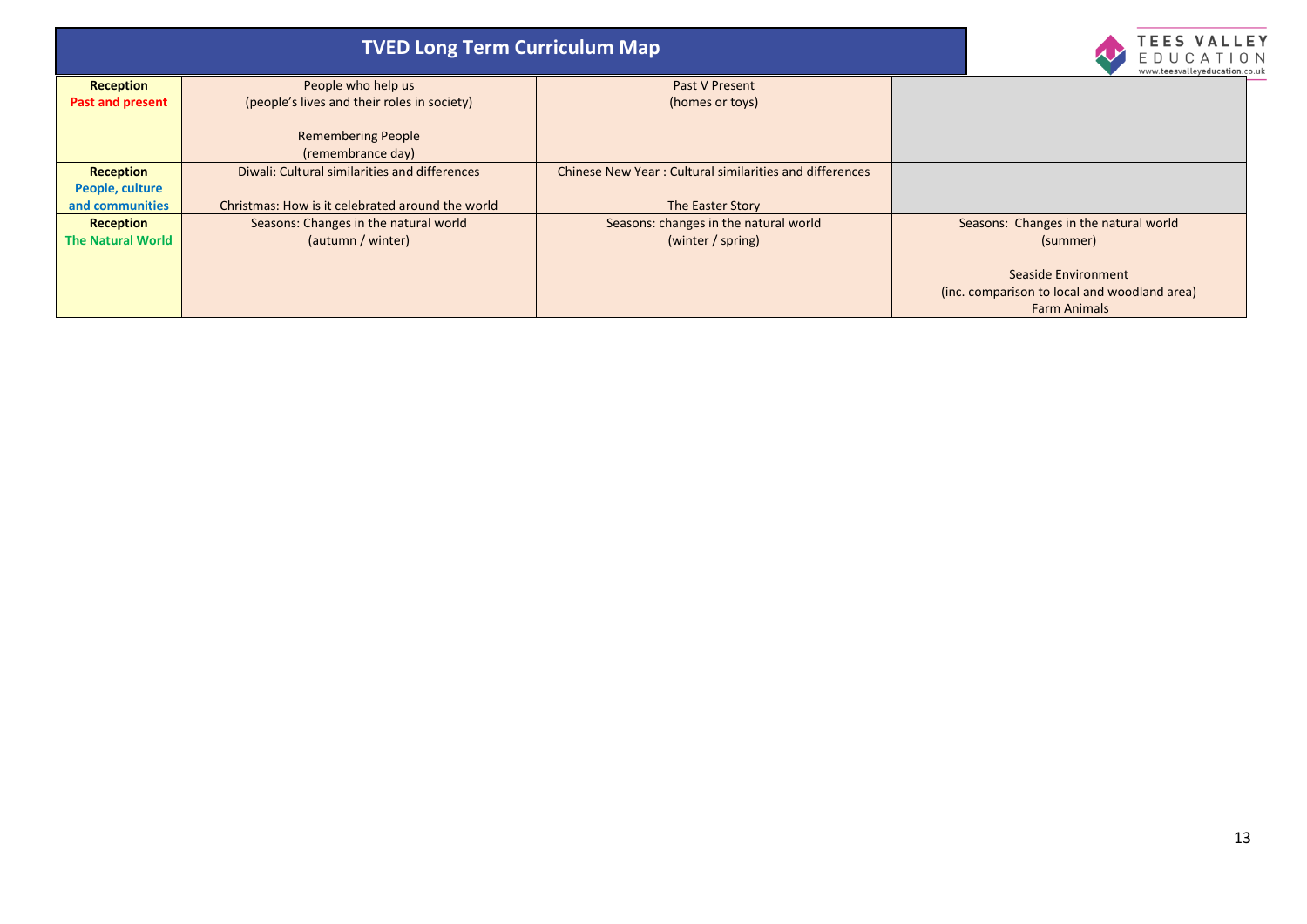

#### **EYFS SPECIFIC AREA: EXPRESSIVE ARTS AND DESIGN**

| Aim: To develop artistic and cultural awareness which allows creativity and imagination to be fostered. Repetition and depth of their experiences is fundamental to enhancing their appreciation across the<br>arts.                                                                                                                                                                                                 |                                                                                                                                                                                                                                                                                                                                                                                                                                                                                                                                                                                                                                  |                                                             |  |
|----------------------------------------------------------------------------------------------------------------------------------------------------------------------------------------------------------------------------------------------------------------------------------------------------------------------------------------------------------------------------------------------------------------------|----------------------------------------------------------------------------------------------------------------------------------------------------------------------------------------------------------------------------------------------------------------------------------------------------------------------------------------------------------------------------------------------------------------------------------------------------------------------------------------------------------------------------------------------------------------------------------------------------------------------------------|-------------------------------------------------------------|--|
| By the end of nursery (taken from Development Matters) most children will be able to:                                                                                                                                                                                                                                                                                                                                | By the end of reception (ELG) most children will be able to:                                                                                                                                                                                                                                                                                                                                                                                                                                                                                                                                                                     |                                                             |  |
| <b>Creating with Materials</b><br>Use objects to represent something else in imaginative small worlds<br>Explore different materials and decide which materials to use<br>Draw with increasing complexity<br>Being Imaginative and Expressive<br>Show different emotions in drawings or paintings<br>Sing entire songs and clap simple rhythms<br>Play instruments with increasing control to express their feelings | <b>Creating with Materials</b><br>Safely use and explore a variety of materials, tools and techniques, experimenting with<br>colour, design, texture, form and function.<br>Share their creations, explaining the process they have used.<br>Make use props and materials when role playing characters in narratives and stories<br>Being Imaginative and Expressive<br>Invent, adapt and recount narratives and stories with peers and their teacher. Sing a range<br>of well-known nursery rhymes and songs.<br>Perform songs, rhymes, poems and stories with others, and-when appropriate- try to move<br>in time with music. |                                                             |  |
| EXPRESSIVE ARTS AND DESIGN: DIRECT TEACHING (order to be determined by teaching staff)                                                                                                                                                                                                                                                                                                                               |                                                                                                                                                                                                                                                                                                                                                                                                                                                                                                                                                                                                                                  |                                                             |  |
| <b>Autumn</b>                                                                                                                                                                                                                                                                                                                                                                                                        | <b>Spring</b>                                                                                                                                                                                                                                                                                                                                                                                                                                                                                                                                                                                                                    | <b>Summer</b>                                               |  |
| Colours of the rainbow- painting<br><b>Nursery</b><br><b>Creating with</b><br>materials                                                                                                                                                                                                                                                                                                                              | Mark making leading to drawing                                                                                                                                                                                                                                                                                                                                                                                                                                                                                                                                                                                                   | Artist study- Kandinsky- abstract art<br>painting v drawing |  |
| Performance for others: Christmas<br><b>Nursery</b><br><b>Being imaginative</b><br>and expressive                                                                                                                                                                                                                                                                                                                    | Sing a range of nursery rhymes                                                                                                                                                                                                                                                                                                                                                                                                                                                                                                                                                                                                   | Performance for others: music and singing                   |  |

| Reception                | Experiment with colour and materials | Artist study- Seurat- pointillism                       | Artist study-Mondrian- abstract art      |
|--------------------------|--------------------------------------|---------------------------------------------------------|------------------------------------------|
| <b>Creating with</b>     |                                      |                                                         | Show and explain their creations         |
| materials                |                                      |                                                         |                                          |
| Reception                | Performance for others: Christmas    | Performance for others-invent own performance for peers | Performance for others- rhythm and rhyme |
| <b>Being imaginative</b> |                                      |                                                         |                                          |
| and expressive           |                                      |                                                         |                                          |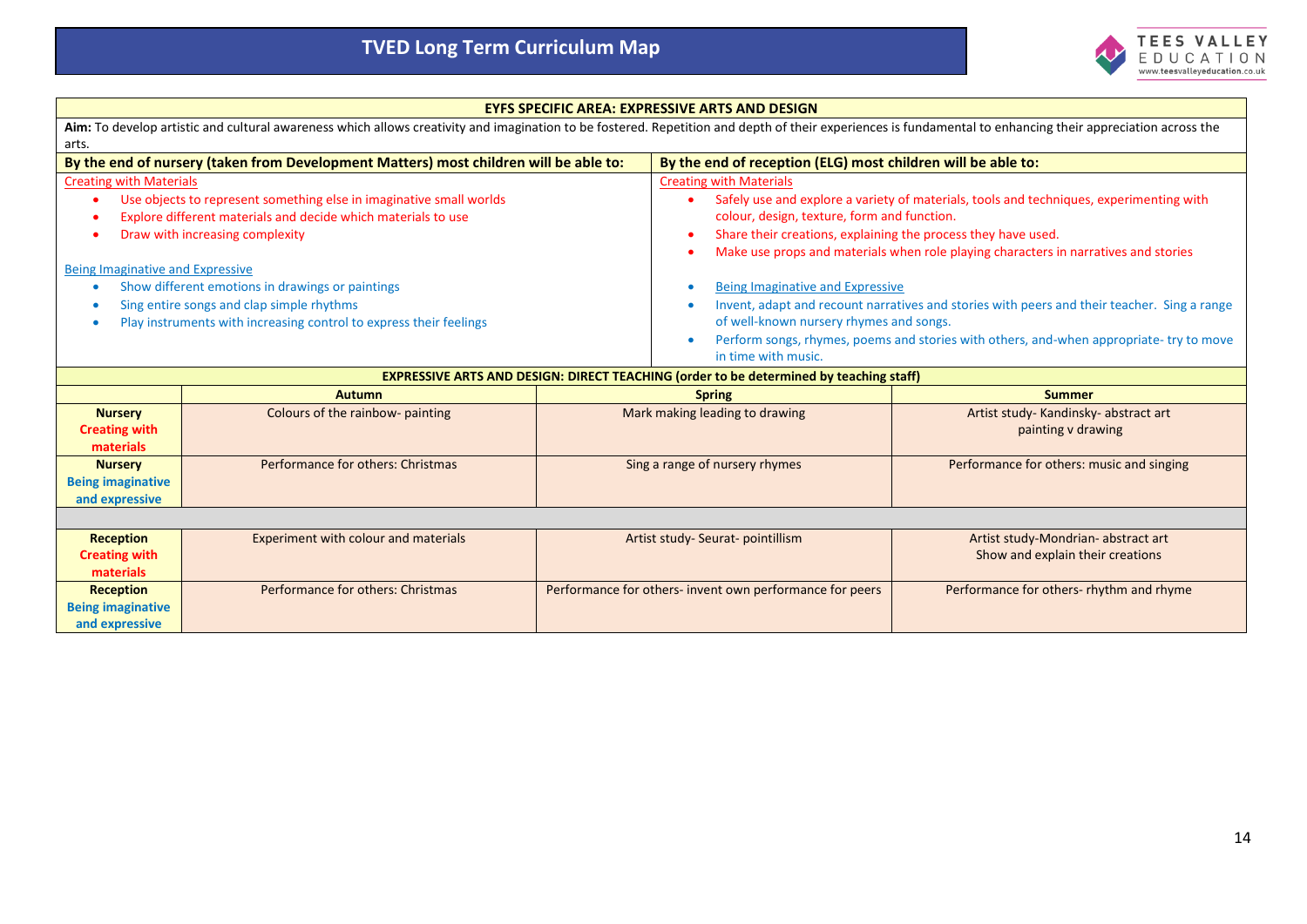

| Area         | <b>PSED</b>                                                | <b>Understanding the world</b>   |                                   |                  | <b>Expressive arts and design</b> |                                   | <b>Physical</b>                               |                                       |
|--------------|------------------------------------------------------------|----------------------------------|-----------------------------------|------------------|-----------------------------------|-----------------------------------|-----------------------------------------------|---------------------------------------|
|              | Self-regulation<br><b>Managing self</b><br><b>Building</b> | Past and<br>Present              | People, Culture and communities   |                  | <b>Natural world</b>              | <b>Creating with</b><br>materials | <b>Being</b><br>imaginative<br>and expressive | <b>Gross motor</b><br>Fine motor (PE) |
|              | relationships                                              |                                  |                                   |                  |                                   |                                   |                                               |                                       |
|              | <b>PSHE</b>                                                | <b>History</b>                   | Geography                         | <b>RE</b>        | <b>Science</b>                    | Art                               | <b>Music</b>                                  | <b>PE</b>                             |
| $\mathsf{N}$ | All about me                                               | My family                        | My house                          | <b>Birthdays</b> | Seasons $-$                       | Colours of                        | Performance:                                  | Healthy & Happy -                     |
|              |                                                            |                                  |                                   |                  | (weather/                         | Rainbow                           | songs and                                     | developing co-                        |
|              |                                                            |                                  |                                   |                  | self)                             |                                   | nursery rhymes                                | ordination                            |
|              |                                                            |                                  |                                   | Diwali           |                                   | draw v painting                   |                                               |                                       |
|              |                                                            |                                  |                                   |                  |                                   |                                   |                                               | Accuracy in drawing                   |
|              | <b>Healthy eating</b><br>(fruit salad)                     | Remembrance<br>Day (general)     | Explore the<br>environment around | Chinese new      | Pets                              | Kandinsky                         |                                               | Using cutlery                         |
|              |                                                            |                                  | me-Woodland vs                    | year             |                                   | painting                          |                                               | How high can I jump?                  |
|              |                                                            |                                  | town                              |                  | Mini beasts &                     |                                   |                                               |                                       |
|              |                                                            |                                  |                                   |                  | woodland                          |                                   |                                               |                                       |
|              |                                                            |                                  |                                   | Christmas        | animals                           |                                   |                                               |                                       |
|              |                                                            |                                  |                                   |                  |                                   |                                   |                                               |                                       |
|              |                                                            |                                  |                                   | Easter           |                                   |                                   |                                               |                                       |
| ${\sf R}$    | Me, my family,                                             | Remembrance                      | Houses v Homes                    | Diwali           | Seasons-                          | Experimenting                     | Performance:                                  | Healthy & Happy-                      |
|              | friends.                                                   | Day (WW2)                        |                                   | Chinese new      | change in                         | with colour &                     | Rhythm v                                      | building strength in                  |
|              |                                                            |                                  |                                   | year             | natural world                     | materials                         | rhyme - move                                  | muscles                               |
|              |                                                            | People who                       | Environment:                      | Christmas        |                                   |                                   | in time!                                      |                                       |
|              |                                                            | help us.                         | Seaside vs town and               | Easter           | Farm animals                      | Drawing v                         |                                               |                                       |
|              |                                                            |                                  | woodland                          | Similarities and | Sea creatures                     | painting                          |                                               | How far can I run?                    |
|              | Healthy v Happy<br>(exotic                                 | Past v present,<br>Homes or toys |                                   | differences      | Plant/ flowers                    | Seurat                            |                                               |                                       |
|              | fruits/shakes)                                             |                                  |                                   | between          | / growing                         | Mondrian                          |                                               |                                       |
|              |                                                            |                                  |                                   | cultures         |                                   |                                   |                                               |                                       |
|              |                                                            |                                  |                                   | community        |                                   |                                   |                                               |                                       |
|              |                                                            |                                  |                                   |                  |                                   |                                   |                                               |                                       |
|              |                                                            |                                  |                                   |                  |                                   |                                   |                                               |                                       |
|              |                                                            |                                  |                                   |                  |                                   |                                   |                                               |                                       |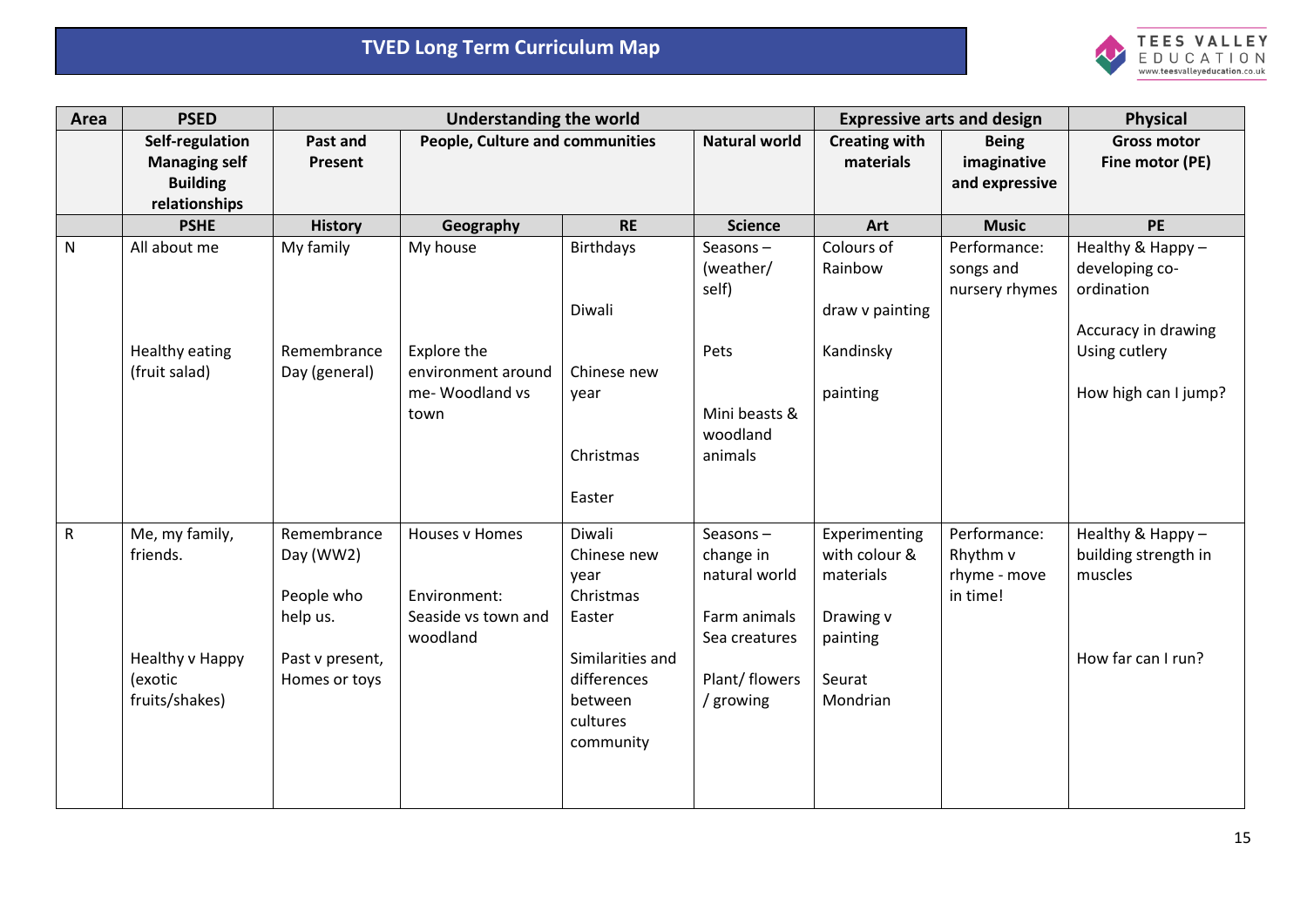

# **Long-term Rationale KS1 and KS2**

The TVEd long-term plan has been designed to fulfil the national curriculum programme of study whilst taking into account the area in which we serve and the specific needs of the children. A coherent learning sequence has been developed to ensure that knowledge is built cumulatively from beginning to end. Our curriculum gives children the opportunities to activate and build on prior knowledge, drawing this from their long-term memory, to make meaningful connections and increase understanding. The key to developing this knowledge is providing children with experiential learning, linked to the local area and region, as well as first hand experiences. Ultimately we aim to build confidence, cultural capacity and raise aspirations for their future life.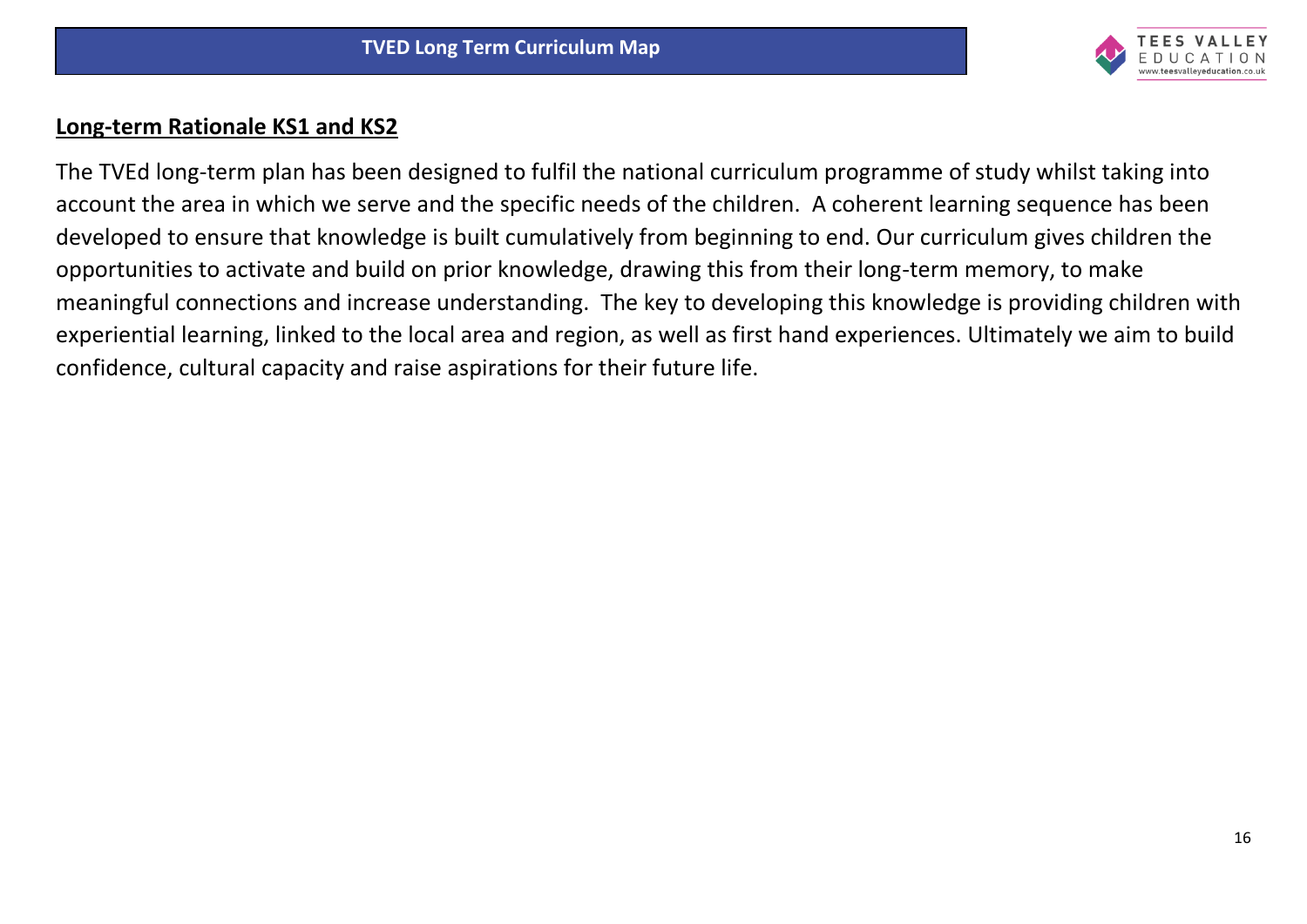

#### **Aim for TVEd Mathematics**

We recognise that mathematics is essential to everyday life, critical to science, technology and engineering. A high-quality mathematics education allows pupils to reason and explain their thinking, solve problems in a range of contexts, note connections between areas of maths and prove their answers by using a wide range of mathematical vocabulary and thinking.

| ** Order of blocks within each half term to be determined by teaching staff** |                                                                                      |                                                                                             |                                                                                                    |                                                                                                      |                                                                                        |                                                                                           |  |  |
|-------------------------------------------------------------------------------|--------------------------------------------------------------------------------------|---------------------------------------------------------------------------------------------|----------------------------------------------------------------------------------------------------|------------------------------------------------------------------------------------------------------|----------------------------------------------------------------------------------------|-------------------------------------------------------------------------------------------|--|--|
| <b>Mathematics</b>                                                            | <b>Autumn</b>                                                                        |                                                                                             |                                                                                                    | <b>Spring</b>                                                                                        |                                                                                        | <b>Summer</b>                                                                             |  |  |
| Year 1                                                                        | Number-PV 2wk<br>Number-Calculation 4 wk<br>Measuring-1 wk                           | Number-PV 1wk<br><b>Number-Calculation 3 wk</b><br>Measuring-1 wk<br>Geometry-1 wk          | Number-PV 2wk<br>Number-Calculation 3 wk<br>Measuring-1 wk                                         | Number-PV 1wk<br>Number-Calculation 4 wk<br>Geometry-1 wk                                            | Number-PV 2wk<br><b>Number-Calculation 2 wk</b><br>Measuring-1 wk<br>Geometry-1 wk     | Number-PV 1wk<br>Number-Calculation 3 wk<br>Measuring- 2 wk                               |  |  |
|                                                                               |                                                                                      |                                                                                             |                                                                                                    |                                                                                                      |                                                                                        |                                                                                           |  |  |
| Year 2                                                                        | Number-PV 1wk<br>Number-Calculation 4 wk<br>Measuring-1 wk<br>Geometry-1 wk          | <b>Number-Calculation 3 wk</b><br>Measuring-1 wk<br>Geometry-1 wk<br>Statistics-1 wk        | Number $-$ PV 1 wk<br>Number-Calculation 4 wk<br>Measuring-1 wk                                    | Number-Calculation 3 wk<br>Measuring-1 wk<br>Geometry $-1$ wk<br>Statistics-1 wk                     | Number-PV 1 wk<br><b>Number- Calculation 4 wk</b><br>Measuring-1 wk                    | Number-Calculation 4 wk<br>Geometry- 1 wk<br>Measuring-1 wk                               |  |  |
|                                                                               |                                                                                      |                                                                                             |                                                                                                    |                                                                                                      |                                                                                        |                                                                                           |  |  |
| Year 3                                                                        | Number-PV 2wk<br><b>Number-Calculation 4 wk</b><br>Measuring-1 wk                    | Number-Calculation 2 wk<br>Number-Fraction 2 wk<br>Measuring-1 wk<br>Geometry-1 wk          | Number $-$ PV 1 wk<br><b>Number-Calculation 3 wk</b><br>Measuring-1 wk<br>Statistics-1 wk          | Number-Calculation 2 wk<br>Number-Fraction 2 wk<br>Measuring-1 wk<br>Geometry $-1$ wk                | Number-PV 1 wk<br><b>Number- Calculation 3 wk</b><br>Measuring-1 wk<br>Statistics-1 wk | <b>Number-Calculation 2 wk</b><br>Number-Fraction 2 wk<br>Geometry-1 wk<br>Measuring-1 wk |  |  |
|                                                                               |                                                                                      |                                                                                             |                                                                                                    |                                                                                                      |                                                                                        |                                                                                           |  |  |
| Year 4                                                                        | Number - PV 1wk<br><b>Number-Calculation 4 wk</b><br>Measuring-1 wk<br>Geometry-1 wk | Number-Calculation 2 wk<br>Number-Fraction 2 wk<br>Measuring-1 wk<br>Statistics-1 wk        | Number $-$ PV 1 wk<br><b>Number-Calculation 3 wk</b><br>Measuring-1 wk<br>Geometry - 1 wk          | Number-Calculation 2 wk<br>Number-Fraction 2 wk<br>Measuring-1 wk<br>Statistics-1 wk                 | Number-PV 1 wk<br><b>Number- Calculation 3 wk</b><br>Measuring-1 wk<br>Geometry-1 wk   | Number-Calculation 2 wk<br>Number-Fraction 2 wk<br>Measuring-1 wk<br>Statistics-1 wk      |  |  |
|                                                                               |                                                                                      |                                                                                             |                                                                                                    |                                                                                                      |                                                                                        |                                                                                           |  |  |
| Year 5                                                                        | Number-PV 1wk<br>Number-Calculation 4 wk<br>Measuring-1 wk<br>Geometry $-1$ wk       | <b>Number-Calculation 2 wk</b><br>Number-Fraction 2 wk<br>Measuring-1 wk<br>Statistics-1 wk | Number $-$ PV 1 wk<br>Number-Calculation 3 wk<br>Measuring-1 wk<br>Geometry- 1 wk                  | <b>Number-Calculation 2 wk</b><br>Number-Fraction 2 wk<br>Measuring-1 wk<br>Statistics-1 wk          | Number-PV 1 wk<br><b>Number- Calculation 3 wk</b><br>Measuring-1 wk<br>Geometry- 1 wk  | Number-Calculation 3 wk<br>Number-Fraction 2 wk<br>Measuring-1 wk                         |  |  |
|                                                                               |                                                                                      |                                                                                             |                                                                                                    |                                                                                                      |                                                                                        |                                                                                           |  |  |
| Year 6                                                                        | Number-PV 1wk<br>Number-Calculation 2 wk<br>Number-Fraction 2 wk<br>Measuring- 2 wk  | Number-Calculation 2 wk<br>Number - Fraction 2 wk<br>Algebra-1 wk<br>Geometry-1 wk          | Number-<br><b>Calculation/Fraction 3 wk</b><br>Geometry- 1 wk<br>Measuring-1 wk<br>Statistics-1 wk | Number-<br><b>Calculation/Fraction 3 wk</b><br>Measuring-1 wk<br>Geometry $-1$ wk<br>Statistics-1 wk | <b>SATS REVISION/REVISITING</b><br><b>CONCEPTS</b>                                     | Application and extension<br>into other mathematical<br>projects/enterprise.              |  |  |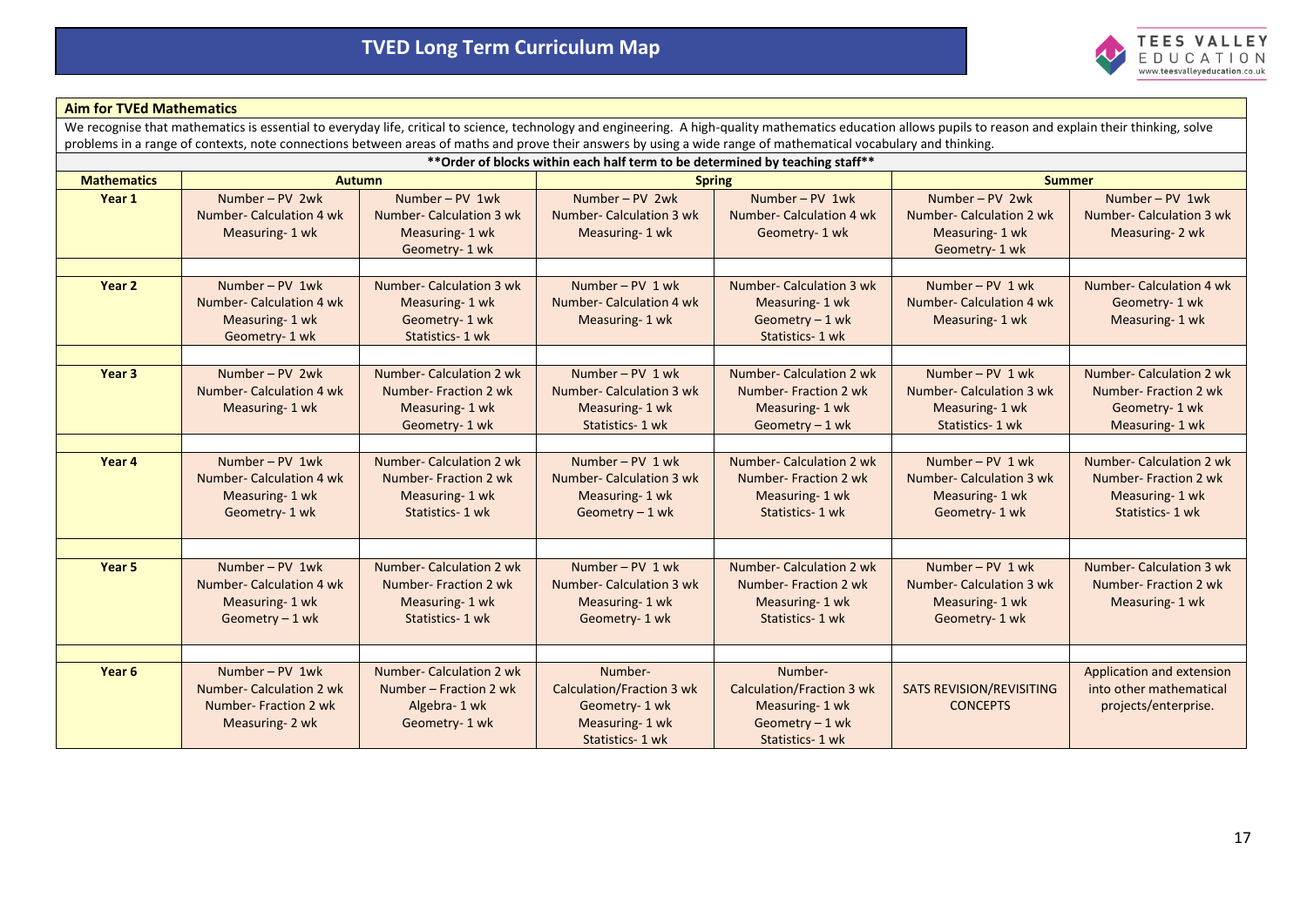

#### **Aim for TVEd English**

We recognise that English is essential to everyday life and to a child's ability to communicate effectively using a rich and varied vocabulary. A high-quality English education provides them with the best possible opportunities to become confident and literate with a deep love and understanding of English language and literature.

| To be used in conjunction with TVED Narrative and Poetry genres |                                                                                                                                                                                                                                                                                                                                                                                                                                                                                                                                                                                          |                                                                                                     |                                                                 |                                                       |                                                                 |                                                                          |
|-----------------------------------------------------------------|------------------------------------------------------------------------------------------------------------------------------------------------------------------------------------------------------------------------------------------------------------------------------------------------------------------------------------------------------------------------------------------------------------------------------------------------------------------------------------------------------------------------------------------------------------------------------------------|-----------------------------------------------------------------------------------------------------|-----------------------------------------------------------------|-------------------------------------------------------|-----------------------------------------------------------------|--------------------------------------------------------------------------|
| <b>English</b>                                                  | <b>Autumn</b>                                                                                                                                                                                                                                                                                                                                                                                                                                                                                                                                                                            |                                                                                                     |                                                                 | <b>Spring</b>                                         |                                                                 | <b>Summer</b>                                                            |
| Year 1                                                          | Instructions<br><b>Narrative: Fairy Tales</b><br>Recount                                                                                                                                                                                                                                                                                                                                                                                                                                                                                                                                 | Narrative: Story with a<br>dilemma, issue or moral<br>Non-chronological report<br>Poetry            | <b>Instructions</b><br>Narrative: Quest or<br>journey<br>Poetry | <b>Narrative: Mystery</b><br>Recount                  | Narrative: Myth or legend<br>Non-chronological report<br>Poetry | <b>Instructions</b><br>Narrative: Overcoming a<br>monster<br>Poetry      |
|                                                                 |                                                                                                                                                                                                                                                                                                                                                                                                                                                                                                                                                                                          |                                                                                                     |                                                                 |                                                       |                                                                 |                                                                          |
| Year 2                                                          | Instructions<br><b>Narrative : Fairy Tales</b><br>Recount                                                                                                                                                                                                                                                                                                                                                                                                                                                                                                                                | Narrative: Story with a<br>dilemma, issue or moral<br>Non-chronological report<br>Poetry            | Narrative: Quest or<br>journey<br>Poetry<br>Recount             | Instructions<br>Narrative: Mystery                    | Narrative: Myth or legend<br>Non-chronical report<br>Recount    | Instructions<br>Narrative: Overcoming a<br>monster<br>Poetry             |
|                                                                 |                                                                                                                                                                                                                                                                                                                                                                                                                                                                                                                                                                                          |                                                                                                     |                                                                 |                                                       |                                                                 |                                                                          |
| Year 3                                                          | Poetry<br>Narrative: Fairy Tales<br>Non-chronological report                                                                                                                                                                                                                                                                                                                                                                                                                                                                                                                             | Narrative: Story with a<br>dilemma, issue or moral<br>Recount<br>Instructions                       | Explanation<br>Narrative: Quest or<br>journey<br>Poetry         | <b>Narrative: Mystery</b><br>Recount                  | Explanation<br>Narrative: Myth or legend<br>Poetry              | Narrative: Overcoming a<br>monster<br>Non-chronological report<br>Poetry |
|                                                                 |                                                                                                                                                                                                                                                                                                                                                                                                                                                                                                                                                                                          |                                                                                                     |                                                                 |                                                       |                                                                 |                                                                          |
| Year 4                                                          | <b>Instructions</b><br><b>Narrative: Fairy Tales</b><br>Recount                                                                                                                                                                                                                                                                                                                                                                                                                                                                                                                          | Explanation<br>Narrative: Story with a<br>dilemma, issue or moral<br>Poetry                         | Narrative: Quest or<br>journey<br>Persuasion<br>Poetry          | <b>Narrative: Mystery</b><br>Non-Chronological report | Narrative: Myth or legend<br>Persuasion<br>Poetry               | Narrative: Overcoming a<br>monster<br>Poetry<br>Recount                  |
|                                                                 |                                                                                                                                                                                                                                                                                                                                                                                                                                                                                                                                                                                          |                                                                                                     |                                                                 |                                                       |                                                                 |                                                                          |
| Year <sub>5</sub>                                               | Explanation<br>Narrative: Fairy Tales<br>Poetry                                                                                                                                                                                                                                                                                                                                                                                                                                                                                                                                          | Narrative: Story with a<br>dilemma, issue or moral<br>Non-chronological report<br>Persuasion        | <b>Instructions</b><br>Narrative: Quest or<br>journey<br>Poetry | Narrative: Mystery<br>Recount                         | Narrative: Myth or legend<br>Persuasion<br><b>Discussion</b>    | Explanation<br>Narrative: Overcoming a<br>monster<br>Poetry              |
|                                                                 |                                                                                                                                                                                                                                                                                                                                                                                                                                                                                                                                                                                          |                                                                                                     |                                                                 |                                                       |                                                                 |                                                                          |
| Year 6                                                          | <b>Narrative: Fairy Tales</b><br>Poetry<br>Recount                                                                                                                                                                                                                                                                                                                                                                                                                                                                                                                                       | <b>Discussion</b><br>Non-chronological report<br>Narrative: Story with a<br>dilemma, issue or moral | Explanation<br>Narrative: Quest or<br>journey<br>Poetry         | <b>Narrative: Mystery</b><br>Persuasion               | <b>Instructions</b><br>Poetry<br>Narrative: Myth or legend      | <b>Discussion</b><br>Recount                                             |
|                                                                 |                                                                                                                                                                                                                                                                                                                                                                                                                                                                                                                                                                                          | ** Sequence of genres to be determined within the term by the academy English Leader **             |                                                                 |                                                       |                                                                 |                                                                          |
| <b>Timings for blocks</b><br><b>Genres</b>                      | Poetry x1 week, Narrative x2-3 weeks, Non-Narrative x2 weeks<br>Non-narrative: If an academy wishes to link topics from curriculum subjects to teach writing, please see 'Bank of Ideas for Teaching Non-narrative Genres'<br>document<br>Narrative genres are to include: Fairy Tales, Story with a dilemma, issue or moral, Quest or journey, Mystery, Myth or legend, Overcoming a monster (order<br>at academy discretion - see TVED Narrative and Poetry genres document for examples and overviews)<br>Poetry genres are to include: Haiku, Free Verse, Rhyming Couplets, Kennings |                                                                                                     |                                                                 |                                                       |                                                                 |                                                                          |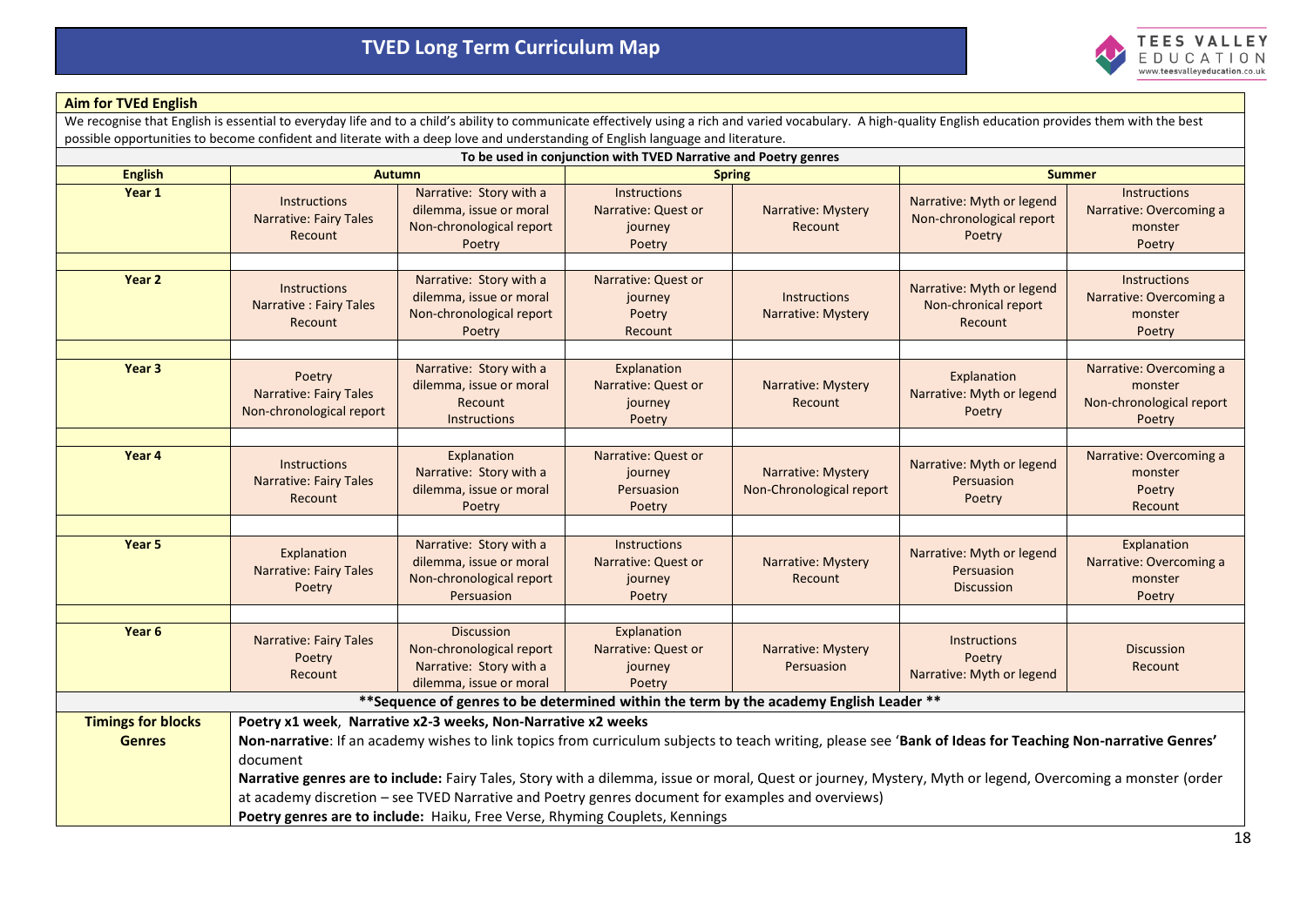

#### **Aim for TVED Science**

We recognise that children need to understand themselves and the world around them. We aim to give them scientific knowledge in order to allow them to communicate whilst participating in scientific enquiries, posing and answering scientific questions using appropriate vocabulary.

#### **All children will work scientifically through:**

Identifying, Classifying Grouping, Observing Over Time, Pattern Seeking, Research using secondary sources and Comparative and Fair Testing. Elements of working scientifically need to be within all blocks. \*\*Refer to the TVED Working Scientifically document\*\*

|                   | <b>Autumn</b>                                                                    | <b>Spring</b>                               | <b>Summer</b>                                                                                                       |
|-------------------|----------------------------------------------------------------------------------|---------------------------------------------|---------------------------------------------------------------------------------------------------------------------|
| Year 1            | Seasonal changes                                                                 | Everyday materials                          | Animals, including humans<br><b>Plants</b>                                                                          |
|                   | What are the changes over the four seasons?                                      | Can you name and compare materials?         | How can animals be compared?<br>Can you name types of plants and trees?                                             |
| Year <sub>2</sub> | Uses of every day materials<br>Living things and their habitats                  | Animals, including humans                   | Plants                                                                                                              |
|                   | Can you classify materials?<br>How is an animal suited to its habitat?           | What do humans need to grow and be healthy? | What does a plant need to stay healthy?                                                                             |
| Year 3            | Animals, including humans<br><b>Rocks</b>                                        | Forces and magnets                          | <b>Plants</b><br>Light                                                                                              |
|                   | How do you move and grow?<br>How are rocks formed?                               | What is a magnetic force?                   | What is the life cycle of a flower?<br>How is a shadow formed?                                                      |
| Year 4            | Sound<br>Electricity                                                             | States of matter                            | Living things and their habitat<br>Animals, including humans                                                        |
|                   | How do you hear things?<br>How does a circuit work?                              | What makes a solid, liquid or gas?          | Does the world need a variety of habitats?<br>What happens to your food when you eat it?                            |
| Year <sub>5</sub> | Living things and their habitat<br>Animals, including humans                     | Earth and space                             | Properties and changes of materials<br><b>Forces</b>                                                                |
|                   | What is a life cycle?<br>What happens to you when you get older?                 | Does the Earth move?                        | When is a change reversible or irreversible?<br>What is a force and what is its effect?                             |
| Year <sub>6</sub> | <b>Evolution and inheritance</b><br>Light                                        | Electricity                                 | Animals, including humans<br>Living things and their habitats                                                       |
|                   | How have animals, humans and plants adapted over time?<br>How does light travel? | How do components affect a circuit?         | How does your heart work and stay healthy?<br>What characteristics could you use to classify animals and<br>plants? |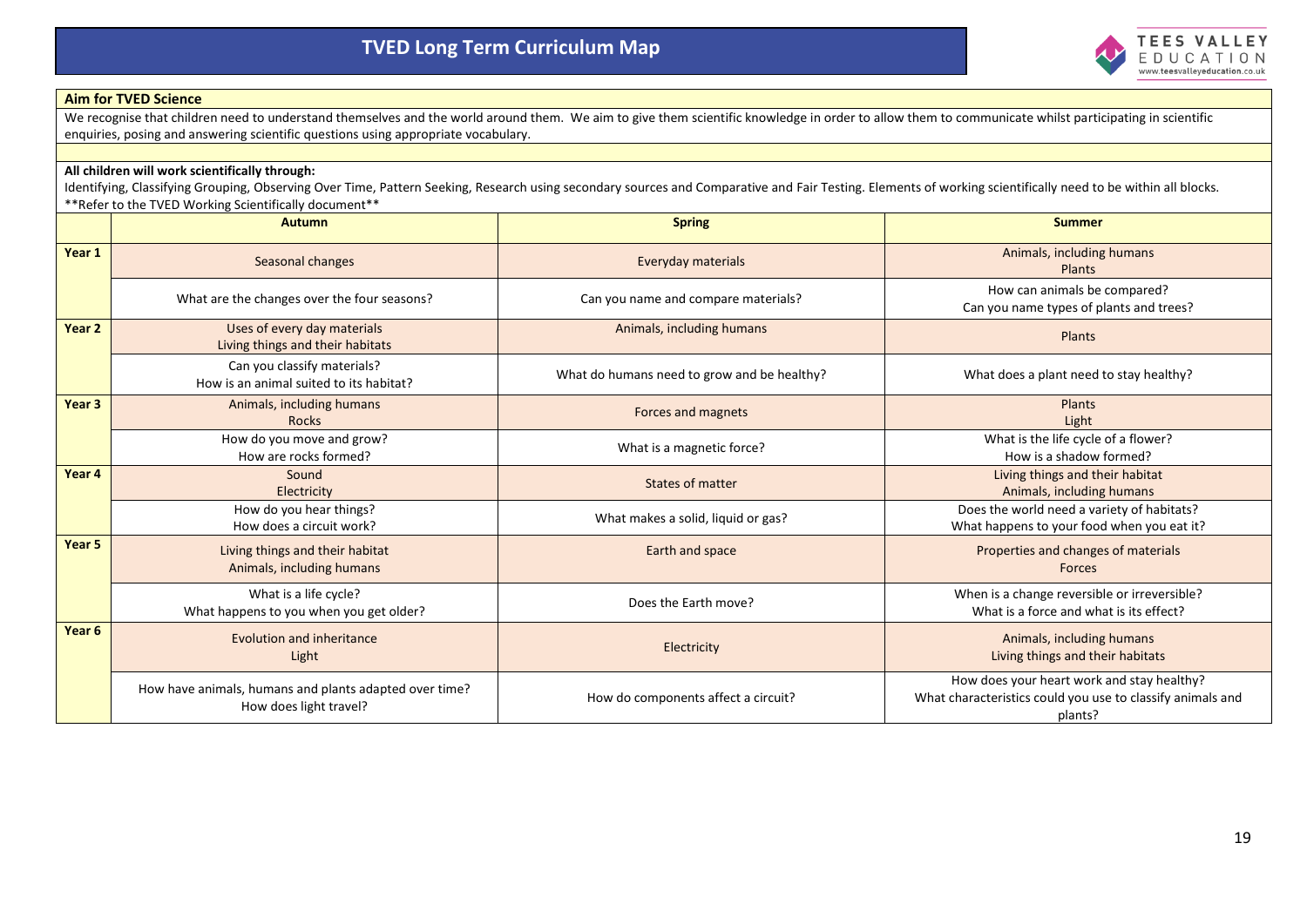

### **Aim for TVED Computing**

| We aim to ensure children use technology safely and respectfully, developing an understanding of how technology works and communicating effectively, using relevant vocabulary, across a range of platforms                                       |                                                                                                                                                                                                                                                                                                                                                                                                                                                            |                                                                                                                                                                                                                                                                                                                                                                                                                                                                                                                                                                                                                                                                                                                                                                                                                                                                                                                                                                   |                                                                                                                                               |  |  |  |  |  |
|---------------------------------------------------------------------------------------------------------------------------------------------------------------------------------------------------------------------------------------------------|------------------------------------------------------------------------------------------------------------------------------------------------------------------------------------------------------------------------------------------------------------------------------------------------------------------------------------------------------------------------------------------------------------------------------------------------------------|-------------------------------------------------------------------------------------------------------------------------------------------------------------------------------------------------------------------------------------------------------------------------------------------------------------------------------------------------------------------------------------------------------------------------------------------------------------------------------------------------------------------------------------------------------------------------------------------------------------------------------------------------------------------------------------------------------------------------------------------------------------------------------------------------------------------------------------------------------------------------------------------------------------------------------------------------------------------|-----------------------------------------------------------------------------------------------------------------------------------------------|--|--|--|--|--|
|                                                                                                                                                                                                                                                   | whilst understanding the role digital devices play in their lives and the impact this has on them as digital citizens.                                                                                                                                                                                                                                                                                                                                     |                                                                                                                                                                                                                                                                                                                                                                                                                                                                                                                                                                                                                                                                                                                                                                                                                                                                                                                                                                   |                                                                                                                                               |  |  |  |  |  |
|                                                                                                                                                                                                                                                   | By the end of KS1 most children will be able to:                                                                                                                                                                                                                                                                                                                                                                                                           | By the end of KS2 most children will be able to:                                                                                                                                                                                                                                                                                                                                                                                                                                                                                                                                                                                                                                                                                                                                                                                                                                                                                                                  |                                                                                                                                               |  |  |  |  |  |
| $\bullet$<br>$\bullet$<br>$\bullet$<br>$\bullet$                                                                                                                                                                                                  | understand what algorithms are; how they are implemented as programs<br>on digital devices; and that programs execute by following precise and<br>unambiguous instructions<br>create and debug simple programs<br>use logical reasoning to predict the behaviour of simple programs<br>use technology purposefully to create, organise, store, manipulate and<br>retrieve digital content<br>recognise common uses of information technology beyond school | design, write and debug programs that accomplish specific goals, including controlling or simulating physical systems; solve problems by<br>decomposing them into smaller parts<br>use sequence, selection, and repetition in programs; work with variables and various forms of input and output<br>use logical reasoning to explain how some simple algorithms work and to detect and correct errors in algorithms and programs<br>$\bullet$<br>understand computer networks including the internet; how they can provide multiple services, such as the world wide web; and the<br>$\bullet$<br>opportunities they offer for communication and collaboration<br>use search technologies effectively, appreciate how results are selected and ranked, and be discerning in evaluating digital content<br>select, use and combine a variety of software (including internet services) on a range of digital devices to design and create a range of<br>$\bullet$ |                                                                                                                                               |  |  |  |  |  |
| $\bullet$                                                                                                                                                                                                                                         | use technology safely and respectfully, keeping personal information                                                                                                                                                                                                                                                                                                                                                                                       | programs, systems and content that accomplish given goals, including collecting, analysing, evaluating and presenting data and information                                                                                                                                                                                                                                                                                                                                                                                                                                                                                                                                                                                                                                                                                                                                                                                                                        |                                                                                                                                               |  |  |  |  |  |
|                                                                                                                                                                                                                                                   | private; identify where to go for help and support when they have concerns                                                                                                                                                                                                                                                                                                                                                                                 |                                                                                                                                                                                                                                                                                                                                                                                                                                                                                                                                                                                                                                                                                                                                                                                                                                                                                                                                                                   | use technology safely, respectfully and responsibly; recognise acceptable/unacceptable behaviour; identify a range of ways to report concerns |  |  |  |  |  |
|                                                                                                                                                                                                                                                   | about content or contact on the internet or other online technologies.                                                                                                                                                                                                                                                                                                                                                                                     | about content and contact.                                                                                                                                                                                                                                                                                                                                                                                                                                                                                                                                                                                                                                                                                                                                                                                                                                                                                                                                        |                                                                                                                                               |  |  |  |  |  |
|                                                                                                                                                                                                                                                   | <b>Autumn</b>                                                                                                                                                                                                                                                                                                                                                                                                                                              | <b>Spring</b>                                                                                                                                                                                                                                                                                                                                                                                                                                                                                                                                                                                                                                                                                                                                                                                                                                                                                                                                                     | <b>Summer</b>                                                                                                                                 |  |  |  |  |  |
|                                                                                                                                                                                                                                                   |                                                                                                                                                                                                                                                                                                                                                                                                                                                            | ** Online safety and digital literacy will be taught throughout all strands as identified on the TVED E-Saftey Document**                                                                                                                                                                                                                                                                                                                                                                                                                                                                                                                                                                                                                                                                                                                                                                                                                                         |                                                                                                                                               |  |  |  |  |  |
| Year 1                                                                                                                                                                                                                                            | Communication, text, images and multimedia (to communicate)                                                                                                                                                                                                                                                                                                                                                                                                | Programming                                                                                                                                                                                                                                                                                                                                                                                                                                                                                                                                                                                                                                                                                                                                                                                                                                                                                                                                                       | Connecting online                                                                                                                             |  |  |  |  |  |
|                                                                                                                                                                                                                                                   |                                                                                                                                                                                                                                                                                                                                                                                                                                                            |                                                                                                                                                                                                                                                                                                                                                                                                                                                                                                                                                                                                                                                                                                                                                                                                                                                                                                                                                                   | Understanding and sharing data (To collect)                                                                                                   |  |  |  |  |  |
|                                                                                                                                                                                                                                                   | Can you make a poster that includes a picture?                                                                                                                                                                                                                                                                                                                                                                                                             | Can you programme the BeeBot to reach a specific destination?                                                                                                                                                                                                                                                                                                                                                                                                                                                                                                                                                                                                                                                                                                                                                                                                                                                                                                     | Can you log on using your password?<br>Can you take a photograph and download it?                                                             |  |  |  |  |  |
| Year 2                                                                                                                                                                                                                                            | Communication, text, images and multimedia                                                                                                                                                                                                                                                                                                                                                                                                                 | Programming                                                                                                                                                                                                                                                                                                                                                                                                                                                                                                                                                                                                                                                                                                                                                                                                                                                                                                                                                       | Connecting online (To connect)<br>Understanding and sharing data (To collect)                                                                 |  |  |  |  |  |
|                                                                                                                                                                                                                                                   | Can you present information about a topic?                                                                                                                                                                                                                                                                                                                                                                                                                 | Can you write an algorithm to move a sprite to a specific destination?                                                                                                                                                                                                                                                                                                                                                                                                                                                                                                                                                                                                                                                                                                                                                                                                                                                                                            | Can you explain how you keep safe on the internet?<br>Can you interpret and present information in a simple database?                         |  |  |  |  |  |
| Year 3                                                                                                                                                                                                                                            | Communication, text, images and multimedia (to communicate)                                                                                                                                                                                                                                                                                                                                                                                                | Programming                                                                                                                                                                                                                                                                                                                                                                                                                                                                                                                                                                                                                                                                                                                                                                                                                                                                                                                                                       | Connecting online (To connect)<br>Understanding and sharing data (To collect)                                                                 |  |  |  |  |  |
|                                                                                                                                                                                                                                                   | Can you use Key Note to create a poster?                                                                                                                                                                                                                                                                                                                                                                                                                   | Can you use blocks of code to move the sprite?                                                                                                                                                                                                                                                                                                                                                                                                                                                                                                                                                                                                                                                                                                                                                                                                                                                                                                                    | Can you interact with a blog?<br>Can you create a branching database?                                                                         |  |  |  |  |  |
| Year 4                                                                                                                                                                                                                                            | Communication, text, images and multimedia (to communicate)                                                                                                                                                                                                                                                                                                                                                                                                | Programming                                                                                                                                                                                                                                                                                                                                                                                                                                                                                                                                                                                                                                                                                                                                                                                                                                                                                                                                                       | Connecting online (To connect)<br>Understanding and sharing data (To collect)                                                                 |  |  |  |  |  |
|                                                                                                                                                                                                                                                   | Can you select a program to present information effectively?                                                                                                                                                                                                                                                                                                                                                                                               | Can you create a game using broadcast and receive commands?                                                                                                                                                                                                                                                                                                                                                                                                                                                                                                                                                                                                                                                                                                                                                                                                                                                                                                       | Can you contribute to a blog online?<br>Can you create a simple spreadsheet?                                                                  |  |  |  |  |  |
| Year 5                                                                                                                                                                                                                                            | Communication, text, images and multimedia (to communicate)                                                                                                                                                                                                                                                                                                                                                                                                | Programming                                                                                                                                                                                                                                                                                                                                                                                                                                                                                                                                                                                                                                                                                                                                                                                                                                                                                                                                                       | Connecting online (To connect)<br>Understanding and sharing data (To collect)                                                                 |  |  |  |  |  |
| Can you collaborate with others online?<br>Can you navigate and use filters in a database to find specific<br>Can you evaluate and refine work to produce effective presentations?<br>Can you create a game for a specific topic?<br>information? |                                                                                                                                                                                                                                                                                                                                                                                                                                                            |                                                                                                                                                                                                                                                                                                                                                                                                                                                                                                                                                                                                                                                                                                                                                                                                                                                                                                                                                                   |                                                                                                                                               |  |  |  |  |  |
| Year 6                                                                                                                                                                                                                                            | Communication, text, images and multimedia (to communicate)                                                                                                                                                                                                                                                                                                                                                                                                | Programming                                                                                                                                                                                                                                                                                                                                                                                                                                                                                                                                                                                                                                                                                                                                                                                                                                                                                                                                                       | Connecting online (To connect)<br>Understanding and sharing data (To collect)                                                                 |  |  |  |  |  |
|                                                                                                                                                                                                                                                   | Can you present information suitable for a specific audience?                                                                                                                                                                                                                                                                                                                                                                                              | Can you send an email with an attachment?<br>Can you create a game for a specific age range?<br>Can you manipulate data in a database?                                                                                                                                                                                                                                                                                                                                                                                                                                                                                                                                                                                                                                                                                                                                                                                                                            |                                                                                                                                               |  |  |  |  |  |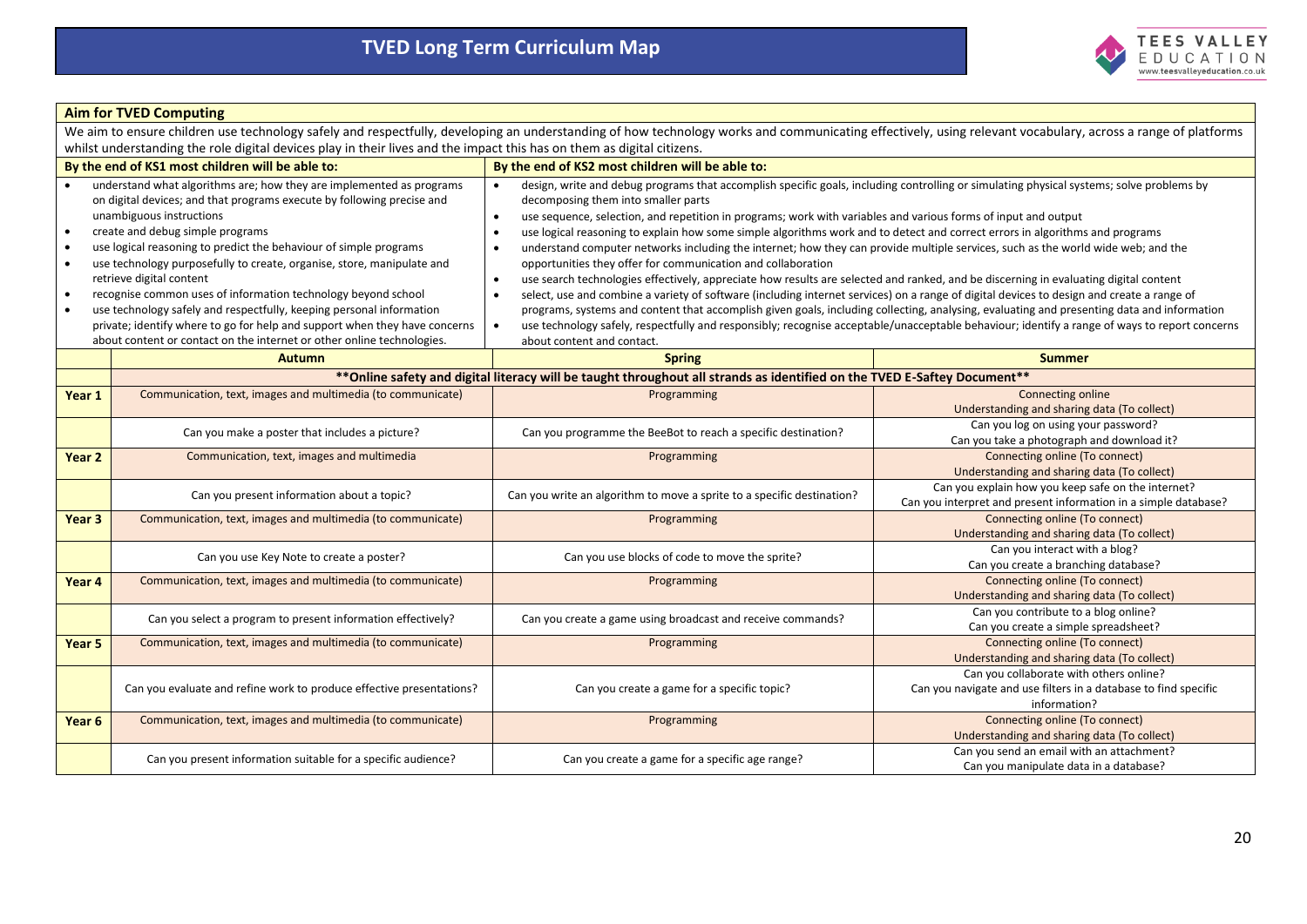

#### **Aim for TVED History**

We aim to provide children with an understanding of chronology and the knowledge to communicate the impact of significant historical events and individuals on our lives today, and the lives of others, using appropriate vocabulary.

| By the end of KS1 most children will be able to: |                                                                                                                                                                | By the end of KS2 most children will be able to:                                                                                                                                                 |  |  |
|--------------------------------------------------|----------------------------------------------------------------------------------------------------------------------------------------------------------------|--------------------------------------------------------------------------------------------------------------------------------------------------------------------------------------------------|--|--|
|                                                  | speak and write about familiar and famous people and events from the recent and more<br>distant past, using everyday terms concerned with the passing of time; | describe the contribution made by people, events and developments in the recent and more distant<br>history of Britain and other countries and make links across the periods of history studied; |  |  |
|                                                  | distinguish between aspects of their own everyday lives and the lives of people in the<br>past;                                                                | give some reasons for, and results of, main events and changes and provide explanations about why<br>people in the past acted as they did;                                                       |  |  |
|                                                  | identify some ways in which the past is represented;                                                                                                           | find out about the past by asking and answering questions using a range of sources of information;                                                                                               |  |  |
|                                                  | find out about the past by asking and answering questions using a range of sources of                                                                          | give some explanations for the different ways the past is represented and interpreted;                                                                                                           |  |  |
|                                                  | information.                                                                                                                                                   | record their knowledge and understanding about the past in a variety of ways using dates and historical<br>terms                                                                                 |  |  |

| <b>History</b>    | <b>Autumn</b>                                                                                     | <b>Spring</b><br><b>Summer</b>                                                                                  |                                                                                     |
|-------------------|---------------------------------------------------------------------------------------------------|-----------------------------------------------------------------------------------------------------------------|-------------------------------------------------------------------------------------|
| Year 1            | Past and present                                                                                  | Life of a significant local individual: Captain Cook                                                            | Local history study: The Transporter Bridge                                         |
|                   | What was different when my parents and grandparents<br>were little?                               | Why is Captain Cook important?                                                                                  | What was Middlesbrough like when the transporter bridge<br>was built?               |
| Year <sub>2</sub> | <b>British History:</b><br>The Great Fire of London                                               | Local history study: Middlesbrough                                                                              | Life of a significant individual:<br>Queen Elizabeth II                             |
|                   | What and how do we know about the Great Fire of<br>London?                                        | How has Middlesbrough changed in the last 200 years?                                                            | Why is Queen Elizabeth II important?                                                |
| Year <sub>3</sub> | <b>Empires and Civilisations:</b><br>Stone Age through to Iron Age                                | Local history study: Impact of the River Tees                                                                   | <b>Empires and Settlements:</b><br>The Vikings and the Anglo Saxons                 |
|                   | What changes happened between the Stone Age and the<br>Iron Age and how did it impact on Britain? | How has the River Tees changed Middlesbrough?                                                                   | Who were the Vikings and what impact did they have on<br>Britain?                   |
| Year <sub>4</sub> | <b>Empires and Civilisations:</b><br>Roman Empire and its impact on Britain                       | Local history study: Academy specific eg Pennyman<br>family/Steel works/Chemical works                          | <b>British History:</b><br><b>British Kings and Queens</b>                          |
|                   | Who were the Romans and what was their impact on<br>Britain?                                      | How has (the Pennyman Family/ Middlesbrough Football<br>Club/local industry) impacted on our academy community? | How did Henry VIII impact Britain and how does he<br>compare to Queen Elizabeth II? |
| Year <sub>5</sub> | <b>Empires and Civilisations:</b><br><b>Ancient Egypt</b>                                         | <b>Empires and Civilisations:</b><br><b>Ancient Greece</b>                                                      | Significant individuals: Margaret Thatcher                                          |
|                   | Who were the Ancient Egyptians and what impact did they<br>have?                                  | Who were the Ancient Greeks and what impact did they<br>have?                                                   | Who was Margaret Thatcher and what was her impact on<br>Britain?                    |
| Year <sub>6</sub> | <b>British History:</b><br><b>Britain and World War II</b>                                        | <b>Empires and Civilisations:</b><br>Opening up America                                                         |                                                                                     |
|                   | What was the impact on the life of a child during<br>World War II?                                |                                                                                                                 | Who were the North Americans and what impact did they have?                         |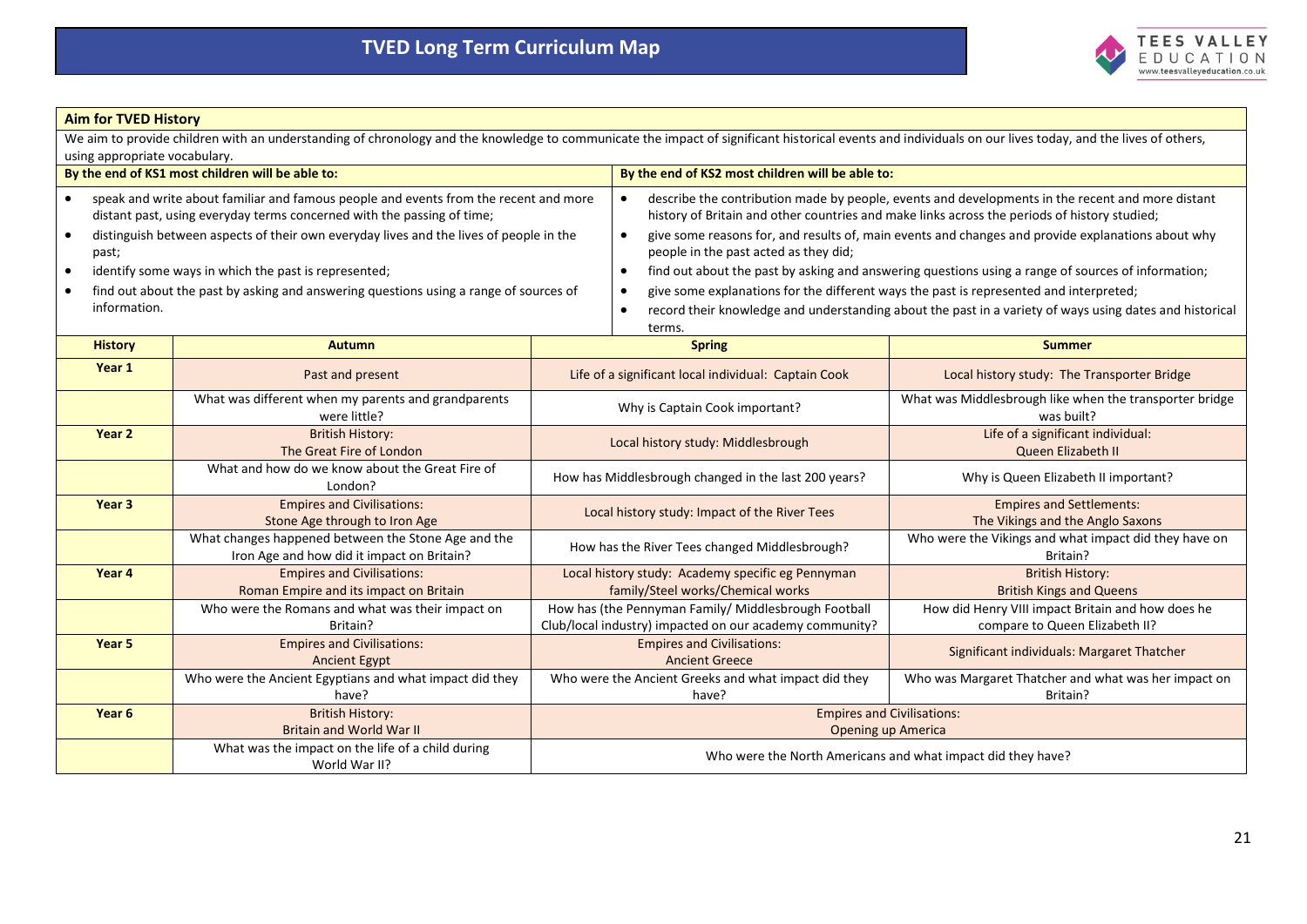

|  |  |  | Aim for TVED Design Technology |
|--|--|--|--------------------------------|
|--|--|--|--------------------------------|

We aim to equip children with technical knowledge to develop life skills for the world beyond school. To make and create products through independent and creative thinking, individually and as part of a team. They will also be able to evaluate effectively utilising acquired vocabulary.

|        | By the end of KS1 most children will be able to:<br>By the end of KS2 most children will be able to:                                                                                                                                                                                                                                                                  |                                                                                                                                                                                                                                                                                                                                                                                                                                                                                                                                                                                                                                                                        |                                                                             |  |
|--------|-----------------------------------------------------------------------------------------------------------------------------------------------------------------------------------------------------------------------------------------------------------------------------------------------------------------------------------------------------------------------|------------------------------------------------------------------------------------------------------------------------------------------------------------------------------------------------------------------------------------------------------------------------------------------------------------------------------------------------------------------------------------------------------------------------------------------------------------------------------------------------------------------------------------------------------------------------------------------------------------------------------------------------------------------------|-----------------------------------------------------------------------------|--|
|        | use a range of materials to design and make simple products;<br>select materials, tools and techniques and explain their choices;<br>understand simple mechanisms and structures;<br>measure, assemble, join and combine materials in a variety of ways<br>using basic tools safely;<br>investigate and evaluate simple products, commenting on the main<br>features. | use knowledge and understanding of a range of materials, components and techniques to design and<br>$\bullet$<br>make quality products;<br>evaluate work as it develops and, if necessary, suggest alternatives;<br>$\bullet$<br>produce designs and plans which list the stages involved in making a product, and list tools and<br>$\bullet$<br>materials used;<br>accurately measure, mark, cut, join and combine a variety of materials, working safely and recognising<br>hazards to themselves and others;<br>understand the use of electrical and mechanical systems and more complex structures;<br>٠<br>evaluate what is or is not working well in a product. |                                                                             |  |
|        | <b>Autumn</b>                                                                                                                                                                                                                                                                                                                                                         | <b>Spring</b>                                                                                                                                                                                                                                                                                                                                                                                                                                                                                                                                                                                                                                                          | <b>Summer</b>                                                               |  |
| Year 1 | Cooking and nutrition:<br><b>Making soup</b>                                                                                                                                                                                                                                                                                                                          | Technical knowledge: bridge building                                                                                                                                                                                                                                                                                                                                                                                                                                                                                                                                                                                                                                   | Design, make, evaluate: a miniature garden                                  |  |
|        | What makes a healthy soup?                                                                                                                                                                                                                                                                                                                                            | How do you build a strong bridge?                                                                                                                                                                                                                                                                                                                                                                                                                                                                                                                                                                                                                                      | How did you make your miniature garden?                                     |  |
| Year 2 | <b>Technical knowledge:</b><br>Making a drawbridge for a castle                                                                                                                                                                                                                                                                                                       | Design, make, evaluate: Make a windmill as a garden<br>decoration                                                                                                                                                                                                                                                                                                                                                                                                                                                                                                                                                                                                      | Cooking and nutrition: Bake a cake                                          |  |
|        | How do you make a drawbridge open and close?                                                                                                                                                                                                                                                                                                                          | How did you make your windmill and make it turn?                                                                                                                                                                                                                                                                                                                                                                                                                                                                                                                                                                                                                       | How do you make a cake?                                                     |  |
| Year 3 | Design, make, evaluate: Make a clay coil pot for a purpose                                                                                                                                                                                                                                                                                                            | Technical knowledge: Make a game                                                                                                                                                                                                                                                                                                                                                                                                                                                                                                                                                                                                                                       | Cooking and nutrition: Build a burger                                       |  |
|        | What is a good material for making a pot and why?                                                                                                                                                                                                                                                                                                                     | How did you make your game engaging?                                                                                                                                                                                                                                                                                                                                                                                                                                                                                                                                                                                                                                   | How can you create the best burger?                                         |  |
| Year 4 | <b>Cooking and nutrition: Pizza</b>                                                                                                                                                                                                                                                                                                                                   | Design, make evaluate: Sustainability and our planet -<br>making a product using recyclable materials                                                                                                                                                                                                                                                                                                                                                                                                                                                                                                                                                                  | Technical knowledge: Use sewing techniques to make<br>something             |  |
|        | How do you make a pizza base?                                                                                                                                                                                                                                                                                                                                         | Which recyclable materials are best for your product?                                                                                                                                                                                                                                                                                                                                                                                                                                                                                                                                                                                                                  | How did you create a picture using a range of stitches?                     |  |
| Year 5 | Design, make, evaluate: A wooden bird box                                                                                                                                                                                                                                                                                                                             | Technical knowledge: Design and make an electrical<br>powered vehicle.                                                                                                                                                                                                                                                                                                                                                                                                                                                                                                                                                                                                 | Cooking and nutrition: Make a dessert                                       |  |
|        | What skills does a carpenter need?                                                                                                                                                                                                                                                                                                                                    | How does your vehicle move?                                                                                                                                                                                                                                                                                                                                                                                                                                                                                                                                                                                                                                            | How did you make two different types of pastry?                             |  |
| Year 6 | Cooking and nutrition: Plan and cook a three course<br>balanced meal                                                                                                                                                                                                                                                                                                  | Design, make and evaluate: Sew a bag for a purpose                                                                                                                                                                                                                                                                                                                                                                                                                                                                                                                                                                                                                     | Technical knowledge: Create a product using pneumatics,<br>cams and pulleys |  |
|        | What did you include to make your meal balanced?                                                                                                                                                                                                                                                                                                                      | What techniques can you use to make a bag?                                                                                                                                                                                                                                                                                                                                                                                                                                                                                                                                                                                                                             | How did you make your product move?                                         |  |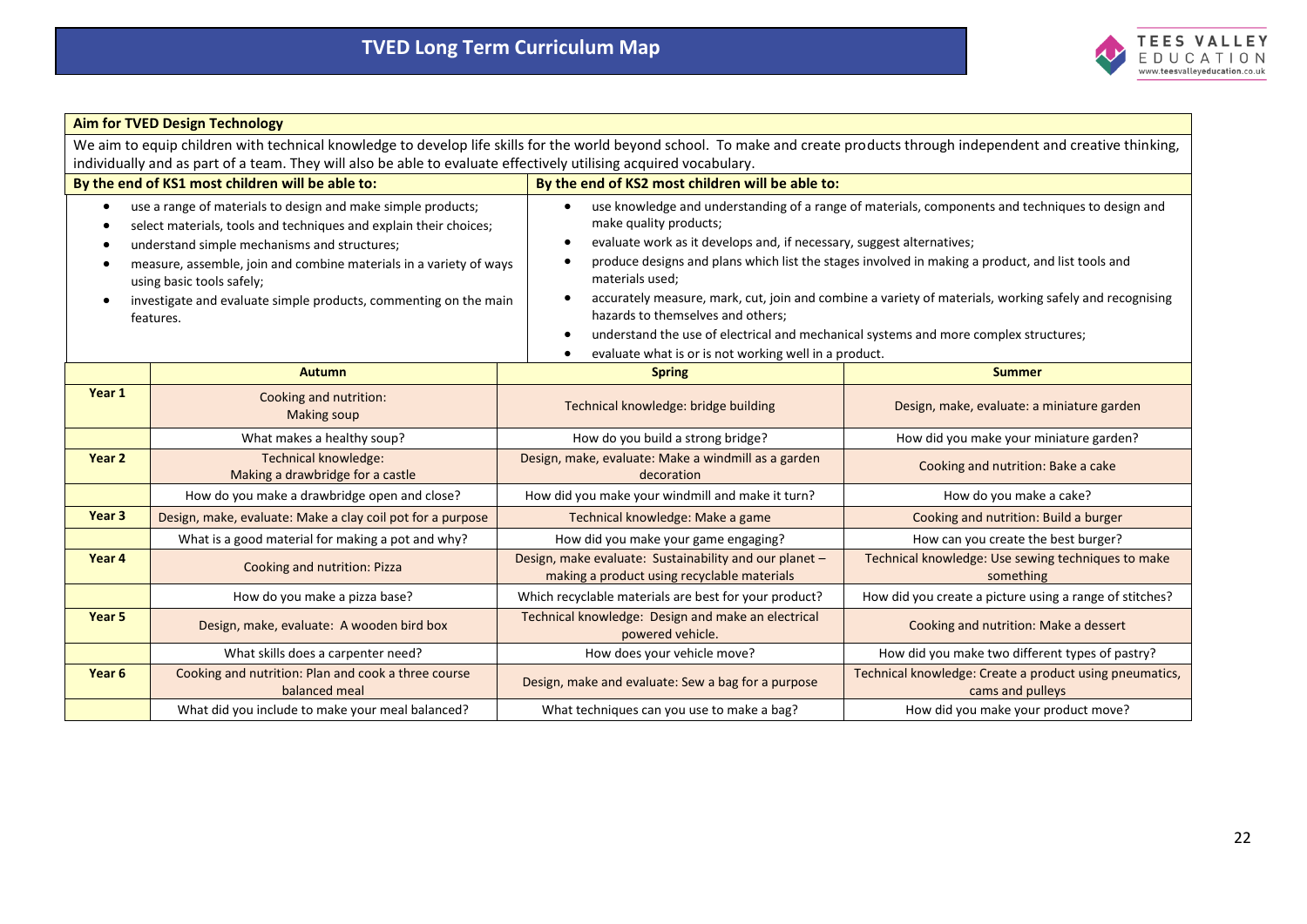

| <b>Aim for TVED Geography</b>                                                                                                                                                                                                                                                                                                                                                                                          |                                                                                                                                                                         |                                                 |                                                                                                  |                                                                                                                                                                                                                                                                                                                                                                                        |
|------------------------------------------------------------------------------------------------------------------------------------------------------------------------------------------------------------------------------------------------------------------------------------------------------------------------------------------------------------------------------------------------------------------------|-------------------------------------------------------------------------------------------------------------------------------------------------------------------------|-------------------------------------------------|--------------------------------------------------------------------------------------------------|----------------------------------------------------------------------------------------------------------------------------------------------------------------------------------------------------------------------------------------------------------------------------------------------------------------------------------------------------------------------------------------|
|                                                                                                                                                                                                                                                                                                                                                                                                                        | We aim to provide children with the knowledge and vocabulary to understand how the human and physical features of a place shapes its location and can change over time. |                                                 |                                                                                                  |                                                                                                                                                                                                                                                                                                                                                                                        |
|                                                                                                                                                                                                                                                                                                                                                                                                                        | By the end of KS1 most children will be able to:                                                                                                                        |                                                 | By the end of KS2 most children will be able to:                                                 |                                                                                                                                                                                                                                                                                                                                                                                        |
| describe the main features of localities and recognise similarities and differences;<br>recognise where things are and why they are as they are;<br>express their own views about features of an environment and recognise how it is<br>changing;<br>find out about places and environments by asking and answering questions, by using<br>their own observations and other geographical enquiry skills and resources. |                                                                                                                                                                         |                                                 | explain patterns of physical and human features;<br>environments;<br>about environmental change; | explain the physical and human characteristics of places, and their similarities and differences;<br>know the location of key places in the United Kingdom, Europe and the world;<br>recognise how selected physical and human processes cause changes in the character of places and<br>describe how people can affect the environment and explain the different views held by people |
|                                                                                                                                                                                                                                                                                                                                                                                                                        |                                                                                                                                                                         |                                                 | geographical enquiry skills, resources and their own observations.                               | undertake geographical investigations by asking and responding to questions and using a range of                                                                                                                                                                                                                                                                                       |
| <b>Geography</b>                                                                                                                                                                                                                                                                                                                                                                                                       | <b>Autumn</b>                                                                                                                                                           |                                                 | <b>Spring</b>                                                                                    | <b>Summer</b>                                                                                                                                                                                                                                                                                                                                                                          |
| Year 1                                                                                                                                                                                                                                                                                                                                                                                                                 | Locational knowledge: the geography of our school and the<br>surrounding area- Inc. maps                                                                                |                                                 | Locational knowledge: overview of the continents and<br>oceans- Inc. maps                        | Human and physical: weather patterns in the UK and the<br>world - Inc. polar regions and the Equator                                                                                                                                                                                                                                                                                   |
|                                                                                                                                                                                                                                                                                                                                                                                                                        | Can you explain where you live?                                                                                                                                         |                                                 | Can you name the continents of the world and which one<br>England is in?                         | What is the weather like in different parts of the world?                                                                                                                                                                                                                                                                                                                              |
| Year 2                                                                                                                                                                                                                                                                                                                                                                                                                 | Locational geography:<br>The UK and the surrounding seas                                                                                                                | Human and physical: Comparing contrasting areas |                                                                                                  | Place Knowledge:<br>focus on Australia                                                                                                                                                                                                                                                                                                                                                 |
|                                                                                                                                                                                                                                                                                                                                                                                                                        | Which countries make up the UK and what are their capital<br>cities?                                                                                                    |                                                 | Can you compare the physical and human features of two<br>different areas?                       | What are the similarities and differences between<br>Middlesbrough and Sydney?                                                                                                                                                                                                                                                                                                         |
| Year <sub>3</sub>                                                                                                                                                                                                                                                                                                                                                                                                      | Locational Knowledge: Wales, Scotland and Northern<br>Ireland                                                                                                           |                                                 | Human and physical geography: Volcanoes and earthquakes                                          | Place Knowledge: Scandinavia                                                                                                                                                                                                                                                                                                                                                           |
|                                                                                                                                                                                                                                                                                                                                                                                                                        | Can you locate a county in the UK and describe the human<br>features?                                                                                                   |                                                 | What happens when the Earth moves?                                                               | How is mainland Scandinavia different to the United<br>Kingdom?                                                                                                                                                                                                                                                                                                                        |
| Year 4                                                                                                                                                                                                                                                                                                                                                                                                                 | Place knowledge: Italy                                                                                                                                                  |                                                 | Human and physical: Hot and cold areas of the world                                              | Locational knowledge: North East - hills, rivers, coasts                                                                                                                                                                                                                                                                                                                               |
|                                                                                                                                                                                                                                                                                                                                                                                                                        | How has the geography of Lazio, in Italy and the North East<br>of England affected the way people live there?                                                           |                                                 | How does the location of a place affect its temperature?                                         | What are the physical and human features of where you<br>live?                                                                                                                                                                                                                                                                                                                         |
| Year <sub>5</sub>                                                                                                                                                                                                                                                                                                                                                                                                      | Human and physical: Rivers and basins including the water<br>cycle                                                                                                      |                                                 | Human and physical geography: Biomes and vegetation belts                                        | Human and physical: Pollution and climate change                                                                                                                                                                                                                                                                                                                                       |
|                                                                                                                                                                                                                                                                                                                                                                                                                        | Why are rivers important in the development of human<br>settlements?                                                                                                    | Can you name a biome and its characteristics?   |                                                                                                  | How are our weather patterns changing?                                                                                                                                                                                                                                                                                                                                                 |
| Year <sub>6</sub>                                                                                                                                                                                                                                                                                                                                                                                                      | Human and physical: Settlements                                                                                                                                         |                                                 | Place knowledge: North, South and Central America                                                | Locational knowledge - Europe and the capital cities                                                                                                                                                                                                                                                                                                                                   |
|                                                                                                                                                                                                                                                                                                                                                                                                                        | How does the geography of a settlement explain its<br>population?                                                                                                       |                                                 | What makes the Americas unique?                                                                  | What are the similarities and differences of countries that<br>make up the continent of Europe and can you name their<br>capital cities?                                                                                                                                                                                                                                               |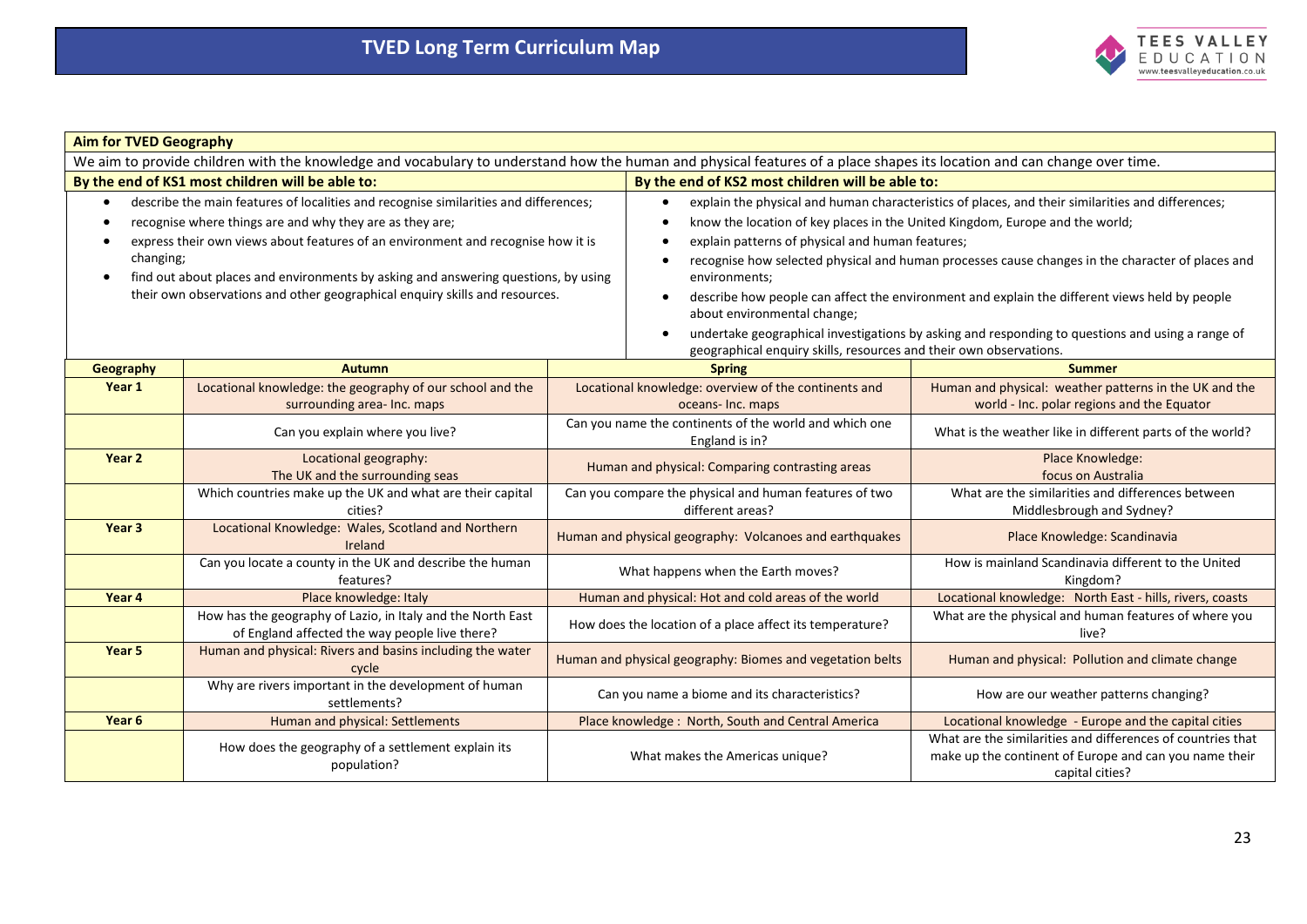

#### **Aim for TVED Art**

|                                                           | and sculpture whilst developing an ability to critique art with their own opinion.                                                                                                                                                                                                                                                                                                                                                                                                                     |                                                                                        | We aim to give children the opportunity to know more about a diverse range of local, national and international artists and be proficient in drawing, painting, understanding colour, shade                                                                                                                                             |
|-----------------------------------------------------------|--------------------------------------------------------------------------------------------------------------------------------------------------------------------------------------------------------------------------------------------------------------------------------------------------------------------------------------------------------------------------------------------------------------------------------------------------------------------------------------------------------|----------------------------------------------------------------------------------------|-----------------------------------------------------------------------------------------------------------------------------------------------------------------------------------------------------------------------------------------------------------------------------------------------------------------------------------------|
|                                                           | By the end of KS1 most children will be able to:                                                                                                                                                                                                                                                                                                                                                                                                                                                       | By the end of KS2 most children will be able to:                                       |                                                                                                                                                                                                                                                                                                                                         |
| $\bullet$<br>$\bullet$<br>$\bullet$<br>$\bullet$<br>work. | to use a range of materials creatively to design and make products<br>to use drawing, painting and sculpture to develop and share their ideas, experiences and<br>imagination<br>to develop a wide range of art and design techniques in using colour, pattern, texture, line,<br>shape, form and space<br>about the work of a range of artists, craft makers and designers, describing the differences<br>and similarities between different practices and disciplines, and making links to their own |                                                                                        | to create sketch books to record their observations and use them to review and revisit ideas<br>to improve their mastery of art and design techniques, including drawing, painting and<br>sculpture with a range of materials [for example, pencil, charcoal, paint, clay]<br>about great artists, architects and designers in history. |
|                                                           | <b>Autumn</b>                                                                                                                                                                                                                                                                                                                                                                                                                                                                                          | <b>Spring</b>                                                                          | <b>Summer</b>                                                                                                                                                                                                                                                                                                                           |
| Year 1                                                    | <b>Artist: Iris Scott</b>                                                                                                                                                                                                                                                                                                                                                                                                                                                                              | <b>Artist: Axel Scheffler</b>                                                          | Artist: Angie Lewin                                                                                                                                                                                                                                                                                                                     |
|                                                           | Techniques: Drawing and Painting                                                                                                                                                                                                                                                                                                                                                                                                                                                                       | <b>Techniques: Drawing</b>                                                             | <b>Techniques: Drawing and Printing</b>                                                                                                                                                                                                                                                                                                 |
|                                                           | What process does Iris Scott use to create her artwork?                                                                                                                                                                                                                                                                                                                                                                                                                                                | How does the work of Axel Scheffler make books more<br>exciting?                       | How does nature inspire Angie Lewin's artwork?                                                                                                                                                                                                                                                                                          |
| Year 2                                                    | Artist: Friedensreich Hundertwasser                                                                                                                                                                                                                                                                                                                                                                                                                                                                    | Artist: Mackenzie Thorpe                                                               | Artist: Nick Park (animator)                                                                                                                                                                                                                                                                                                            |
|                                                           | Techniques: Drawing and Painting                                                                                                                                                                                                                                                                                                                                                                                                                                                                       | <b>Techniques: Drawing</b>                                                             | <b>Techniques: Drawing and Sculpture</b>                                                                                                                                                                                                                                                                                                |
|                                                           | How does Freidensreich Hundertwasser's work incorporate                                                                                                                                                                                                                                                                                                                                                                                                                                                | How does Mackenzie Thorpe's artwork support local                                      | How have Nick Park's sculptures contributed to film and                                                                                                                                                                                                                                                                                 |
|                                                           | the environment?                                                                                                                                                                                                                                                                                                                                                                                                                                                                                       | culture?                                                                               | television?                                                                                                                                                                                                                                                                                                                             |
| Year 3                                                    | <b>Artist: Lowry</b>                                                                                                                                                                                                                                                                                                                                                                                                                                                                                   | Artists: Giuseppe Arcimboldo                                                           | Artist: William Morris (designer)                                                                                                                                                                                                                                                                                                       |
|                                                           | <b>Techniques: Drawing and Painting</b>                                                                                                                                                                                                                                                                                                                                                                                                                                                                | Techniques: Drawing and Collage                                                        | <b>Techniques: Drawing, Textiles and Printing</b>                                                                                                                                                                                                                                                                                       |
|                                                           | How does Lowry engage you in his pictures?                                                                                                                                                                                                                                                                                                                                                                                                                                                             | What inspiration does Giuseppe Arcimboldo use and how<br>does he create his portraits? | Why is William Morris important in the world of textiles?                                                                                                                                                                                                                                                                               |
| Year 4                                                    | Artist: Anthony Gormley (architect)                                                                                                                                                                                                                                                                                                                                                                                                                                                                    | <b>Artist: David Hockney</b>                                                           | <b>Artist: Claude Monet</b>                                                                                                                                                                                                                                                                                                             |
|                                                           | <b>Techniques: Drawing and Sculpture</b>                                                                                                                                                                                                                                                                                                                                                                                                                                                               | Techniques: Drawing and Painting (ipad tech)                                           | Techniques: Drawing and Painting                                                                                                                                                                                                                                                                                                        |
|                                                           | What is Anthony Gormley most famous for?                                                                                                                                                                                                                                                                                                                                                                                                                                                               | What is digital art and how has David Hockney developed<br>this medium?                | How has Claude Monet contributed to impressionism?                                                                                                                                                                                                                                                                                      |
| Year 5                                                    | Artist: Andy Goldsworthy                                                                                                                                                                                                                                                                                                                                                                                                                                                                               | Artist: Peter Thorpe                                                                   | Artist: Joe Cornish (photographer)                                                                                                                                                                                                                                                                                                      |
|                                                           | <b>Techniques: Drawing and Sculpture</b>                                                                                                                                                                                                                                                                                                                                                                                                                                                               | Techniques: Drawing and Painting                                                       | Techniques: Drawing and Photography                                                                                                                                                                                                                                                                                                     |
|                                                           | How does Andy Goldsworthy use natural products to create                                                                                                                                                                                                                                                                                                                                                                                                                                               | How does Peter Thorpe use colour to create dramatic effect                             | How does Joe Cornish use light and dark to create a mood in                                                                                                                                                                                                                                                                             |
|                                                           | ombre effects in his sculpture?                                                                                                                                                                                                                                                                                                                                                                                                                                                                        | in paintings?                                                                          | photography?                                                                                                                                                                                                                                                                                                                            |
| Year 6                                                    | <b>Artists: Barbara Hepworth and Henry Moore</b>                                                                                                                                                                                                                                                                                                                                                                                                                                                       | Artists: Andy Warhol                                                                   | Artist: Costume Design (Linked to Trust Performance)                                                                                                                                                                                                                                                                                    |
|                                                           | Techniques: Drawing and Sculpture                                                                                                                                                                                                                                                                                                                                                                                                                                                                      | <b>Techniques: Drawing and Printing</b>                                                | <b>Techniques: Drawing and Textiles</b>                                                                                                                                                                                                                                                                                                 |
|                                                           | How does the work of Barbara Hepworth/Henry Moore                                                                                                                                                                                                                                                                                                                                                                                                                                                      | Why was the work of Andy Warhol so popular and what                                    | How do costumes enhance the experience during theatrical                                                                                                                                                                                                                                                                                |
|                                                           | capture the feeling of the people of World War Two?                                                                                                                                                                                                                                                                                                                                                                                                                                                    | effect did it have on popular culture?                                                 | productions?                                                                                                                                                                                                                                                                                                                            |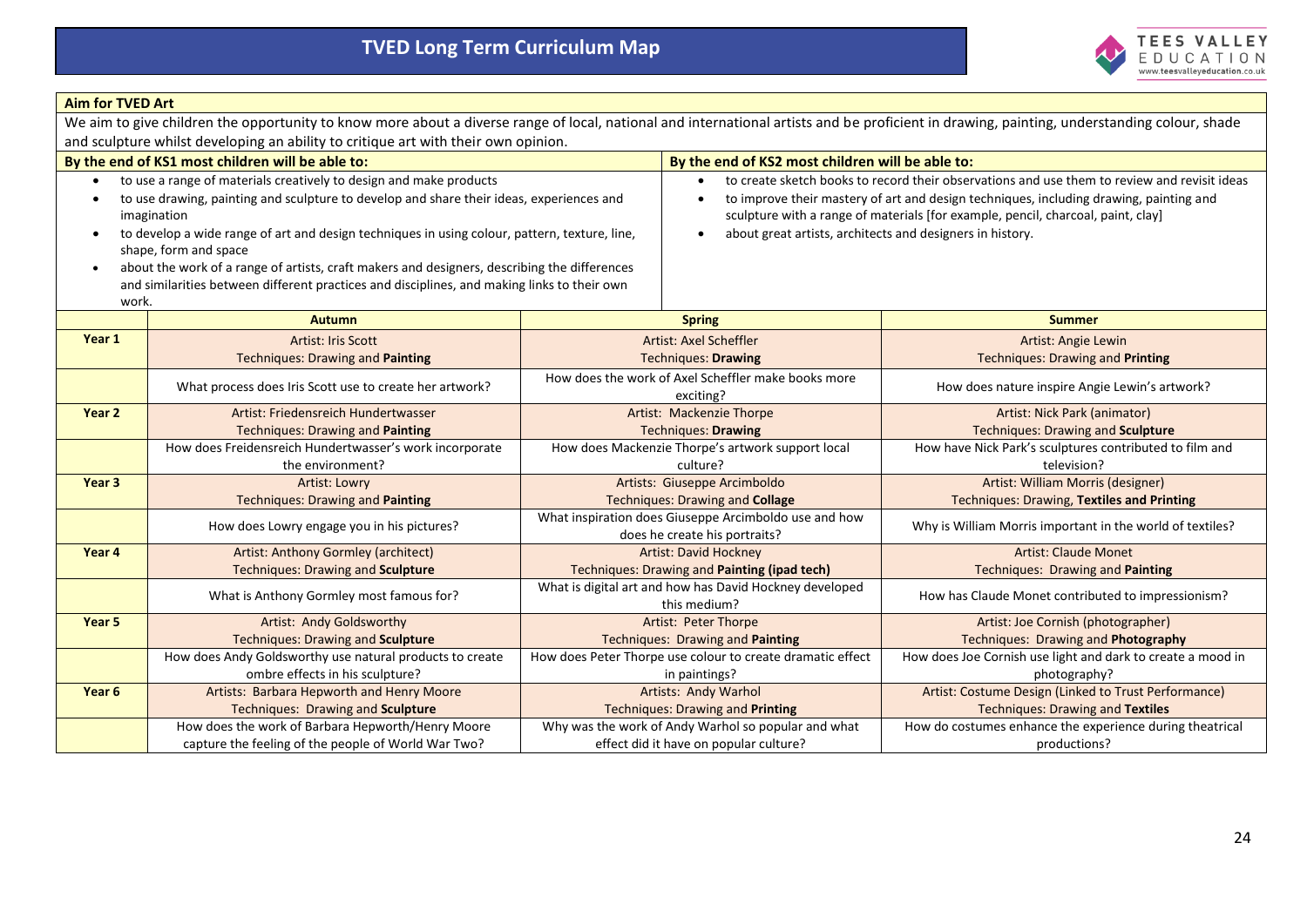

#### **Aim for TVED RE**

We aim to help children appreciate that they live in a multicultural country. They will develop an understanding of how religious beliefs shape people's lives and behaviours, evidenced through discussions using appropriate vocabulary. They will develop the ability to make reasoned and informed judgements about religious and moral issues, enhancing their spiritual, moral, social and cultural knowledge and their understanding of key religious concepts.

|                                                                                                                                                                                                                                                                                                       | By the end of KS1 most children will be able to:                              |                                                                                  | By the end of KS2 most children will be able to:                                                                                                                                                                                                                                                                                         |                                                                    |  |
|-------------------------------------------------------------------------------------------------------------------------------------------------------------------------------------------------------------------------------------------------------------------------------------------------------|-------------------------------------------------------------------------------|----------------------------------------------------------------------------------|------------------------------------------------------------------------------------------------------------------------------------------------------------------------------------------------------------------------------------------------------------------------------------------------------------------------------------------|--------------------------------------------------------------------|--|
| To understand beliefs and teachings<br>$\bullet$<br>To understand practices and lifestyles<br>To understand how beliefs are conveyed<br>To reflect<br>To understand values<br>To study the main stories of Christianity.<br>To study Judaism.<br>To study other religions of interest to pupils.<br>٠ |                                                                               |                                                                                  | To understand beliefs and teachings<br>To understand practices and lifestyles<br>To understand how beliefs are conveyed<br>To reflect<br>To understand values<br>To study the beliefs, festivals and celebrations of Christianity.<br>To study Buddhism, Hinduism, Islam and Sikhism.<br>To study other religions of interest to pupils. |                                                                    |  |
|                                                                                                                                                                                                                                                                                                       | <b>Autumn</b>                                                                 |                                                                                  | <b>Spring</b>                                                                                                                                                                                                                                                                                                                            | <b>Summer</b>                                                      |  |
| Year 1                                                                                                                                                                                                                                                                                                | <b>Introducing Religion</b>                                                   |                                                                                  | <b>Christianity: Easter</b>                                                                                                                                                                                                                                                                                                              | <b>Religious Stories:</b><br>Parables of Jesus e.g. Good Samaritan |  |
|                                                                                                                                                                                                                                                                                                       | What does it mean to belong in Christianity?                                  |                                                                                  | Why is Easter important to Christians?                                                                                                                                                                                                                                                                                                   | What do parables teach Christians?                                 |  |
| Year 2                                                                                                                                                                                                                                                                                                | Christianity: beliefs, customs and practice                                   | Judaism: beliefs, customs and practices                                          |                                                                                                                                                                                                                                                                                                                                          | Religious Stories: Miracles of Jesus e.g. Feeding the 5000         |  |
|                                                                                                                                                                                                                                                                                                       | What is important in the Christian faith?                                     | What is important in the Jewish faith?                                           |                                                                                                                                                                                                                                                                                                                                          | What do the miracles of Jesus teach Christians?                    |  |
| Year <sub>3</sub>                                                                                                                                                                                                                                                                                     | Use of light in religion                                                      | The Christian Year                                                               |                                                                                                                                                                                                                                                                                                                                          | Judaism: Passover                                                  |  |
|                                                                                                                                                                                                                                                                                                       | Why is light important in religions?                                          | Can you name the key events in the Christian year and why<br>they are important? |                                                                                                                                                                                                                                                                                                                                          | Why was Passover important to the Jewish faith?                    |  |
| Year 4                                                                                                                                                                                                                                                                                                | Different Christian denominations                                             | Islam: beliefs, customs and practices                                            |                                                                                                                                                                                                                                                                                                                                          | Use of colour in religion                                          |  |
|                                                                                                                                                                                                                                                                                                       | Can you name and explain some differences between<br>Christian denominations? | What is important in the Muslim faith?                                           |                                                                                                                                                                                                                                                                                                                                          | Why is colour important in religions?                              |  |
| Year 5                                                                                                                                                                                                                                                                                                | Creation stories across religion                                              |                                                                                  | Sikhism: beliefs, customs and practices                                                                                                                                                                                                                                                                                                  | Buddhism: beliefs, customs and practices                           |  |
| How did the world begin according to Christians, Jews and<br>Muslims?                                                                                                                                                                                                                                 |                                                                               |                                                                                  | What is important in the Sikh faith?                                                                                                                                                                                                                                                                                                     | What is important in the Buddhist faith?                           |  |
| Year <sub>6</sub>                                                                                                                                                                                                                                                                                     | Hinduism: beliefs, customs and practices                                      |                                                                                  | Humanism: beliefs, customs and practices                                                                                                                                                                                                                                                                                                 | <b>Multicultural Britain</b>                                       |  |
|                                                                                                                                                                                                                                                                                                       | What is important in the Hindu faith?                                         | How do Humanists live their lives?                                               |                                                                                                                                                                                                                                                                                                                                          | What is the benefit of a multicultural Britain?                    |  |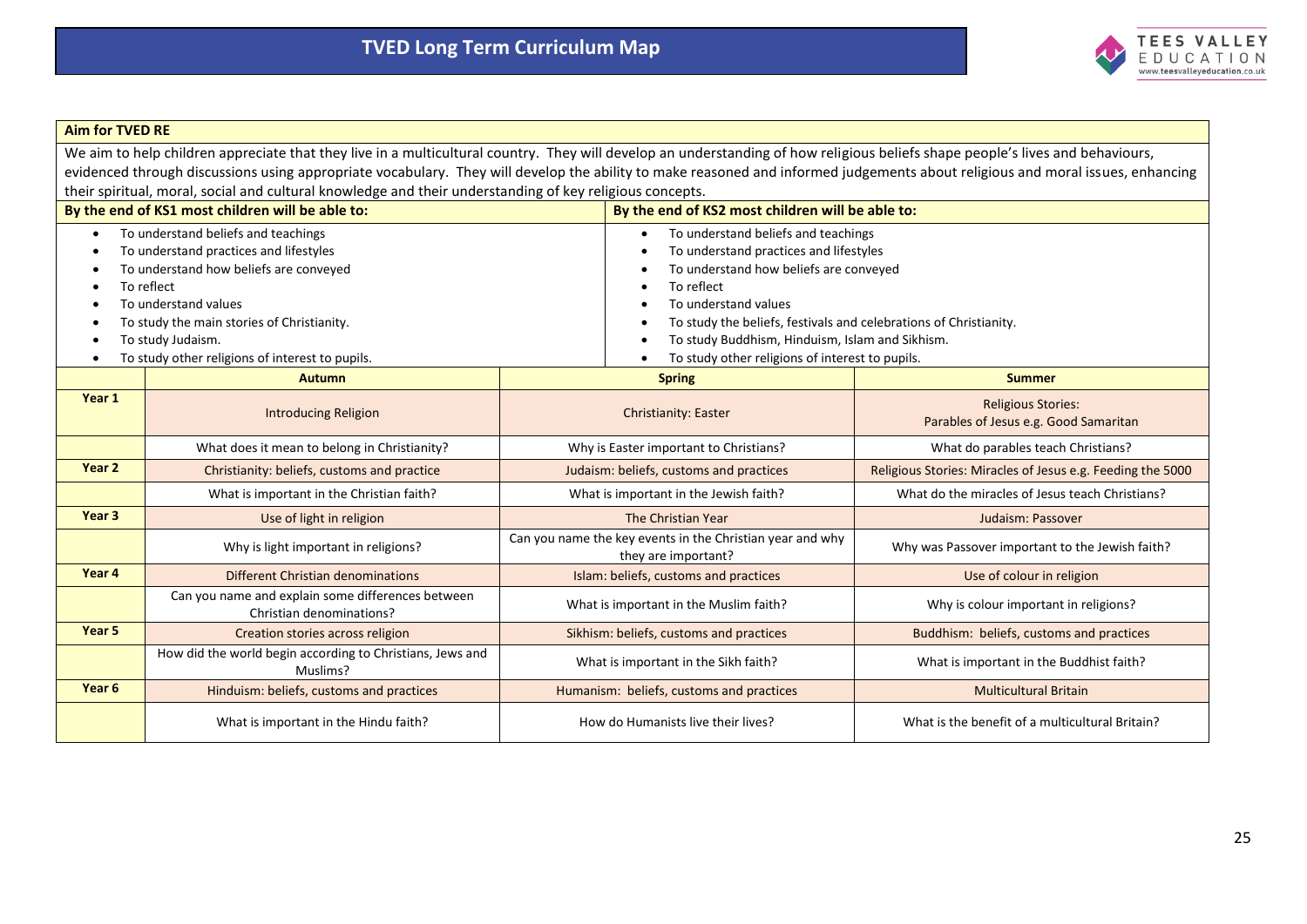

#### **Aim for TVED PE**

We aim to develop the knowledge, skills and capabilities necessary for mental, emotional, social and physical well-being in our children now and for their future. Physical fitness is an important factor into leading a healthier lifestyle. It teaches self-discipline and that to be successful you must work hard, cooperate, collaborate and demonstrate resilience.

| By the end of KS1 most children will be able to: |                                                                                                                                                                                                                                                                                                                                                                                              | By the end of KS2 most children will be able to:                                                                                                         |                                                                                                                                                                                                                                                                                                                                                                                                                                                                                                                                                                                                                                                                                                                          |                          |  |  |
|--------------------------------------------------|----------------------------------------------------------------------------------------------------------------------------------------------------------------------------------------------------------------------------------------------------------------------------------------------------------------------------------------------------------------------------------------------|----------------------------------------------------------------------------------------------------------------------------------------------------------|--------------------------------------------------------------------------------------------------------------------------------------------------------------------------------------------------------------------------------------------------------------------------------------------------------------------------------------------------------------------------------------------------------------------------------------------------------------------------------------------------------------------------------------------------------------------------------------------------------------------------------------------------------------------------------------------------------------------------|--------------------------|--|--|
| $\bullet$<br>$\bullet$                           | Master basic movements including<br>running, jumping, throwing and catching<br>Develop balance, agility and co-<br>ordination and begin to apply these in a<br>range of activities<br>Participate in team games, developing<br>simple tactics for attacking and<br>defending<br>Perform dances using simple movement<br>patterns                                                             | Perform dances using a range of movement patterns<br>Use a range of strokes effectively<br>Perform safe self-rescue in different water-based situations. | Use running, jumping, throwing and catching in isolation and in combination<br>Play competitive games, modified where appropriate [for example, badminton, basketball, cricket, football, hockey, netball, rounders and<br>tennis], and apply basic principles suitable for attacking and defending<br>Develop flexibility, strength, technique, control and balance [for example, through athletics and gymnastics]<br>Take part in outdoor and adventurous activity challenges both individually and within a team<br>Compare their performances with previous ones and demonstrate improvement to achieve their personal best<br>Swim competently, confidently and proficiently over a distance of at least 25 metres |                          |  |  |
|                                                  | <b>Autumn</b>                                                                                                                                                                                                                                                                                                                                                                                |                                                                                                                                                          | <b>Spring</b>                                                                                                                                                                                                                                                                                                                                                                                                                                                                                                                                                                                                                                                                                                            | <b>Summer</b>            |  |  |
| Year 1                                           | <b>Invasion Games</b><br>Can you keep a ball under control?                                                                                                                                                                                                                                                                                                                                  |                                                                                                                                                          | Net/Wall                                                                                                                                                                                                                                                                                                                                                                                                                                                                                                                                                                                                                                                                                                                 | <b>Striking Fielding</b> |  |  |
|                                                  | <b>Gymnastics</b><br>Can you show a starting position for a shape/movement?                                                                                                                                                                                                                                                                                                                  |                                                                                                                                                          | Dance                                                                                                                                                                                                                                                                                                                                                                                                                                                                                                                                                                                                                                                                                                                    | <b>Athletics</b>         |  |  |
| Year <sub>2</sub>                                | <b>Invasion Games</b><br>Can you pass/send a ball accurately to a partner or target?                                                                                                                                                                                                                                                                                                         |                                                                                                                                                          | Net/Wall                                                                                                                                                                                                                                                                                                                                                                                                                                                                                                                                                                                                                                                                                                                 | <b>Striking Fielding</b> |  |  |
|                                                  | <b>Gymnastics</b><br>Can you show how to move from a starting position to a shape/movement?                                                                                                                                                                                                                                                                                                  |                                                                                                                                                          | <b>Dance</b>                                                                                                                                                                                                                                                                                                                                                                                                                                                                                                                                                                                                                                                                                                             | <b>Athletics</b>         |  |  |
| Year <sub>3</sub>                                | <b>Invasion Games</b><br>Can you pass/send a ball accurately to a partner whilst moving?                                                                                                                                                                                                                                                                                                     |                                                                                                                                                          | Net/Wall                                                                                                                                                                                                                                                                                                                                                                                                                                                                                                                                                                                                                                                                                                                 | <b>Striking Fielding</b> |  |  |
|                                                  | <b>Gymnastics</b><br>Can you move from one shape / movement to another?                                                                                                                                                                                                                                                                                                                      |                                                                                                                                                          | Dance                                                                                                                                                                                                                                                                                                                                                                                                                                                                                                                                                                                                                                                                                                                    | <b>Athletics</b>         |  |  |
| Year 4                                           | <b>Invasion Games</b><br>Can you use a range of passes in a game situation?                                                                                                                                                                                                                                                                                                                  |                                                                                                                                                          | Net/Wall                                                                                                                                                                                                                                                                                                                                                                                                                                                                                                                                                                                                                                                                                                                 | <b>Striking Fielding</b> |  |  |
|                                                  | <b>Gymnastics</b><br>Can you show a sequence of shapes / movements?                                                                                                                                                                                                                                                                                                                          |                                                                                                                                                          | Dance                                                                                                                                                                                                                                                                                                                                                                                                                                                                                                                                                                                                                                                                                                                    | <b>Athletics</b>         |  |  |
| Year 5                                           | <b>Invasion Games</b><br>Can you pass, receive and move into space to create attacking opportunities?                                                                                                                                                                                                                                                                                        |                                                                                                                                                          | Net/Wall                                                                                                                                                                                                                                                                                                                                                                                                                                                                                                                                                                                                                                                                                                                 | <b>Striking Fielding</b> |  |  |
|                                                  | <b>Gymnastics</b><br>Can you show a complex sequence of shapes / movements?                                                                                                                                                                                                                                                                                                                  |                                                                                                                                                          | Dance                                                                                                                                                                                                                                                                                                                                                                                                                                                                                                                                                                                                                                                                                                                    | <b>Athletics</b>         |  |  |
| Year 6                                           | <b>Invasion Games</b><br>Can you pass, receive and move to maintain possession?                                                                                                                                                                                                                                                                                                              |                                                                                                                                                          | Net/Wall                                                                                                                                                                                                                                                                                                                                                                                                                                                                                                                                                                                                                                                                                                                 | <b>Striking Fielding</b> |  |  |
|                                                  | <b>Gymnastics</b><br>Can you move in a variation of ways with increased control and fluency?                                                                                                                                                                                                                                                                                                 |                                                                                                                                                          | Orienteering                                                                                                                                                                                                                                                                                                                                                                                                                                                                                                                                                                                                                                                                                                             | <b>Athletics</b>         |  |  |
|                                                  | Invasion Games include: Football, Tag-Rugby, Basketball, Netball, Boccia, Wheelchair Basketball; Artistic includes: Gymnastics, Cheerleading and Dance; Striking Fielding: Cricket, Rounders, Table<br>Cricket, Tri-Golf; Net Wall Games: Tennis, Badminton, Volleyball, Seated Volleyball, Table Tennis; *Dance/orienteering academy specific and timetabled around specialist availability |                                                                                                                                                          |                                                                                                                                                                                                                                                                                                                                                                                                                                                                                                                                                                                                                                                                                                                          |                          |  |  |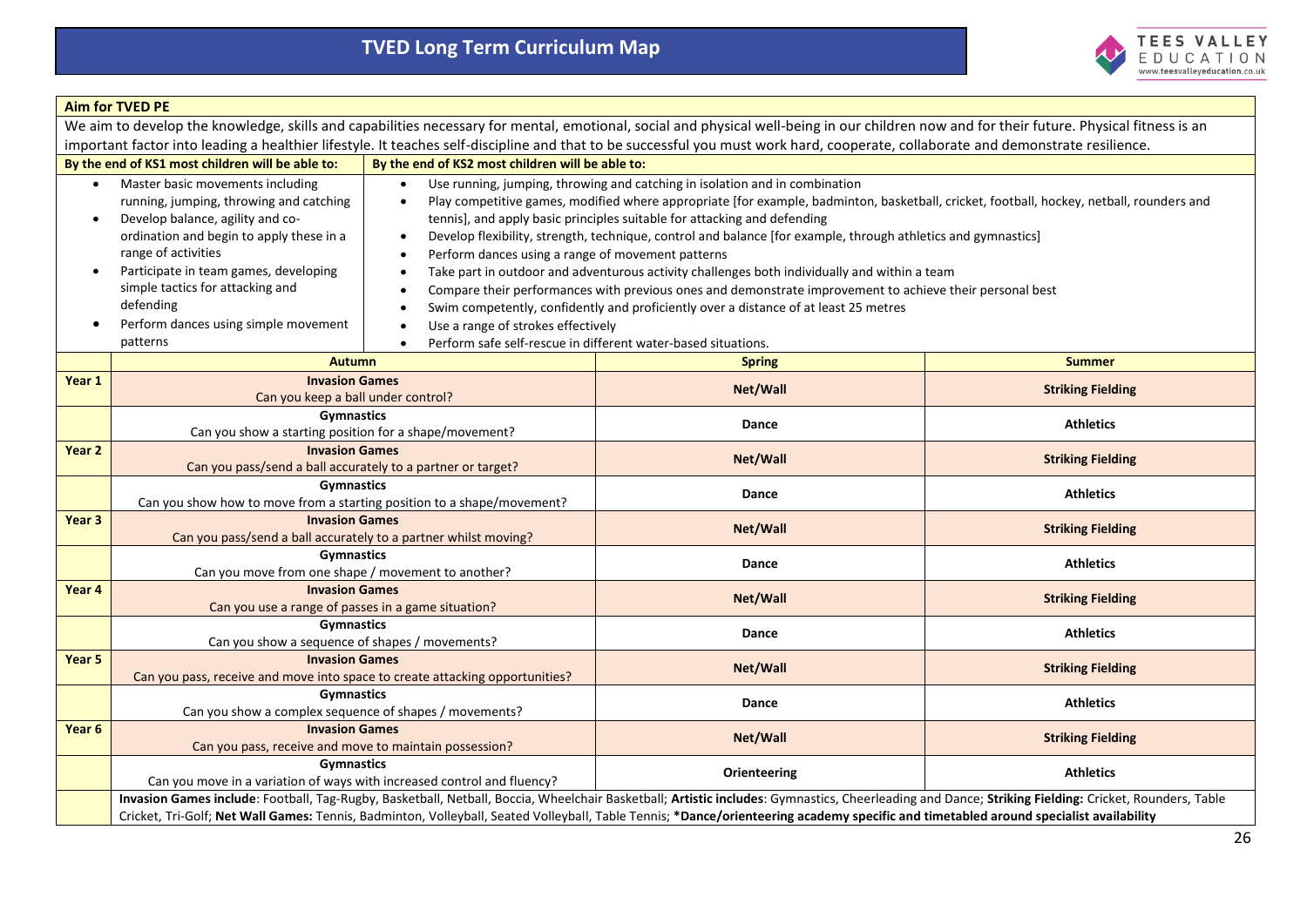

### **Aim for TVED Music**

| We aim for children at TVED to enjoy a rich music curriculum that gives them opportunities to sing, play instruments, compose, listen to and appraise music. They will develop new skills, learning to read<br>music, understand the importance of music on our mental health and well being as well as understanding how a rich musical background can bring enjoyment and fulfilment in our lives. The children will<br>have a wide range of opportunities to perform in a range of settings and enjoy the music of professional musicians and specialists and we aim to provide music and performing arts to the children in our<br>disadvantaged communities giving experiences that would be outside of their normal world. |                                                                                                                                                                                                                                                                                                                                                            |                                                                                                                                                                                                                                                                                                                                                                                                                                                                                                                                                                                                                                 |                                                                                                  |                                                            |  |  |  |
|----------------------------------------------------------------------------------------------------------------------------------------------------------------------------------------------------------------------------------------------------------------------------------------------------------------------------------------------------------------------------------------------------------------------------------------------------------------------------------------------------------------------------------------------------------------------------------------------------------------------------------------------------------------------------------------------------------------------------------|------------------------------------------------------------------------------------------------------------------------------------------------------------------------------------------------------------------------------------------------------------------------------------------------------------------------------------------------------------|---------------------------------------------------------------------------------------------------------------------------------------------------------------------------------------------------------------------------------------------------------------------------------------------------------------------------------------------------------------------------------------------------------------------------------------------------------------------------------------------------------------------------------------------------------------------------------------------------------------------------------|--------------------------------------------------------------------------------------------------|------------------------------------------------------------|--|--|--|
| By the end of KS1 most children will be able to:                                                                                                                                                                                                                                                                                                                                                                                                                                                                                                                                                                                                                                                                                 |                                                                                                                                                                                                                                                                                                                                                            | By the end of KS2 most children will be able to:                                                                                                                                                                                                                                                                                                                                                                                                                                                                                                                                                                                |                                                                                                  |                                                            |  |  |  |
| $\bullet$<br>$\bullet$<br>$\bullet$<br>$\bullet$                                                                                                                                                                                                                                                                                                                                                                                                                                                                                                                                                                                                                                                                                 | Use their voices expressively and creatively singing<br>songs and speaking chants and rhymes;<br>Play tuned and untuned instruments musically;<br>Listen with concentration and understanding to a<br>range of high quality live and recorded music;<br>Experiments with, create, select and combine<br>sounds using the interrelated dimensions of music. | Play and perform in solo and ensemble contexts, using their voices and playing musical instruments with increasing fluency, control and expression;<br>Improvise and compose music for a range of purposes using the interrelated dimensions of music;<br>Listen with attention to detail and recall sounds with increasing aural memory;<br>Use and understand staff and other musical notations;<br>Appreciate and understand a wide range of high quality live and recorded music drawn from different traditions and from great composers and<br>musicians<br>Have some understanding of the history of music.<br>$\bullet$ |                                                                                                  |                                                            |  |  |  |
|                                                                                                                                                                                                                                                                                                                                                                                                                                                                                                                                                                                                                                                                                                                                  | <b>Autumn</b>                                                                                                                                                                                                                                                                                                                                              |                                                                                                                                                                                                                                                                                                                                                                                                                                                                                                                                                                                                                                 | <b>Spring</b>                                                                                    | <b>Summer</b>                                              |  |  |  |
| Year<br>$\mathbf{1}$                                                                                                                                                                                                                                                                                                                                                                                                                                                                                                                                                                                                                                                                                                             | Untuned percussion and songs & Christmas performance                                                                                                                                                                                                                                                                                                       |                                                                                                                                                                                                                                                                                                                                                                                                                                                                                                                                                                                                                                 | Samba music and singing using Musik8 musical terms                                               | Tuned percussion and styles of music                       |  |  |  |
|                                                                                                                                                                                                                                                                                                                                                                                                                                                                                                                                                                                                                                                                                                                                  | Can you create rhythms and sound effects, using graphic<br>scores, on an untuned instrument?                                                                                                                                                                                                                                                               |                                                                                                                                                                                                                                                                                                                                                                                                                                                                                                                                                                                                                                 | Can you sing a range of songs, chants and rhymes including<br>question and answer phrases?       | Can you create sound effects to enhance a story?           |  |  |  |
| Year<br>$\overline{2}$                                                                                                                                                                                                                                                                                                                                                                                                                                                                                                                                                                                                                                                                                                           | Untuned percussion and songs & Christmas performance                                                                                                                                                                                                                                                                                                       |                                                                                                                                                                                                                                                                                                                                                                                                                                                                                                                                                                                                                                 | Samba music and singing                                                                          | Tuned percussion and styles of music                       |  |  |  |
|                                                                                                                                                                                                                                                                                                                                                                                                                                                                                                                                                                                                                                                                                                                                  | Can you create a piece of music to represent a rocket launch?                                                                                                                                                                                                                                                                                              |                                                                                                                                                                                                                                                                                                                                                                                                                                                                                                                                                                                                                                 | Can you compose and perform question and answer phrases<br>using untuned percussion instruments? | Can you to read notation to perform a simple tune?         |  |  |  |
| Year<br>3                                                                                                                                                                                                                                                                                                                                                                                                                                                                                                                                                                                                                                                                                                                        | <b>Recorders</b>                                                                                                                                                                                                                                                                                                                                           |                                                                                                                                                                                                                                                                                                                                                                                                                                                                                                                                                                                                                                 | <b>Recorders</b>                                                                                 | <b>Recorders and singing</b>                               |  |  |  |
|                                                                                                                                                                                                                                                                                                                                                                                                                                                                                                                                                                                                                                                                                                                                  | Can you play a melody using 3 notes?                                                                                                                                                                                                                                                                                                                       |                                                                                                                                                                                                                                                                                                                                                                                                                                                                                                                                                                                                                                 | Can you compose your own melody using a known rhythm?                                            | Can you perform in a group?                                |  |  |  |
| Year<br>Δ                                                                                                                                                                                                                                                                                                                                                                                                                                                                                                                                                                                                                                                                                                                        | Music Technology & Christmas performance                                                                                                                                                                                                                                                                                                                   |                                                                                                                                                                                                                                                                                                                                                                                                                                                                                                                                                                                                                                 | <b>Boomwhackers</b>                                                                              | <b>African Drumming</b>                                    |  |  |  |
|                                                                                                                                                                                                                                                                                                                                                                                                                                                                                                                                                                                                                                                                                                                                  | Can you compose a piece of music using Garageband?                                                                                                                                                                                                                                                                                                         |                                                                                                                                                                                                                                                                                                                                                                                                                                                                                                                                                                                                                                 | Can you read and perform a piece of music using notes C-A?                                       | Can you perform a piece of African music?                  |  |  |  |
| Year<br>5                                                                                                                                                                                                                                                                                                                                                                                                                                                                                                                                                                                                                                                                                                                        | Music Technology & Christmas performance                                                                                                                                                                                                                                                                                                                   |                                                                                                                                                                                                                                                                                                                                                                                                                                                                                                                                                                                                                                 | <b>African Drumming</b>                                                                          | Samba music                                                |  |  |  |
|                                                                                                                                                                                                                                                                                                                                                                                                                                                                                                                                                                                                                                                                                                                                  | Can you compose and play a melody using the keyboard on<br>Garageband with a chord accompaniment?                                                                                                                                                                                                                                                          |                                                                                                                                                                                                                                                                                                                                                                                                                                                                                                                                                                                                                                 | Can you read and perform notation for African drumming?                                          | Can you perform for an audience?                           |  |  |  |
| Year<br>6                                                                                                                                                                                                                                                                                                                                                                                                                                                                                                                                                                                                                                                                                                                        | African Drumming & Christmas performance                                                                                                                                                                                                                                                                                                                   |                                                                                                                                                                                                                                                                                                                                                                                                                                                                                                                                                                                                                                 | <b>Music Technology</b>                                                                          | <b>Musical Performances</b>                                |  |  |  |
|                                                                                                                                                                                                                                                                                                                                                                                                                                                                                                                                                                                                                                                                                                                                  | Can you compose and perform a piece of African music using<br>African drumming notation?                                                                                                                                                                                                                                                                   |                                                                                                                                                                                                                                                                                                                                                                                                                                                                                                                                                                                                                                 | Can you compose and play a piece of music using a whole<br>octave?                               | Can you contribute to the performance of a school concert? |  |  |  |